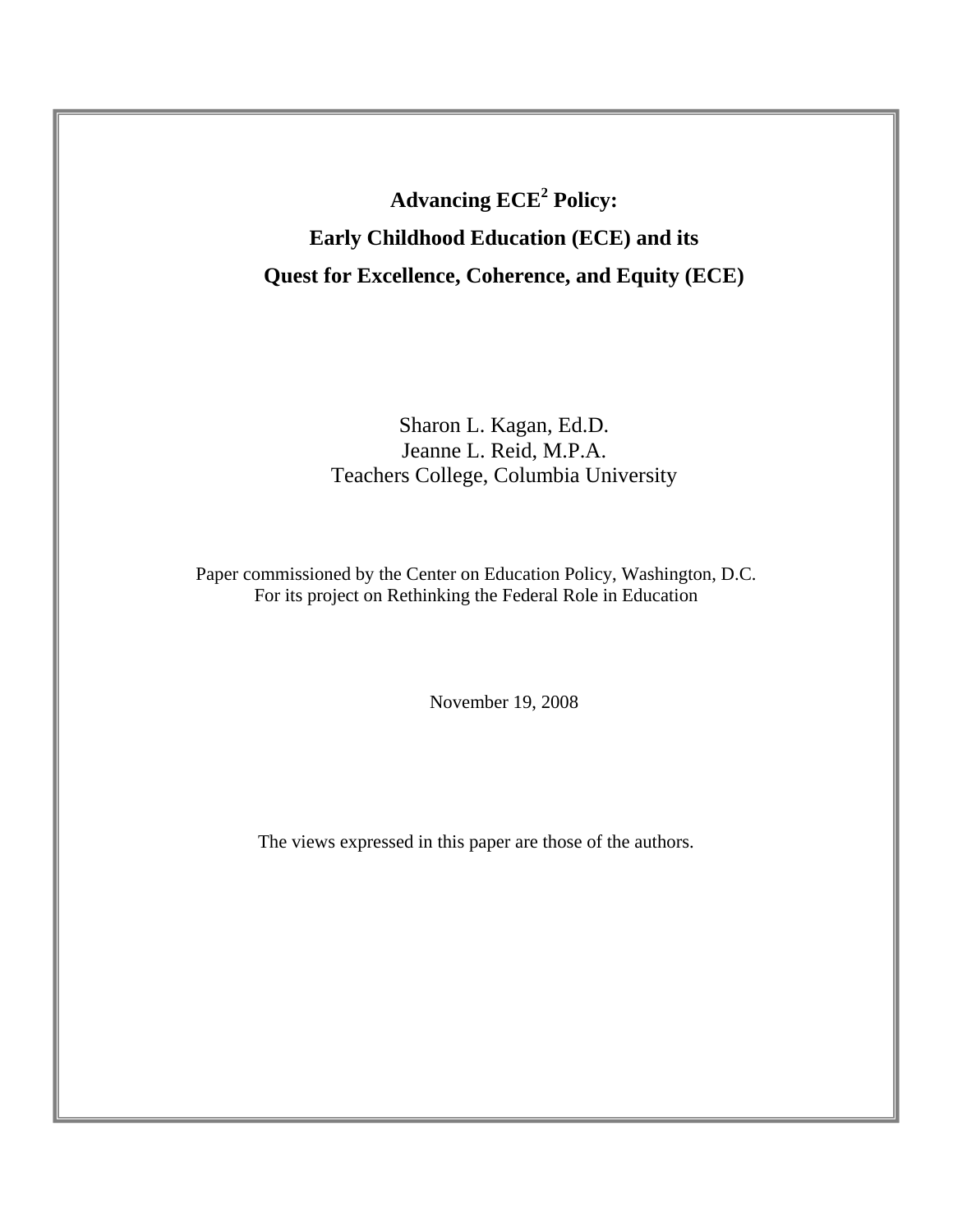# *Table of Contents*

| I. Introduction                                                                         |    |
|-----------------------------------------------------------------------------------------|----|
| <b>II. American Early Education Policy: A History of Changing Roles and Goals 2</b>     |    |
|                                                                                         |    |
|                                                                                         |    |
| II.3. Early Education as a Response to Welfare and the Working Poor  11                 |    |
| <b>II.4. Early Education as a Response to Maternal and General Workforce</b>            |    |
|                                                                                         |    |
| <b>II.5. Early Education as a Response to Needs of the Military and Federal</b>         |    |
|                                                                                         |    |
| <b>II.6. Early Education as a Response to Demands for Excellence and School</b>         |    |
|                                                                                         |    |
| II.7. Early Education as a Response to the Press for Success: Model Programs  16        |    |
| <b>II.8. Early Education as a Response to Devolution and Increasing State Roles  17</b> |    |
| <b>II.9. Early Education as a Response to Incoherence and the Need for</b>              |    |
|                                                                                         |    |
| III. Learning from Experience: Evidence of Policy and Program Effectiveness  19         |    |
|                                                                                         |    |
|                                                                                         |    |
|                                                                                         |    |
|                                                                                         |    |
|                                                                                         |    |
| III.6. Federal Subsidies for Child Care for Welfare Recipients and the Working          |    |
|                                                                                         |    |
|                                                                                         |    |
|                                                                                         |    |
|                                                                                         |    |
|                                                                                         |    |
|                                                                                         |    |
|                                                                                         |    |
|                                                                                         |    |
| IV. Lessons Learned: The Need for Excellence, Coherence, and Equity  35                 |    |
|                                                                                         |    |
| IV.1.a. Quality matters                                                                 | 36 |
|                                                                                         |    |
|                                                                                         |    |
|                                                                                         |    |
| IV.2.b. Policy disparities across and within states are wide and deep.  40              |    |
|                                                                                         |    |
| IV.2.d. Early education policy requires a federal-state partnership.  41                |    |
|                                                                                         |    |
|                                                                                         |    |
|                                                                                         |    |
|                                                                                         |    |
|                                                                                         |    |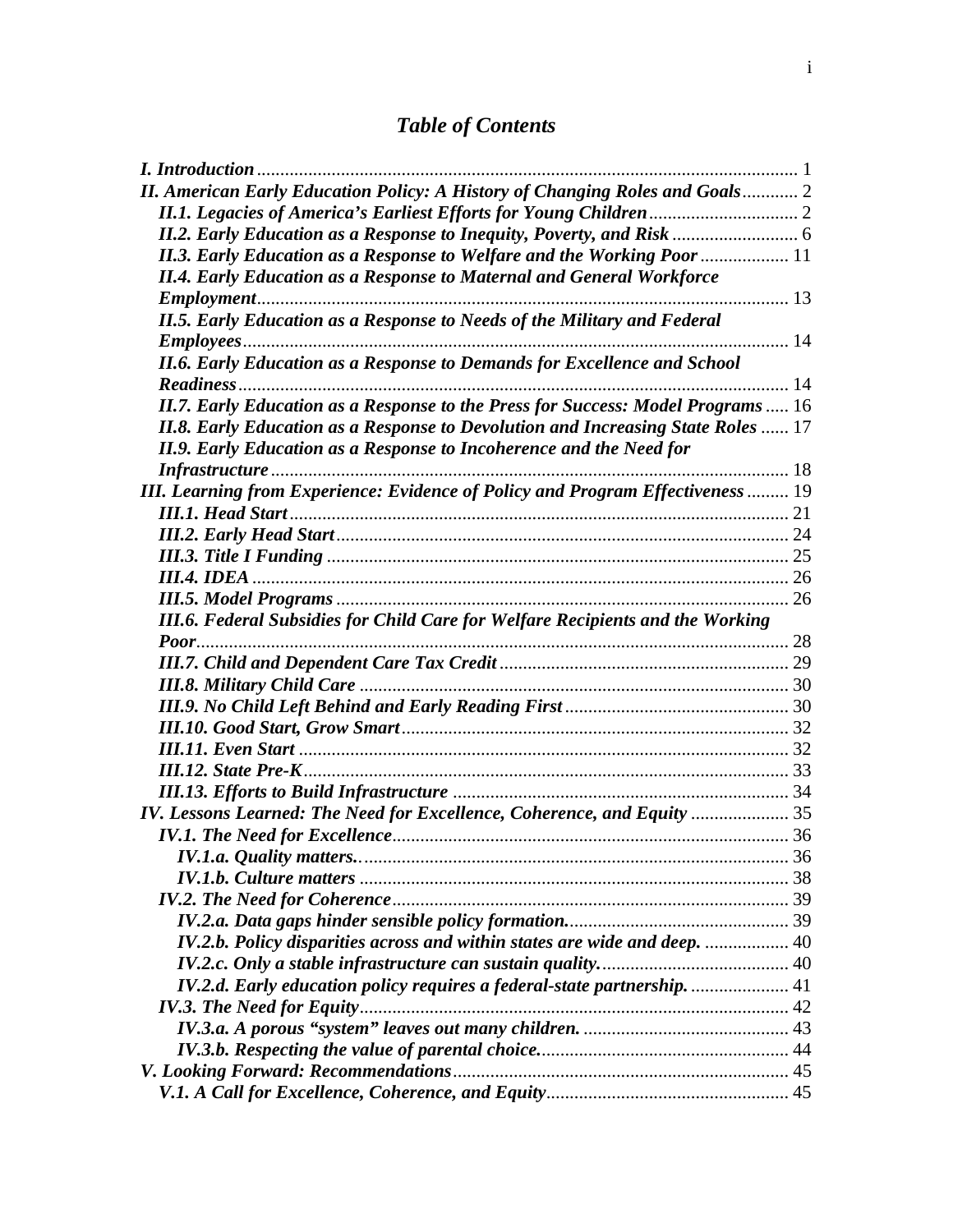|--|--|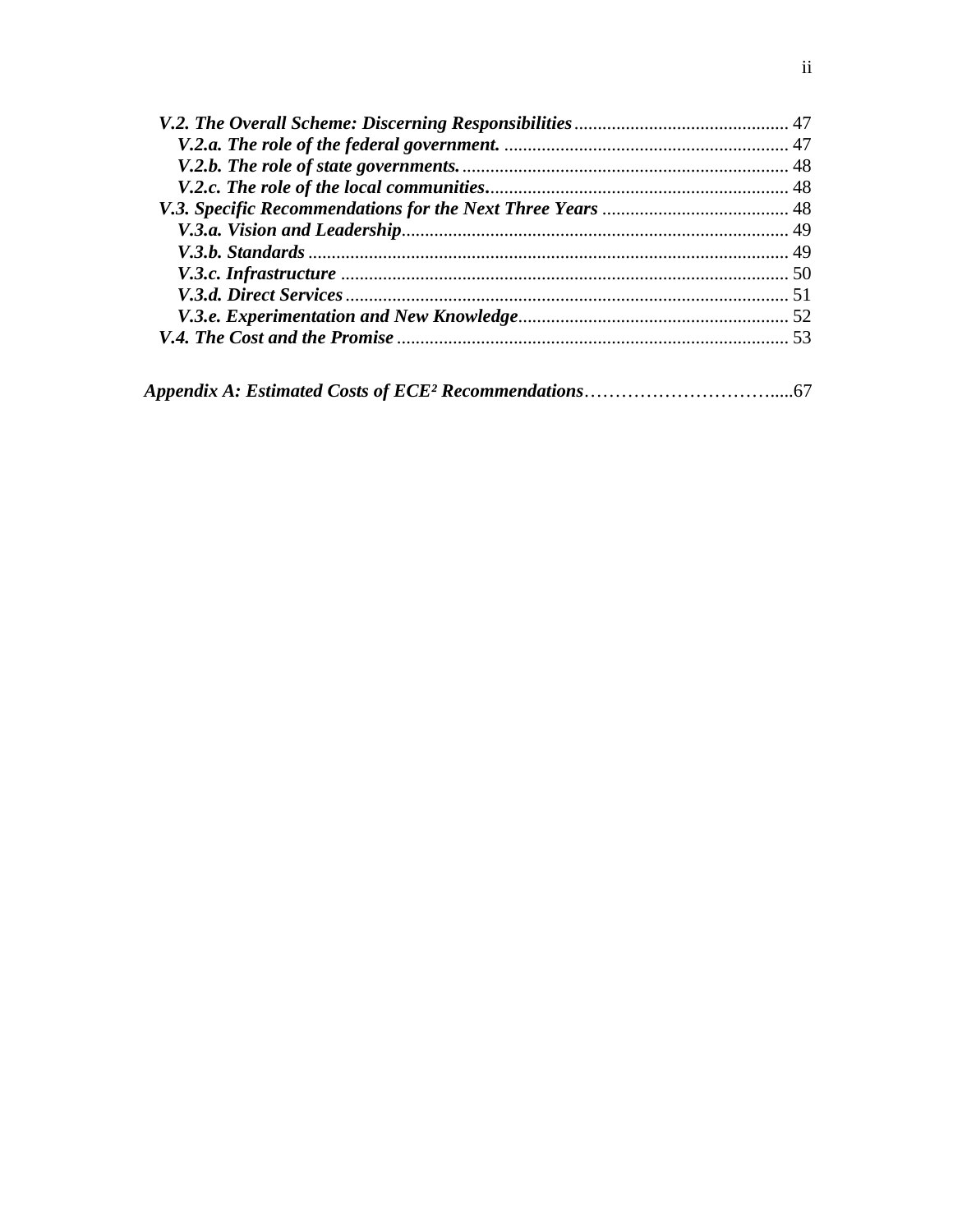### **ABSTRACT**

The history of American early education is one of changing roles and goals. As federal engagement in early childhood has shifted in response to social, political, and economic needs, few policy efforts have focused on long-term planning or coordination. Such inattention has yielded a set of unresolved polemics, reflecting an enduring ambivalence about whether and which children should be served outside their homes, by whom, and with what purpose. These polemics have helped shape a fractured landscape of programs, dispersed across federal agencies and legislative committees, which beg for greater excellence, coherence, and equity. In framing next-generation early education efforts, we advance the purpose, "ECE for ECE," or  $ECE^2$  with the former ECE referring to Excellence, Coherence, and Equity, and the latter ECE referring to Early Childhood Education.

### *I. Introduction<sup>1</sup>*

The purpose of this paper is to craft research-driven recommendations to guide the advancement of America's education policy for young children. Given that the past is a prologue for the future, the paper begins by reviewing the historical context for American early education, with a focus on federal programs and policies since the 1960s. The paper then provides an analysis of the effectiveness of major early childhood policies and programs, suggesting that while both disappointing and encouraging, we can learn much from the efforts. Based on the information presented, the paper concludes by proposing a set of policy recommendations for federal early education policy.

1

<sup>&</sup>lt;sup>1</sup> The authors would like to thank Clive Belfield for his cost estimates and Jennifer Desantis for her effective research and editorial work on this paper. We would also like to thank our reviewers, some of whom were known to us: Helen Blank and Joan Lombardi for their comments on early drafts of Sections II.3 and II.4, and Cynthia Brown for her response to our recommendations. We also thank the three anonymous reviewers whose work strengthened this document considerably. One of them, thinking he was anonymous, was not; for his eminently thoughtful, detailed, and considered review, we dedicate this work to Edward Zigler, a true scholar—in addition to so much else. Finally, for the content, we alone are responsible; Clive Belfield is responsible for the cost estimates.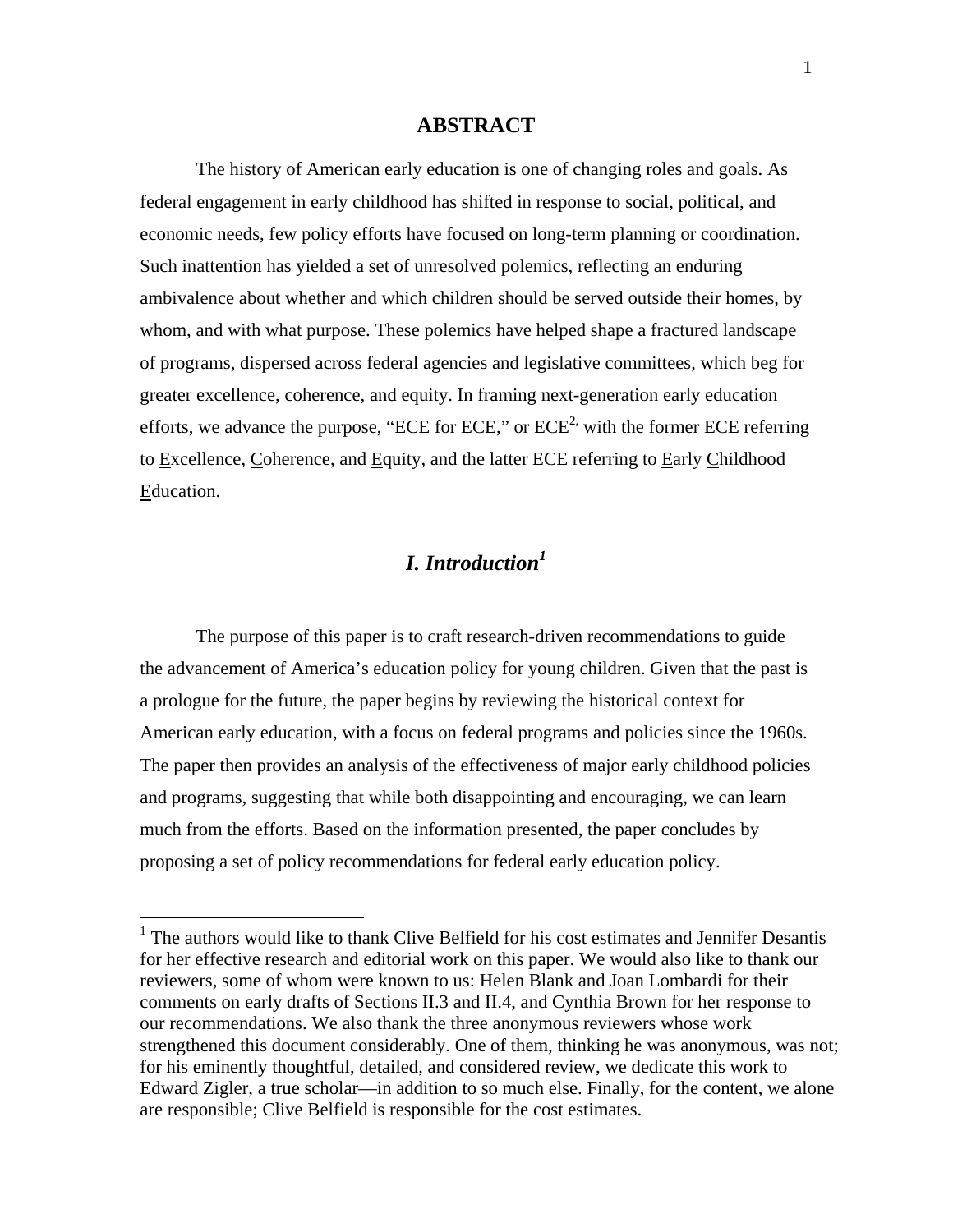Thematically, the paper suggests that a lack of excellence, coherence, and equity—deeply embedded in the field's earliest undertakings—begs for structured federal attention.

At the outset, it is important to note that considerable inconsistency exists in how policymakers and scholars define early childhood education. In part, such inconsistencies revolve around the age band to include in early childhood. For some this means children from pre-natal to age eight; others suggest that early childhood includes birth to age five; still others refer to early childhood as preschool, suggesting a focus on the one or two years preceding school entry. For the purposes of this paper, we refer to early childhood as encompassing children from birth to age five, and we review policies and programs focusing on the age span that precedes kindergarten.

A second dimension of persistent ambiguity relates to whether one regards early childhood education primarily as care—often for the children of working parents—or primarily as an educational intervention for either at-risk or all children. In this paper, believing that early childhood education embraces both perspectives, we discuss both "care" and "education" policies and programs. With this perspective, it is impossible in a paper of this length to discuss every initiative or policy and its results thoroughly. Instead, we have focused our analysis where compelling data provide evidence of the results of early childhood efforts. Finally, as in much educational policy, there are significant distinctions between federal, state, and local policy. While noting these differences and discussing some efforts in each jurisdiction, we focus our work herein primarily on federal policies.

## *II. American Early Education Policy: A History of Changing Roles and Goals*

### *II.1. Legacies of America's Earliest Efforts for Young Children*

If one were to arrive in the United States fresh from another planet, one would have reason to be impressed by the nation's current affection for early education. Whether noting highly publicized neuro-scientific findings on early brain development (Shonkoff & Phillips, 2000; Shore, 1997), the well-documented cost-effectiveness of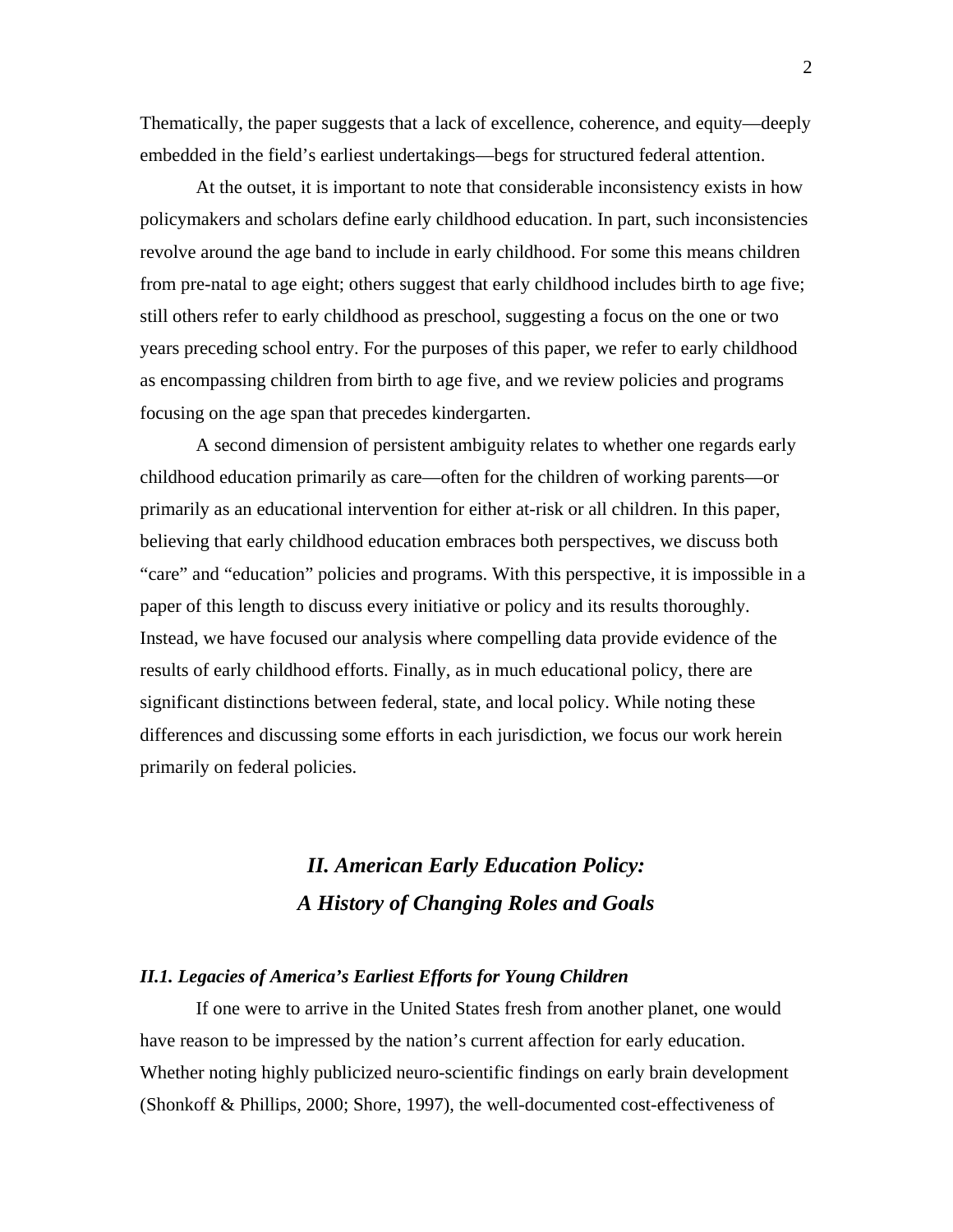model early education programs (Heckman, Grunewald, & Reynolds, 2006), expansions in state pre-kindergarten efforts (Barnett, Hustedt, Friedman, Boyd, & Ainsworth, 2008), or even the robust fiscal commitments being made by notable American philanthropies (e.g., Buffett Early Childhood Fund, Kellogg Foundation, and Pew Charitable Trusts), extraterrestrial visitors—as well as many American citizens—might think all is well and dismiss any call for federal attention to young children.

Yet this de Tocquevillian scenario masks deep-seated and unresolved polemics that characterize a litany of America's efforts to serve young children (Vinovskis, 1999b; Beatty, 1995; Cahan, 1989; Kahn & Kamerman, 1987; Grubb & Lazerson, 1982; Beck, 1982; Steiner, 1976). Discussed chronologically, these efforts unveil transcendent issues related to early education's mission, ideology, financing, and service delivery, all of which, in turn, frame federal policy and recommendations for its future.

America's earliest programmatic efforts for young children began with the Infant Schools, efforts that were privately funded and targeted to children of the indigent. Highly moralistic in intent, the Infant Schools sought to remove children "from the unhappy association of want and vice, and place [them] under better influences" (Infant School Society of Boston, 1828). Although initially for the poor, over time Infant Schools expanded to serve middle- and upper-income families on the grounds that what was good for poor children might also benefit more advantaged youngsters (Beatty, 1981). Yet, when Infant Schools fell prey to the negative comments of scholars and the re-emergence in the 1830s of the Puritan ethic that emphasized the hegemony of the home and importance of maternal care, they closed.

By the turn of the century, however, America experienced a growing economy and an influx of immigrants and, once again, turned to serving the children of the poor. Day nurseries emerged to provide services for children by tending to their education, health, and nutritional needs, and to provide job placement services and language instruction for their parents. Once again, however, concern about middle- and upper-class children surfaced. Anchored in the confluence of the academic child-study movement, the growth of the professional field of education, and philanthropy (Cahan, 1989), soon another form of early education emerged—the nursery school. Distinct from the day nurseries that served poor families and children, nursery schools took their cues from the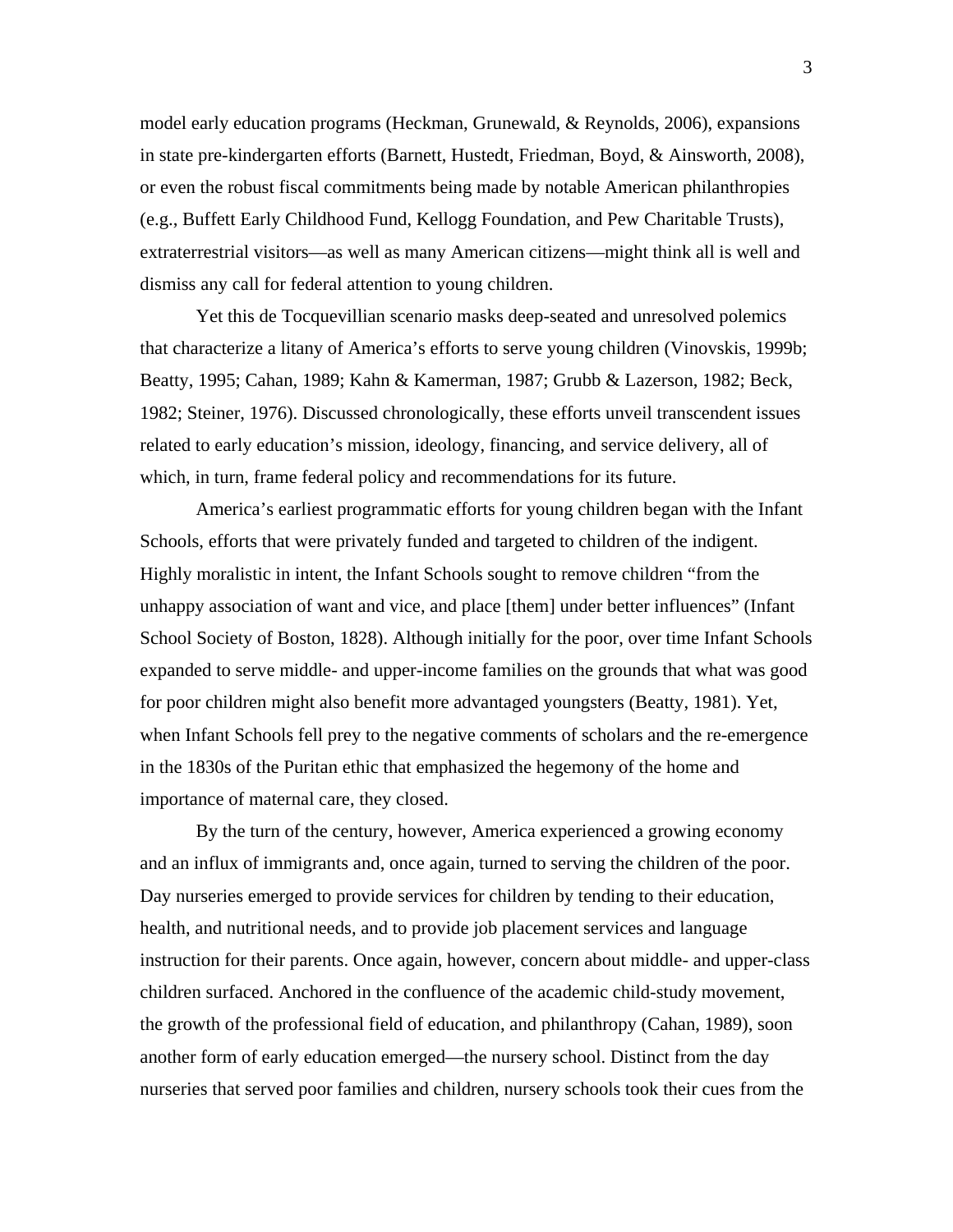emerging field of developmental psychology, and regarded themselves as developmental rather than custodial in orientation. They prided themselves in providing high-quality educational and socialization experiences for those who could afford them, thus reinforcing a two-tiered delivery system—one for the rich and one for the poor.

 Two subsequent national crises evoked significant federal engagement in early education, complicating the bifurcated delivery system that segregated children by income—and often by program quality. First, in response to the Great Depression, Congress allocated \$6 million in 1933 to establish nursery schools for children "from needy, under-privileged families" and to create jobs for the unemployed (Cahan, 1989, p. 38). "Depression emergency nursery schools" were administered by the Federal Emergency Relief Agency (FERA) with input from the Children's Bureau. Structurally, this not only put the program out of the hands of federal child development experts, but also signaled the low priority accorded to children's issues. Valued less as a service to children and more as a service to a society in crisis, the majority of the Depression nursery schools closed by 1943 (Cohen, 1996).

The second major national crisis, World War II, again precipitated major federal engagement in child care. Under the aegis of the Community Facilities (Lanham) Act, the Federal Works Administration funded child care centers in war-impacted areas (Cohen, 1996). While the precise number of children served is unclear (Steiner, 1976), two realities are not. First, the quality of the programs was uneven (Kirp, 2007), due in part to the disregard of knowledge present in the field and in the Children's Bureau. Second, bureaucratic complexities were rampant due to unclear delineations of federal-agency aegis and confusion between federal and state roles. From the federal perspective, both the Depression nursery schools and the Lanham Act child care centers confirmed that only strict social utility in a time of crisis legitimated early care and education interventions. Moreover, though these programs quickly disappeared when the crises ended, they solidified a legacy of federal child care involvement with fragmented administration and only low to modest quality.

 Turning from preschool to kindergarten (which we do not attempt to address comprehensively in this paper), it is worth noting that some of the same issues repeat themselves, even with a slightly older age group. Beginning in the mid- to late-1800s,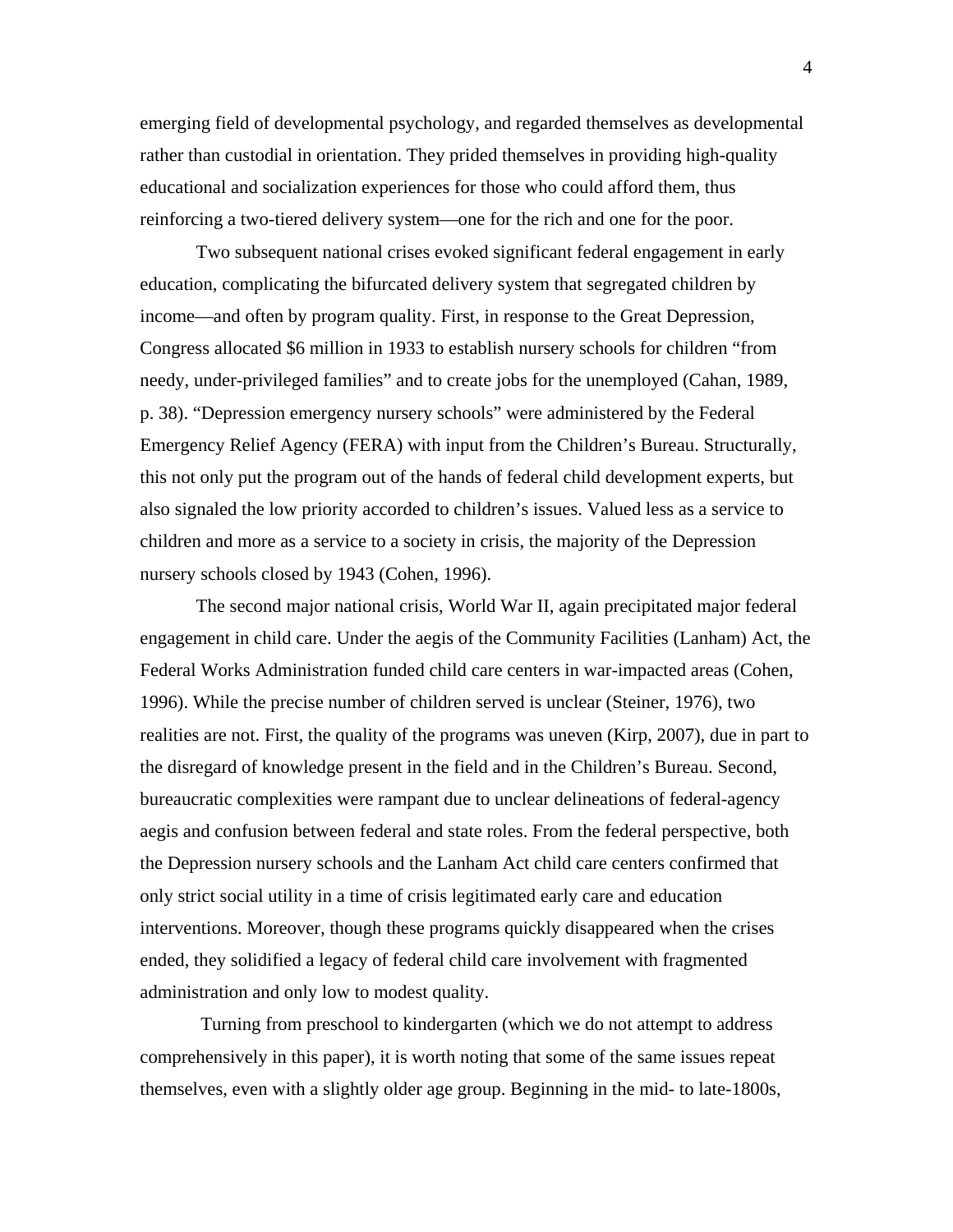American kindergartens adopted broad missions that included nutrition, cleanliness, and good health (Beatty, 1995; Cahan, 1989; Ross, 1976). Gradually, public support for kindergarten grew, so that by the end of the 19th century, over half of public schools had kindergartens (Kahn & Kamerman, 1987). Many kindergartens, however, like services for even younger children, were distributed among numerous sponsors, including churches, labor unions, temperance groups, private businesses, and settlement houses; this again fortified the mixed delivery system that has become a permanent characteristic of American early education. These diverse delivery vehicles gave way to diverse ideologies, often consistent with the host organization, but left in their wake pedagogical inconsistencies that persist today. Finally, in the emergence of the kindergarten movement, the seeds of governmental responses to early education were manifest reactive, partial, and responsive to social needs external to the child.

This race through history affirms several polemics that have both shaped the federal role in early education and remain largely unresolved. First, an ideological polemic questions whether young children should be served outside their homes at all. From the nation's birth, the primacy and the privacy of the home were ideological mantras, forcing early education programs to legitimate their existence and making them vulnerable to periodic extinction.

The second polemic relates to the role of the federal government. Because public values did not generally support out-of-home non-maternal care, federal involvement in, and financing of, early care and education was episodic and fragmented. Ill-supported by an organized federal bureaucracy, early education burgeoned in times of national crises and ended as soon as the crisis ebbed, leaving early education bereft of vision, permanence, and infrastructure.

The third polemic relates to which children should be served and how. Historically, most public programs have targeted children from low-income families, while the private sector has separately served children from middle- and upper-income families. Leaving a legacy of services segregated by income, which often translates into quality differences, early education policy defies deeply held American values regarding the equal opportunity that all young children should have to thrive and learn.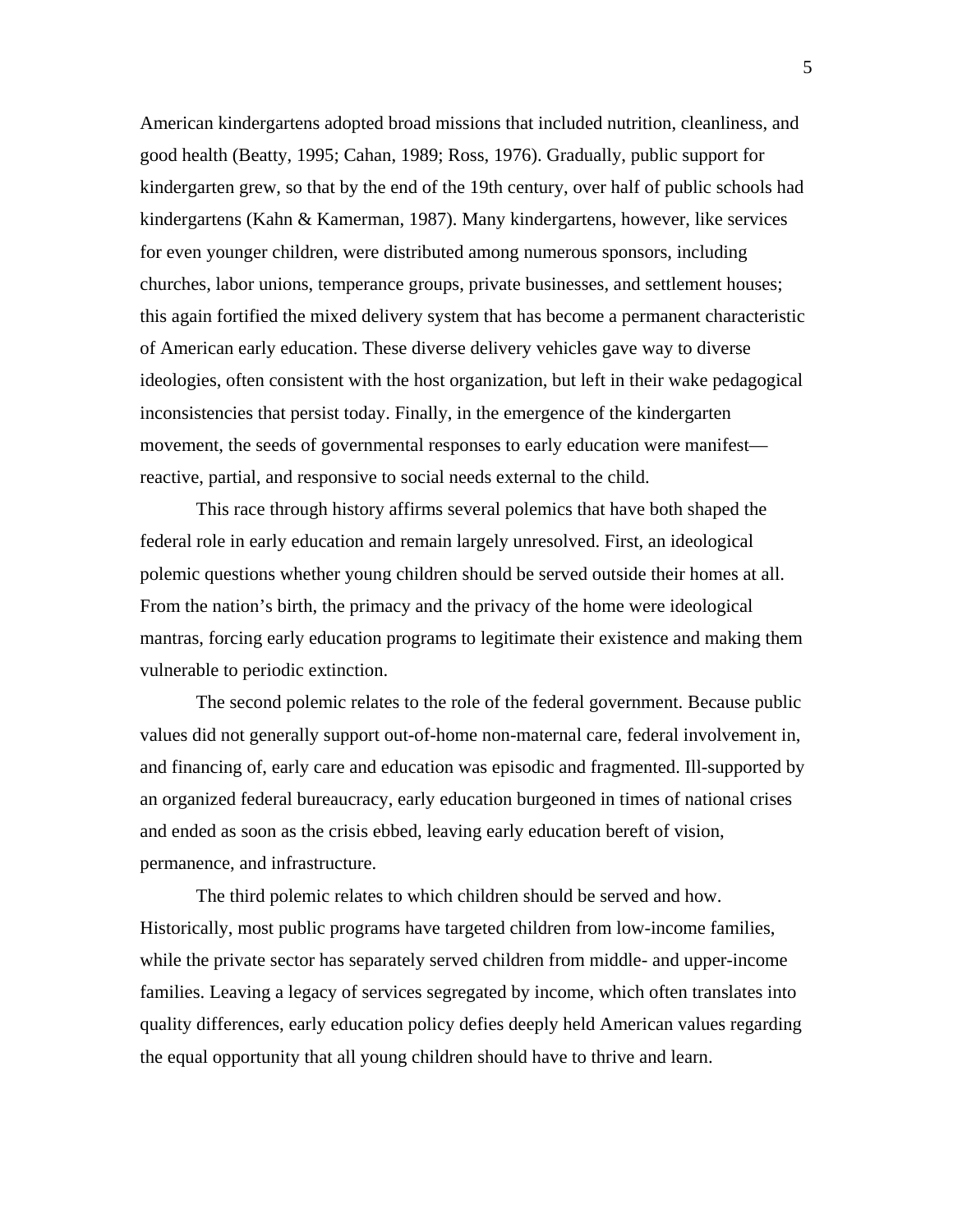Finally, the fourth polemic relates to the long-debated mission of early education: when early education is provided, should it focus on care, as the day nurseries did, or should it focus on socialization and education, as nursery schools purported to do? Although increasingly regarded as a false dichotomy because good early education does both, federal and state policymakers still tussle with the question as they debate early education's departmental jurisdictions and funding amounts.

In turning from these very early policies to those dating from the 1960s to the present, we shall see that these polemics persist and have left a durable lack of excellence, coherence, and equity in American early education. Moreover, early education remains essentially reactionary, responding to roiling social, economic, and political change. Indeed, federal early education policies since 1960 can best be understood as a series of responses to shifting social, economic, and political phenomena (Cohen, 1996) set amidst a deep ambivalence about government intrusion in early childhood. In the sub-sections that follow, we discuss early childhood education as a response to:  $(II.2)$  inequity, poverty, and risk;  $(II.3)$  welfare and the working poor;  $(II.4)$ maternal and general workforce employment; (II.5) the needs of the military and federal employees; (II.6) demands for excellence and school readiness; (II.7) the press for success: model programs; (II.8) devolution and increasing state roles; and (II.9) incoherence and the need for infrastructure. It will become apparent that, regardless of the primary missions of these policies and programs, their purposes evolve and overlap as federal policymakers respond to the ever-changing context of early education.

### *II.2. Early Education as a Response to Inequity, Poverty, and Risk*

The period from the end of World War II to the onset of the War on Poverty in the mid-1960s was comparatively dormant for federal early childhood policy. With the war over and soldiers and their wives at home, early education—to the extent that it was addressed—was handled by an increasing number of half-day kindergartens. Although several Cold War child care bills emerged during this period, none passed, rendering the period between the war and the onset of the Kennedy administration devoid of major early childhood policy initiatives. President Kennedy, however, wanted to expand access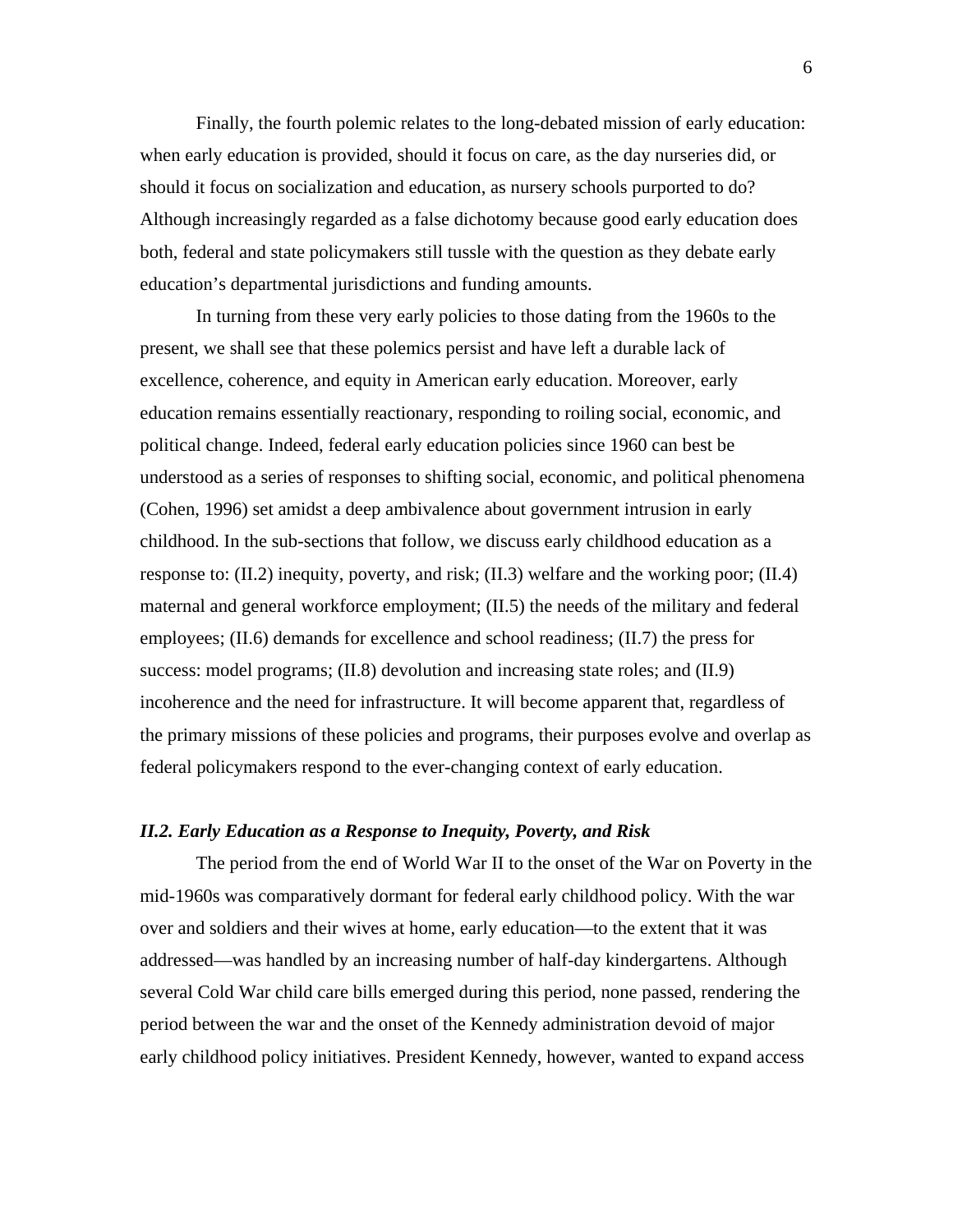to child care; Congress responded by appropriating \$800,000 for child care in 1963, the first federal financial assistance since 1946.

Policy enthusiasm for young children subsequently grew when a confluence of civil rights, education, and employment legislation led first to the development of Head Start and the Elementary and Secondary Education Act (1965), and later to the Education for All Handicapped Children Act (1975). Notable for their commitments to young children, these three highly significant pieces of legislation represented a clear departure from past early education efforts. First, these efforts were not here-today-gone-tomorrow efforts; rather, they secured a durable place on the policy agenda for young children. Second, their existence signaled a shift in the ideological zeitgeist: no longer were programs held captive to a sweeping ambivalence regarding non-maternal care. Women from a variety of socio-economic backgrounds were entering the workforce, which helped build public support for federal action to address the needs of working women across the income spectrum. Third, these programs marked the beginning of a sustained federal commitment to young children. In so doing, they shifted the focus from the private sector to durable public *and* private sector involvement. In short, together the programs served as collective markers of a seismic policy shift for young children.

Of the three efforts, Head Start is most notable for its centrality to early childhood policy. Launched in 1965 as a summer program, today some 908,000 children from every state in the country attend the program, which has a budget of \$6.9 billion and a cost of \$7,326 per child in 2007 dollars (Office of Head Start, 2008b). First administered by the federal Office of Economic Opportunity, Head Start was conceived as an anti-poverty, child development, and family support program, and was designed to meet the comprehensive health, social, emotional, educational, nutritional, and physical needs of low-income three- and four-year old children. Importantly, the program strives for the intensive engagement of parents. Many Head Start parents are employed by the program; in 2006, parents of current or former enrollees comprised 27 percent of its staff (Office of Head Start).

Structurally, Head Start is the only federal early childhood program that administratively bypasses the states. This enables Head Start to establish and monitor its own performance standards, professional development efforts, and child outcomes. In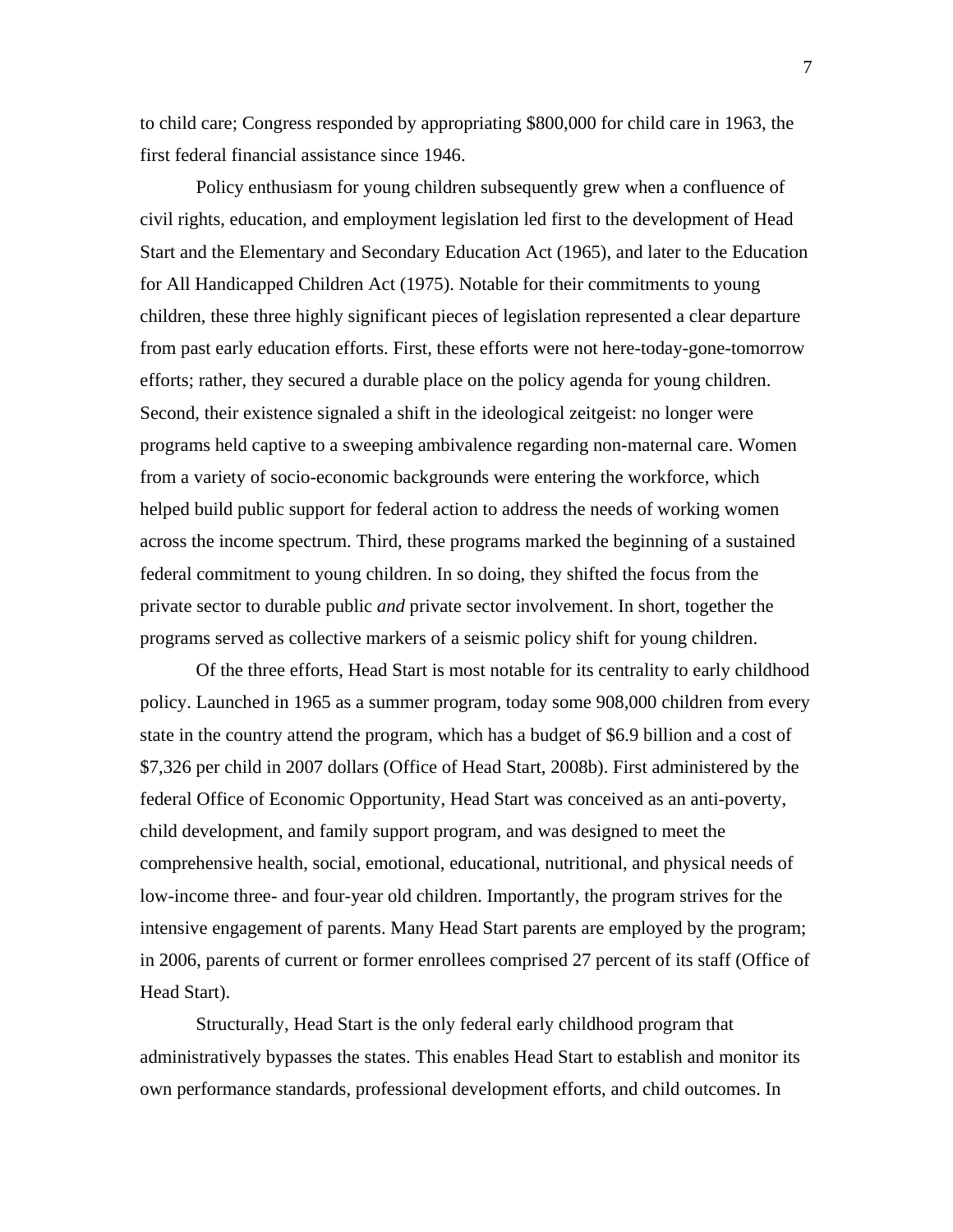essence, it is a self-contained early childhood system. Building on the Head Start approach of focusing on child development, family development, community building, and staff development, President Clinton launched Early Head Start in 1995 to advance the well-being of infants and toddlers in low-income families. The program strives to provide "high-quality, comprehensive child development services delivered through home visits, child care, case management, parenting education, health care and referrals, and family support" (Love et al., 2005, p. 886). Today it serves some 61,500 children annually (Administration for Children and Families,  $2004$ ).<sup>2</sup>

A significant aspect of the Head Start story has been its durable commitment to generating and using research to inform program and policy improvements. Such research has not only contributed to some of the most innovative efforts in early education, but has also led to important modifications in the program. For example, the 2007 reauthorization of Head Start, which reflected its commitment to school readiness in the title, "Improving Head Start for School Readiness," took important steps to enhance quality and to expand eligibility to participants whose family incomes reach 130 percent of the poverty line (U.S. Dept. of Health and Human Services, 2008b). By 2013, half of all Head Start teachers nationally must have at least a Bachelor's degree in early childhood education or a related degree with experience teaching preschool-age children. They must also attend at least 15 hours of professional development a year. In an effort to improve the coherence of early childhood programs at the state level, the reauthorization required states to create State Advisory Councils on Early Education and Care to coordinate the provision of early education.

Commensurate with these provisions, Head Start is facing more intense demands for major improvements in program quality, child outcomes, and monitoring. Evidence of this was manifest in a call for a National Reporting System, a controversial assessment of Head Start children that was halted with the program's most recent reauthorization. Such calls for improvement sit within a context of limited resource expansion; within a month

<sup>&</sup>lt;sup>2</sup> The federal government has begun to recognize the value of home visiting programs for pregnant women and women with newborns, in part due to the positive results of randomized evaluations of a home visiting model (Olds et al., 2004). Accordingly, in 2008, the federal government appropriated \$10 million for the Nurse-Family Partnership program (Isaacs, 2008).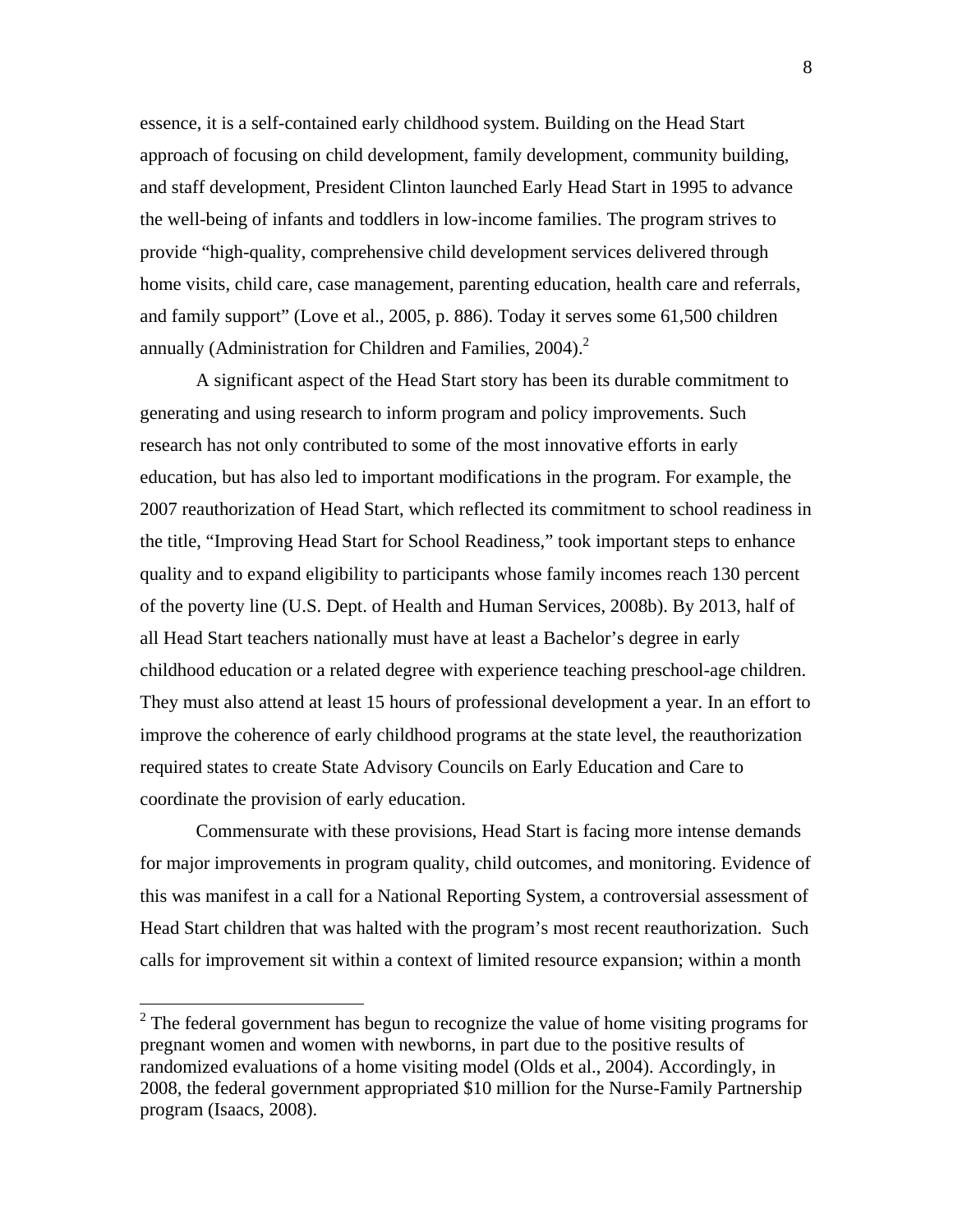of signing the authorization bill, the President signed an appropriations bill that imposed spending cuts of 15 percent on Head Start. Though the Office of Head Start pledged to use a one-time funding mechanism to cover the shortfall (Office of Head Start, 2008a), clearly the program is being asked to do more with less resources.

As part of the War on Poverty, President Johnson also signed the 1965 Elementary and Secondary Education Act (ESEA), which focused less on young children than did Head Start. Armed with ambitious goals and many titles, the Act reflected the ethos of its time; it was designed "to improve the opportunities of educationally deprived children by helping them succeed in school, attain grade level proficiency, and improve achievement in basic and advanced skills" (Behrman, 1995). Title I, which provided the bulk of ESEA funding, was essentially a funding mechanism for a grand experiment to pursue these goals with incomplete knowledge about what programs or practices would be most effective in achieving them (Vinovskis, 1999a).

Though most Title I funds go to the K-12 system, states are allowed to use the funds for early childhood and have done so increasingly over time. In 2000, the GAO reported that the number of preschoolers receiving Title I services had increased from 50,000 in the early to mid-1980s to about 300,000 in the 1997-1998 school year (U.S. General Accounting Office, 2000). To encourage districts to expand their use of Title I funds for preschool, the U.S. Department of Education (2004) published a non-regulatory guidance paper that provided a strong rationale for using Title I dollars for preschoolers and responded to lingering questions regarding the appropriateness of this use. The document also supported the new provisions in No Child Left Behind (NCLB) related to young children, which we discuss in detail in Section II.6.

Poverty was not the only risk that concerned Americans. Emanating from civil rights and parental concerns, the well-being of children with disabilities began to draw national attention. As early as 1959, federal legislation had addressed the training of personnel to work with children with disabilities; the 1961 Teachers of the Deaf Act provisioned for staff training; the Handicapped Children's Early Education Assistance Act of 1968 authorized support for exemplary early childhood programs; and the Economic Opportunities Amendments of 1972 increased Head Start enrollment for children with disabilities. By 1975, however, momentum had coalesced for a new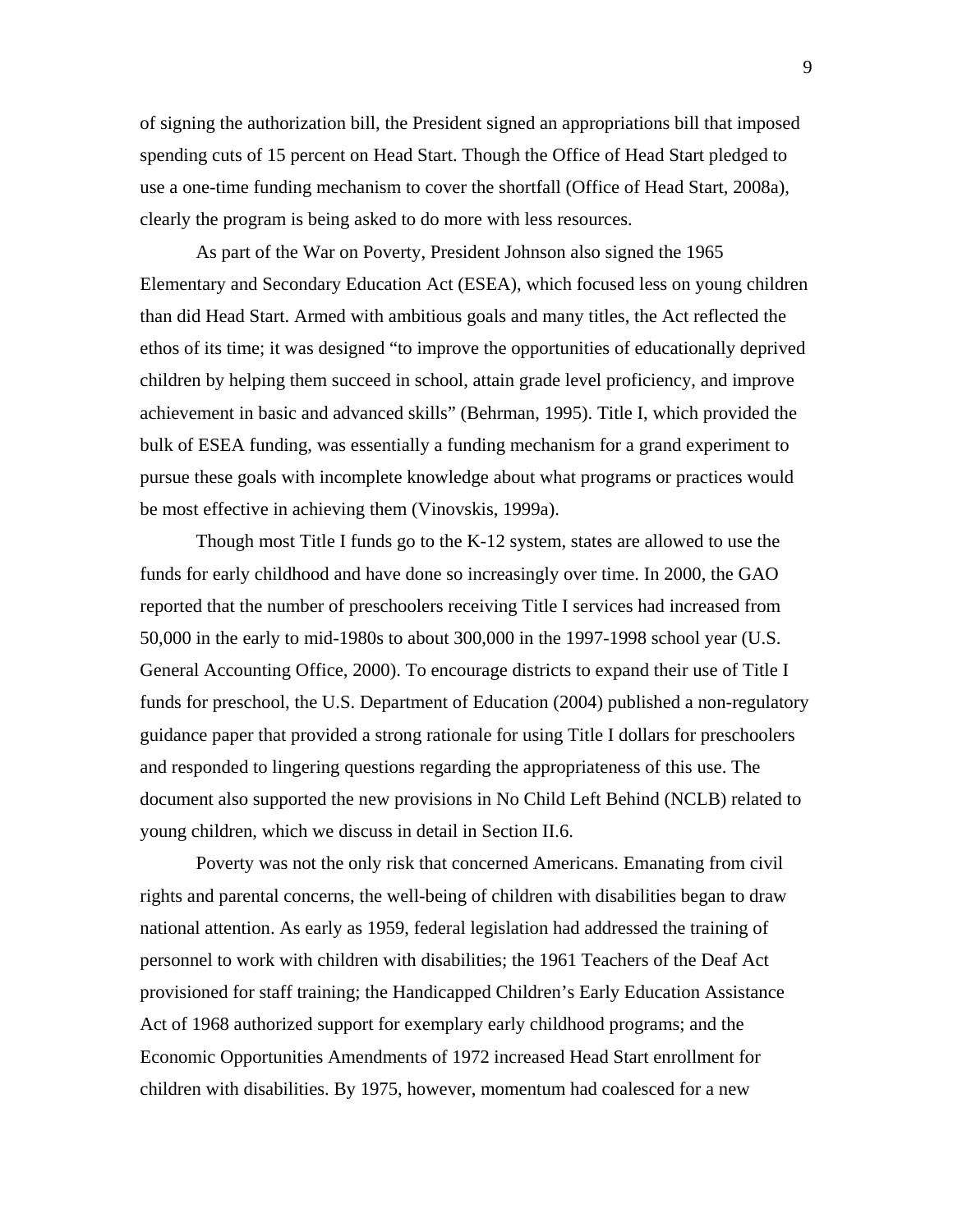approach to serving children with disabilities. Policymakers recognized that, like their non-disabled counterparts, children with disabilities had multiple needs, which demanded a comprehensive approach to service delivery. Moreover, revelations of the inhumane conditions among children with disabilities hastened passage of the Education for All Handicapped Children Act (Brewer & Kakalik, 1979), which required states that were receiving funding to ensure free and appropriate public education for all children with disabilities from ages 3 to 18. The Act contained important provisions to support localities as they provided individualized education and services for children with disabilities.

Congress amended the Act in 1986, adding Part B, targeted for children from ages three to five, and Part C, focused on infants and toddlers. With a new name in 1990, the Individuals with Disabilities Education Act (IDEA) had become in many ways revolutionary; it called for a serious focus on young children and the establishment of an integrated and systemic approach to serving this population. Support for children with disabilities continues with Congress appropriating \$374 million for preschoolers (Part B) and \$435.7 million for infants and families (Part C) in 2008 (Linden et al., 2008).

As these federal efforts have unfolded, their categorical nature has yielded important consequences. First, harkening back to the segregation of children in poverty into separate programs that characterized the nation's earliest efforts, Head Start and ESEA reinforced the structure of income segregation. Although Head Start did provide for the enrollment of up to 10 percent of non-poor children, generally the all-too-precious Head Start slots were offered only to children from the lowest-income families. Thus, although the federal programs of this era altered who paid for early education by introducing a substantial federal role in funding, they essentially continued the pattern of segregating children by income.

The second consequence was that many reforms of the era were administered by different agencies, aggravating an already badly fragmented delivery system of services for young children. Reminiscent of past eras, a lack of clarity emerged at the federal level regarding the relationships between the agencies responsible for early education efforts. Ultimately this confusion was repeated at the local level, where often-frail local entities were charged with creating a coherent mosaic out of multiple ill-fitting policy pieces.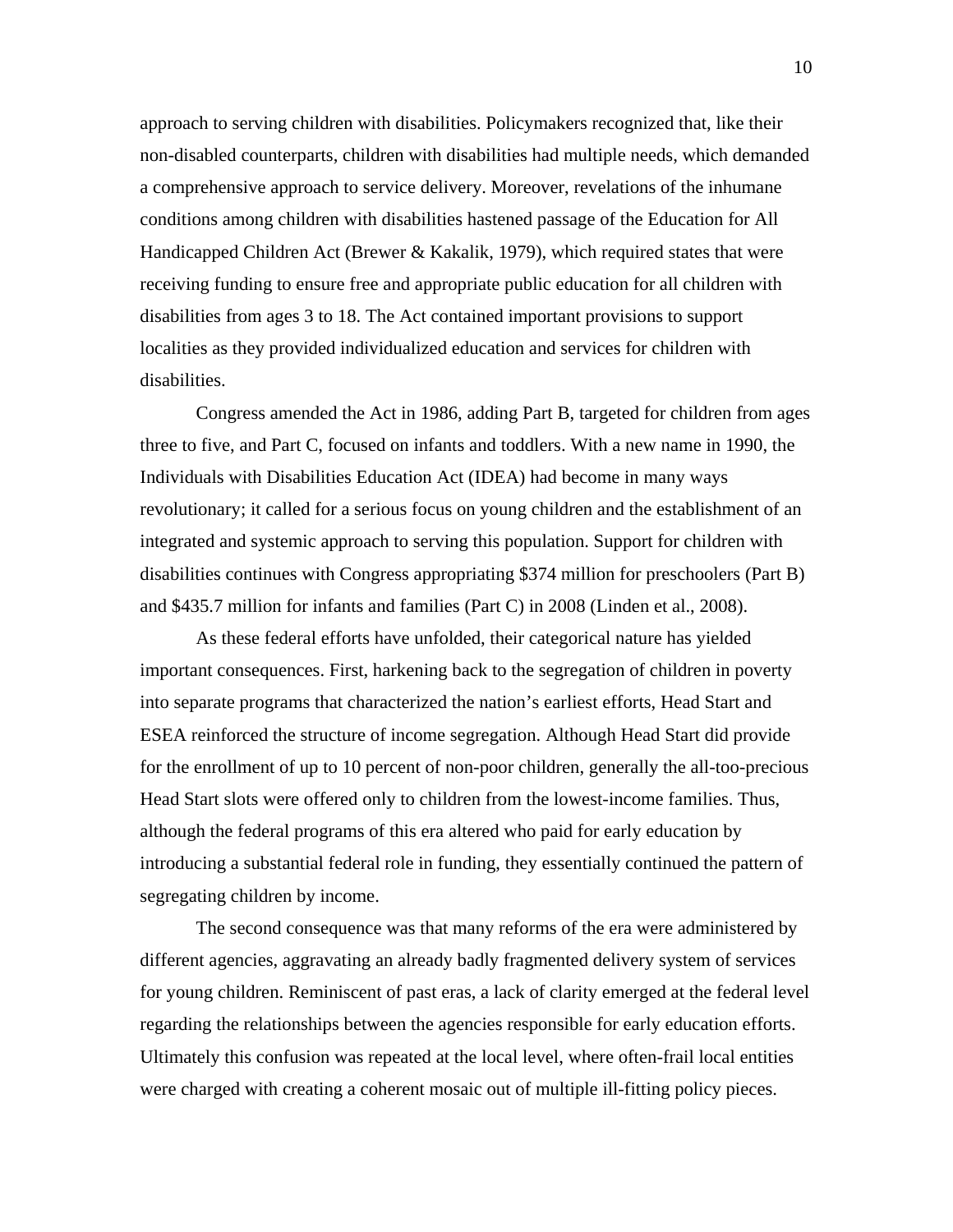### *II.3. Early Education as a Response to Welfare and the Working Poor*

Dating back to the Social Security Act of 1935, federal policy addressed concerns about the children of the poor and incapacitated. Payments for child care for children of welfare recipients who were receiving job training became part of the Act in 1962 with the Aid to Families with Dependent Children (AFDC) Child Care Program (Title IV-A) (Cohen, 1996). Five years later, the Work Incentive Program (WIN) (Title IV-C) required states to intensify efforts to place welfare recipients in jobs or job training, with supports for child care (Spakes, 1982; Ehrenberg & Hewlett, 1976). Despite these provisions, parents did not use child care assistance frequently because mothers of preschool-age children were exempt from job training and work requirements, and outreach to families needing child care was sparse (Cohen, 1996).

In 1971, a growing coalition of advocates for child care supported the Comprehensive Child Care and Development Act (Cohen, 1996). Designed to advance the well-being of children in care by focusing on quality, the bill offered assistance to families on a sliding-scale basis and provided funds for the development of a system of child care, declaring it a right. Vetoed by President Nixon, the defeat stunned its supporters and closed the dialogue regarding a comprehensive approach to child care for decades.

Nevertheless, over the years, federal policymakers have tried to address the needs of welfare recipients and the working poor. Title XX of the Social Services Amendments of 1974 provided a range of supports including child care; in some states, it was the sole source of public support for child care (Cohen, 1996). Amidst concerns of a swelling federal bureaucracy, in 1981 the Social Services Block Grant (SSBG) replaced Title XX and combined several programs. The earmark for child care disappeared along with provisions for regulations. These changes came with a substantial drop in spending on child care; funding fell from \$2.9 billion to \$2.4 billion and child care had to compete against other services for the limited dollars in the SSBG (Cohen).

Later, public sentiment opposed maternal dependence on welfare and compelled welfare recipients with children above age three to engage in job training, education, or employment. Under the Family Support Act of 1988 (FSA), states could require mothers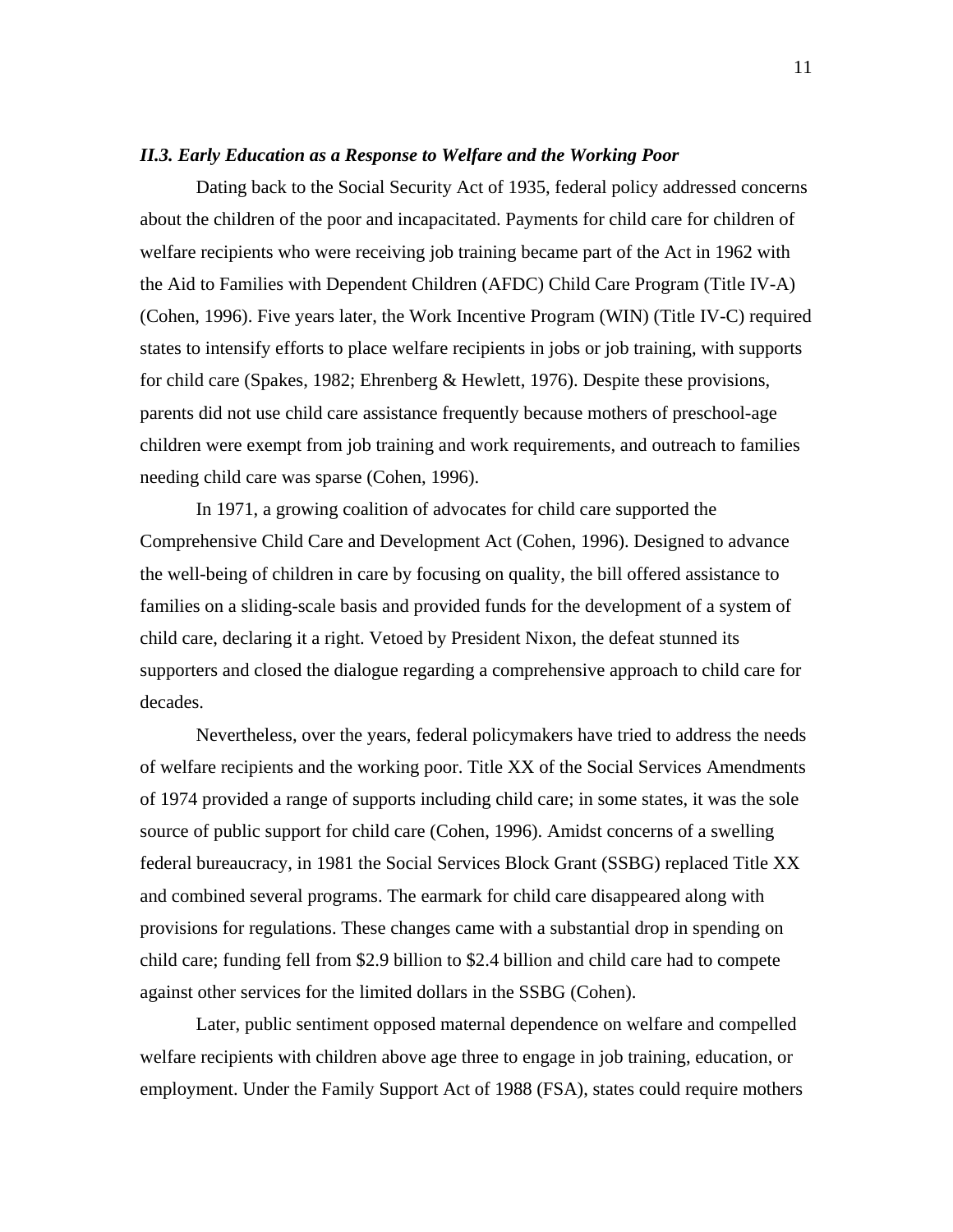with children as young as one year of age to participate in these activities. In exchange, the FSA included a guarantee of child care for parents receiving welfare and those transitioning off welfare for one year, which quickly escalated demand. Child care subsidies could be spent in for-profit and non-profit centers and family care settings, many of which had only limited provisions for quality control.

Growing concerns about the cost, supply, and quality of care for children of lowincome working parents (as opposed to parents receiving welfare), however, led to the enactment of legislation in 1990 that expanded federal support by establishing two new child care grant programs: the Child Care and Development Block Grant (CCDBG) and the At-Risk Child Care Program (Title IV-A) (Lombardi, 2003; Cohen, 1996). Though the CCDBG contains minimal health and safety standards, the law does require that states set aside 4 percent of CCDBG funds to improve child care quality (U.S. Dept. of Health and Human Services, 2008a; Cohen). Funding for the CCDBG is \$5.0 billion in 2008 (Linden et al., 2008; Child Care Bureau, 2008).

Under the 1996 Personal Responsibility and Work Opportunity Reconciliation Act (PRWORA), Temporary Assistance to Needy Families (TANF) replaced AFDC and brought with it a new philosophy that shifted the focus of welfare from cash assistance to moving individuals into the workforce. The TANF legislation also eliminated the federal "guarantee" of child care established in the FSA, and instead merely limited states' ability to sanction recipients for failing to work due to a lack of child care (Greenberg, 1998). Following steep declines in the TANF rolls since 1996, many states used TANF money to subsidize child-care expenses, as allowed under the legislation. From 1997 to 2000, TANF child care funding rose from \$0.3 billion to \$4.0 billion; it has since declined, however, to \$3.1 billion in 2006 (Center for Law and Social Policy, 2007).

The late 1990s witnessed a shift in thinking about federal support for child care: rather than regarding it as primarily a support for working mothers, policymakers began to understand child care as an opportunity for early education and family support (Lombardi, 2003). This shift is reflected in the establishment in 1995 of the Child Care Bureau in the Department of Health and Human Services to consolidate the design, financing, and administration of federal child care policy. In 1998, following a White House Conference on child care, the Child Care Initiative began policy efforts to expand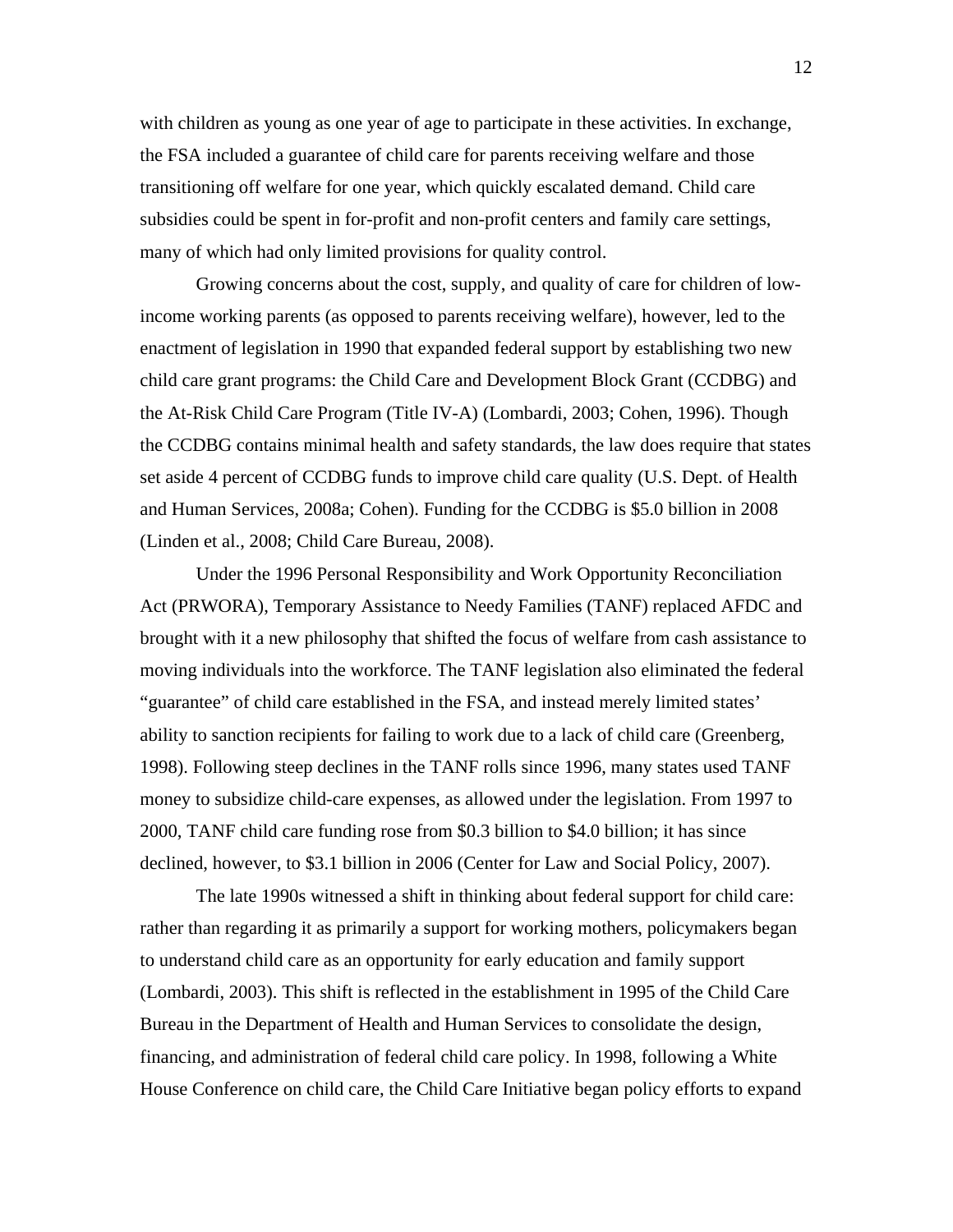federal assistance and direct support for early childhood programs and improvements in infrastructure, licensing, and professional development.

However brief, this review clearly conveys ongoing shifts in federal policy with regard to child care. For those concerned with "education" policy, the inclusion of this saga may seem inappropriate. Yet we suggest that any picture of educational policy for preschool children would be incomplete without acknowledging the formidable role that child care plays in the care *and* education of young children.

### *II.4. Early Education as a Response to Maternal and General Workforce Employment*

It may be easy to associate federal support for child care with the needs of lowincome, welfare-dependent, or low-wage-earner families, but this would be far from accurate. Since the Second World War, women of all income brackets and professional standings have entered the labor force, precipitating much policy discourse regarding the appropriate federal role in supporting their work. Proponents for greater federal support argued that if the three-dollar martini could be written off as a business expense, why couldn't child care?

In reality, though, dependent care deductions have been part of the Internal Revenue Tax Code since 1954 (Cohen, 1996). Originally limited to widows and widowers, mothers whose husbands were incapable of economic support, and the unmarried, the deduction has since expanded to include more claimants and become a tax credit, which allows more taxpayers to benefit from it. Presently, under the federal Child and Dependent Care Tax Credit (CDCTC), all families are allowed to claim up to \$3,000 in child-care expenses for one child/dependent and up to \$6,000 for two children/dependents. For families with incomes of \$15,000 or less, families receive a 35 percent credit on these expenses, or \$1,050 for one child/dependent and \$2,100 for two or more children/dependents (National Women's Law Center, 2008). The credit is nonrefundable, meaning that families who owe no income taxes receive no assistance through the credit provision. As such, current tax policy acknowledges the importance of child care in relation to earnings, even though it neither covers the full costs of care nor provides comparable benefit to all workers.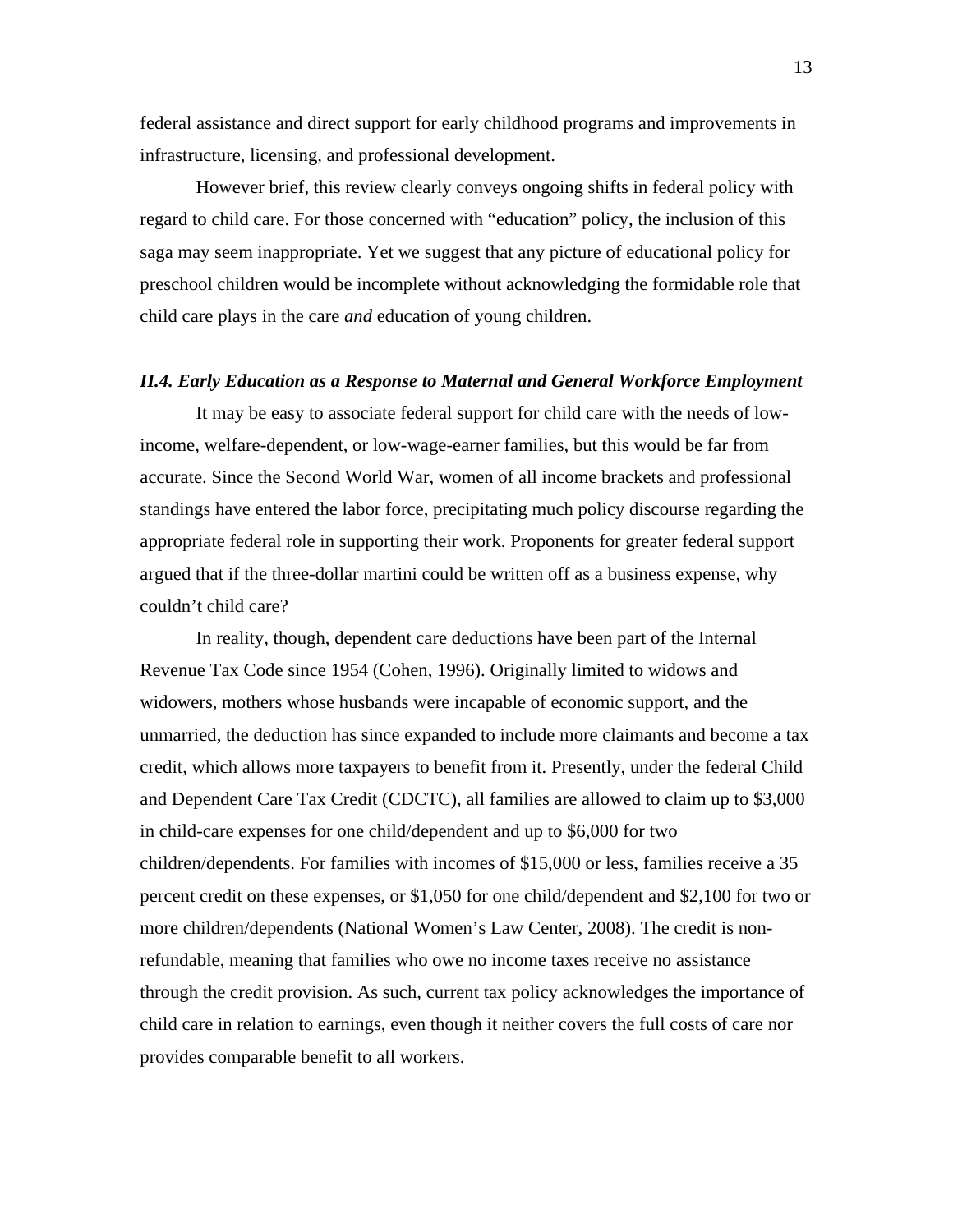## *II.5. Early Education as a Response to the Needs of the Military and Federal Employees*

When the military's All Volunteer Force began in 1973, the predominance of single men in its ranks came to an end. From 1973 to 1989, the percentage of women in the military rose from 2 to 11 percent (Campbell, Applebaum, Martinson, & Martin, 2000). By 1985, 55 percent of active-duty personnel were married. These profound shifts in the military population created a surge in demand for child care; yet the military's system was loosely structured, largely unregulated, and frequently low quality. A 1982 U.S. General Accounting Office report found unsafe and unsuitable conditions and inadequately trained and compensated staff in many military child care centers (U.S. General Accounting Office, 1982).

The response was the Military Child Care Act, which passed in 1989 with the goal of improving the quality, availability, and affordability of military child care (Campbell et al., 2000). Today, the Department of Defense supports the largest employersponsored system of child care in the country (Zellman & Gates, 2002). It serves over 200,000 children (ages zero to 12) in over 900 child development centers and 9,000 family child care sites at over 300 locations (Neugebauer, 2005). Parents with newborns, and women who are pregnant, can also receive home visits as part of the military's New Parent Support Program (Military OneSource, 2008).

In addition to supporting military children and families, the federal government also supports a network of child care services via the General Services Administration (GSA) child care centers. With over 110 centers in GSA-managed space across 31 states, the District of Columbia, and Puerto Rico, these Centers serve federal employees' children from birth to five years of age in accredited settings (General Services Administration, 2003).

### *II.6. Early Education as a Response to Demands for Excellence and School Readiness*

The No Child Left Behind law, the 2002 reauthorization of ESEA, was a response to persistent demands for excellence in public education and a gnawing need to close the achievement gap among children of different backgrounds. With increasing concern, policymakers also noted the differences among children in their "readiness" for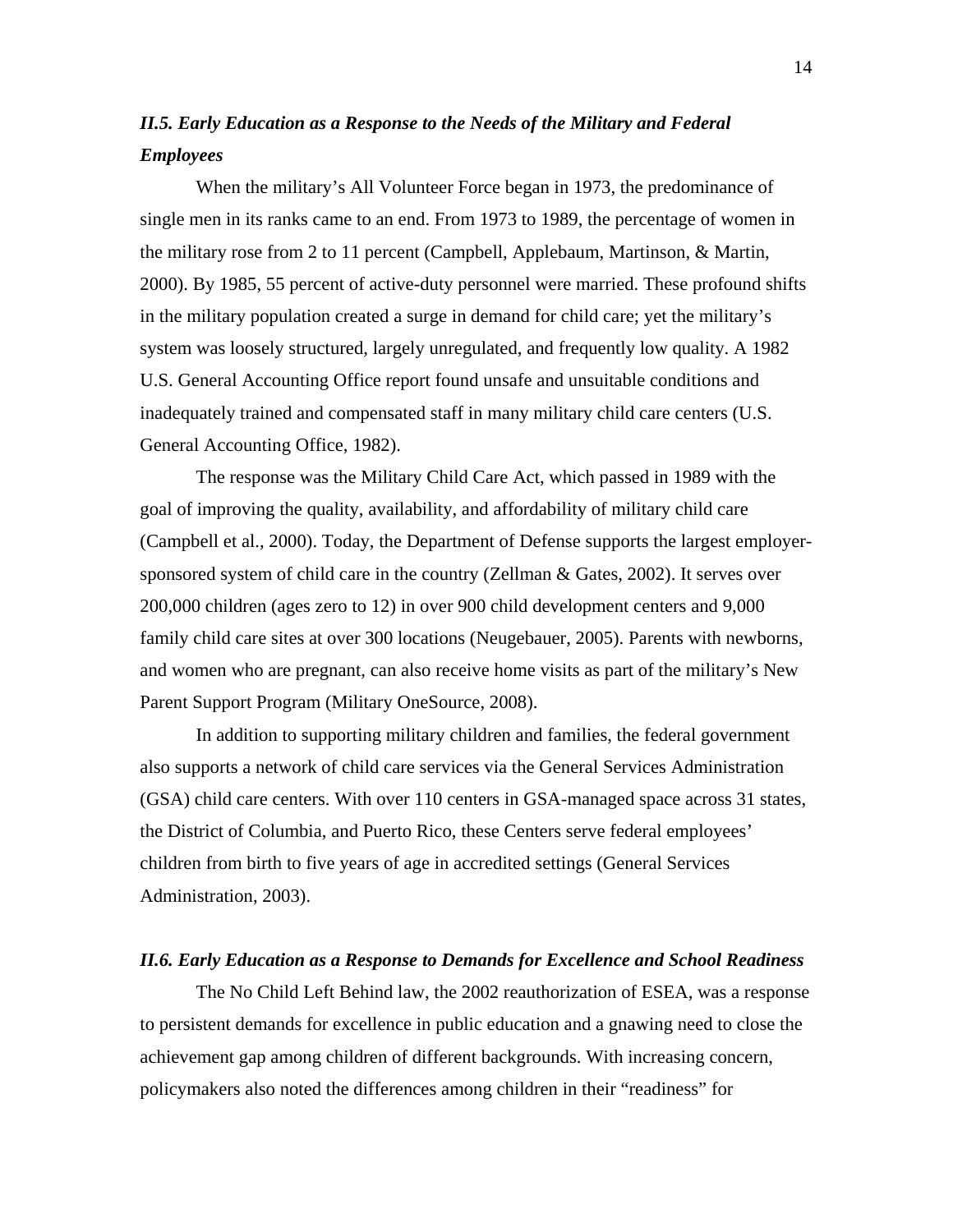kindergarten (Lee & Burkam, 2002). Even so, while NCLB took dramatic steps to increase the federal role in public education, little in the law directly concerned preschool education, with the exception of the three following components (Kauerz & McMaken, 2004).

First, the law's heavy emphasis on testing and accountability evoked a new focus on early childhood accountability and, with it, concerns regarding the "trickle down" of inappropriate curriculum and testing for young children. Even though NCLB does not mandate testing children below third grade, some have raised concerns regarding the press to assess young children. Others view NCLB's mandate to foster more intentional teaching by using regular assessment as a tool for increasing academic achievement among children at risk of school failure (The National Early Childhood Accountability Task Force, 2007).

Second, NCLB's focus on improving the quality of teachers affects early childhood educators in two ways. The law created the Early Childhood Educator Professional Development program (ECEPD), which provided competitive grants of \$14.6 million in 2007 (Linden et al., 2008) to local partnerships for professional development for teachers and caregivers of children from birth to kindergarten who come from low-income families or high-need communities.<sup>3</sup> The ECEPD was not funded in 2008 (Linden et al.), even though NCLB's demand for highly qualified teachers directly affects early childhood educators in schools that use Title I funds to pay for their pre-k programs (U.S. Department of Education, 2004).

Third, NCLB significantly increases funding for Early Reading First (a program for children from birth through preschool age) and Reading First (a program for children from kindergarten through third grade), with the goal of helping children read proficiently by third grade. Early Reading First and Reading First began as parts of President Bush's Good Start, Grow Smart initiative, which was announced in April 2002.

 $\overline{a}$ 

 $3$  In addition, the 2008 reauthorization of the Higher Education Act created three-year grants for states to improve the quality of early childhood teaching by establishing local Early Childhood Professional Development and Career Task Forces (Mead, 2008), as well as offering loan forgiveness to those who work in early childhood programs such as Head Start.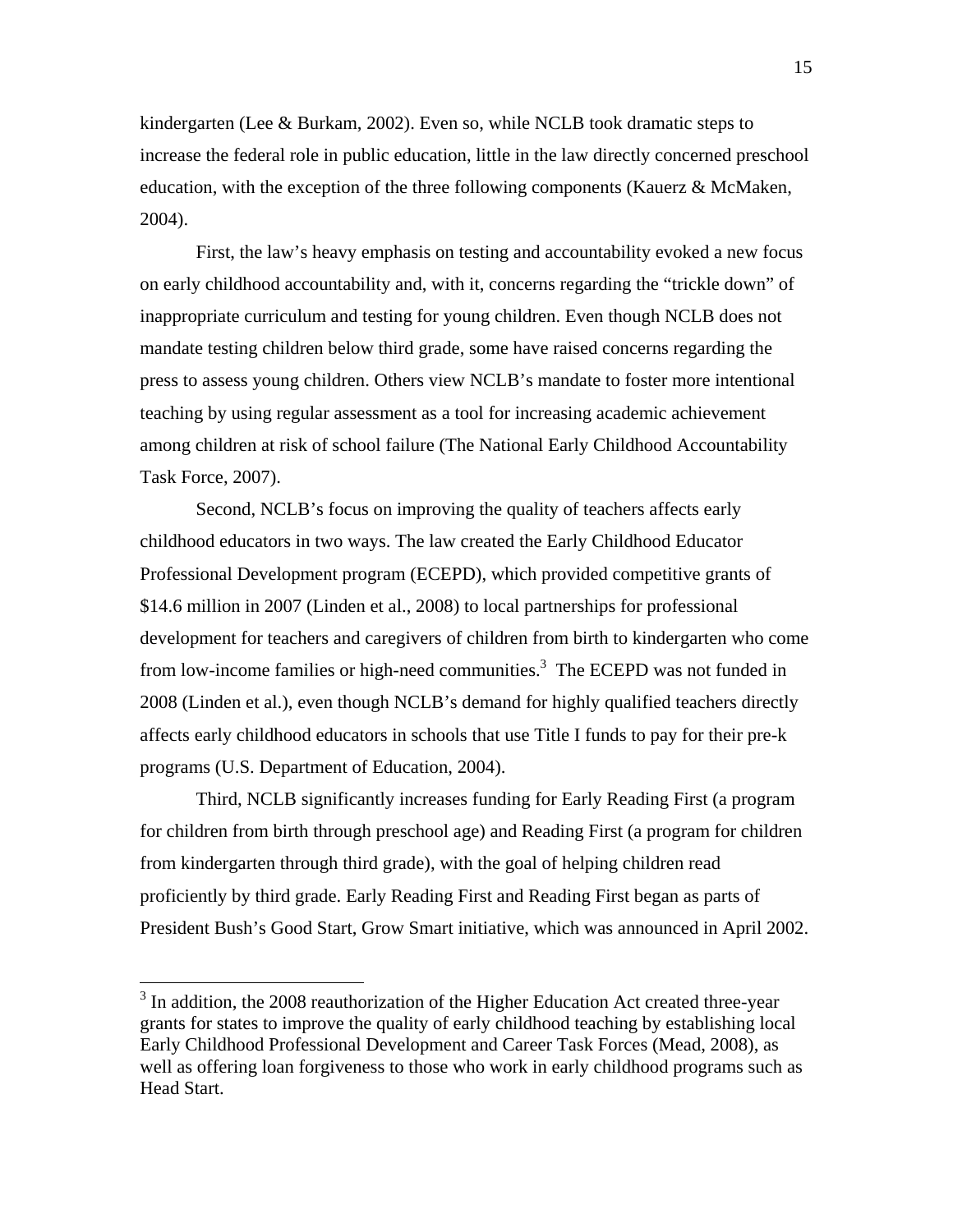Together, Early Reading First and Reading First try to address the concern that many children enter kindergarten without reading skills that are critical to success in school. Focused on literacy instruction and assessment in communities with a high percentage of children from low-income families or children reading below grade level, Early Reading First has a budget of \$112.6 million in 2008 (Linden et al., 2008) to assist staff and preschool children in child care, Head Start, and school or family-based literacy programs.

Responses to demands for excellence and school readiness were also manifest in the Good Start, Grow Smart initiative. This initiative requires states, as a part of their CCDBG plans, to create voluntary early learning guidelines (ELGs) for state-funded programs, and gives states more flexibility in how they may spend their federal child care funds for early education programs. It also supports the development of Head Start's accountability system, and a training program for Head Start teachers in early literacy instruction (Child Care Bureau, 2006). It is important to note that the Good Start, Grow Smart initiative was designed to include early education programs funded from multiple federal agencies, although sufficient funding did not accompany the initiative.

These are not the first federal efforts to support the development of language and literacy skills before kindergarten entry. In 1988, the federal government enacted the Even Start program, which takes a novel approach by combining early childhood language and literacy instruction with adult literacy programs and training for parents in how to participate in their children's learning. The program targets low-income families in which parents have low literacy skills or low English proficiency and have children up to age seven. Funding in 2008 is \$66.5 million, a decline of 73 percent from its 2004 funding of \$246.9 million (Linden et al., 2008).

### *II.7. Early Education as a Response to the Press for Success: Model Programs*

Perhaps as much as any federal policy, a trilogy of well-evaluated programs has altered the early childhood landscape by generating unprecedented momentum for the expansion of the field. Any analysis of efforts to advance American early education would be incomplete without reference to them, despite the fact that the efforts were not federally legislated. Given their importance and the rigor of their scientific approach, we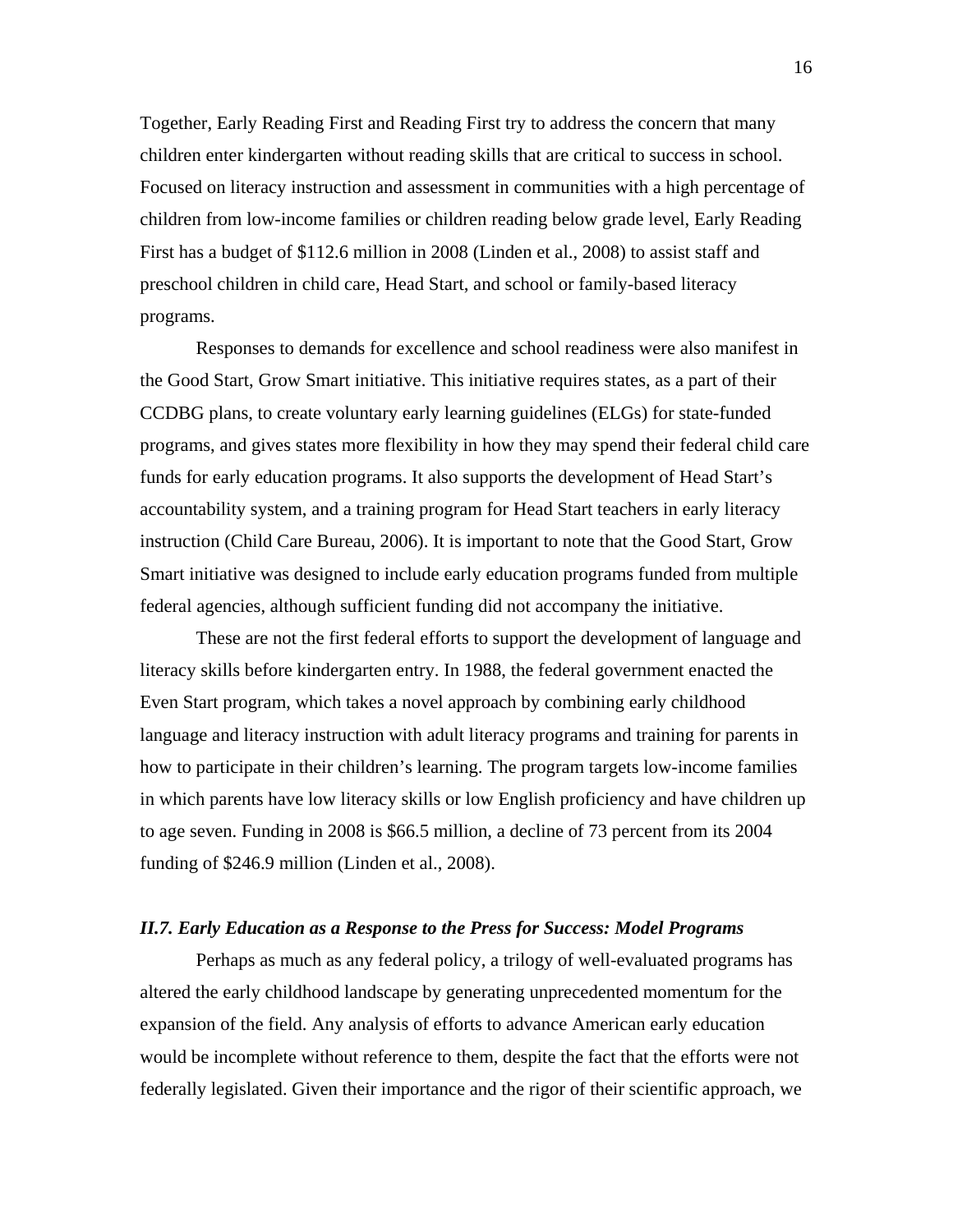present the three model programs (though there are others) here, and discuss their positive and enduring results in Section III.

Prominent among the model programs, the Perry Preschool in Ypsilanti, Michigan provided high-quality preschool to three- and four-year old African American children living in poverty and at high risk of school failure. The program involved part-day preschool during the academic year and weekly home visits, both for one or two years (Schweinhart, 2002). As part of the program, the High/Scope curriculum was used. The average cost per child per year was estimated at \$9,200 (Barnett, 1996). A second wellresearched program that has received national attention is the Abecedarian preschool in Chapel Hill, North Carolina, which served children at high risk of school failure in an intensive full-day, full-year, five-year program from 1972 to 1977. The average cost per child per year was estimated at \$13,900 (Masse & Barnett, 2002). A third effort, the Chicago Child-Parent Centers, is a school-based program that offers educational enrichment and family services to preschoolers. Similar to Head Start in its goal to offer support to families, the program also resembles Head Start in cost; the average cost per child per year is estimated at \$6,700 (Reynolds, Temple, & Ou, 2003).

Although these programs varied in duration, intensity, and cost, they shared comparable successes, as well as a holistic approach to young children's development that went beyond short-term goals regarding IQ. Further, with common origins as research-driven, laboratory programs, they invariably employed highly qualified and devoted teachers who engaged in reflective practices.

### *II.8. Early Education as a Response to Devolution and Increasing State Roles*

Since the late 1980s, the devolution of responsibility for many domestic policies to the states has given rise to increasing state investments and authority. No exception, early education has experienced a large increase in public investment at the state level. This is apparent in the fact that 38 states have funded public pre-k programs, surpassing, in the aggregate, Head Start's enrollment (Barnett et al., 2008). But enrollment is not the only marker of vast increases in state commitments to young children; in 2007, state spending for pre-kindergarten rose to an all-time high of \$3.7 billion (Barnett et al.). States use very different approaches to serving preschool children, with some states, such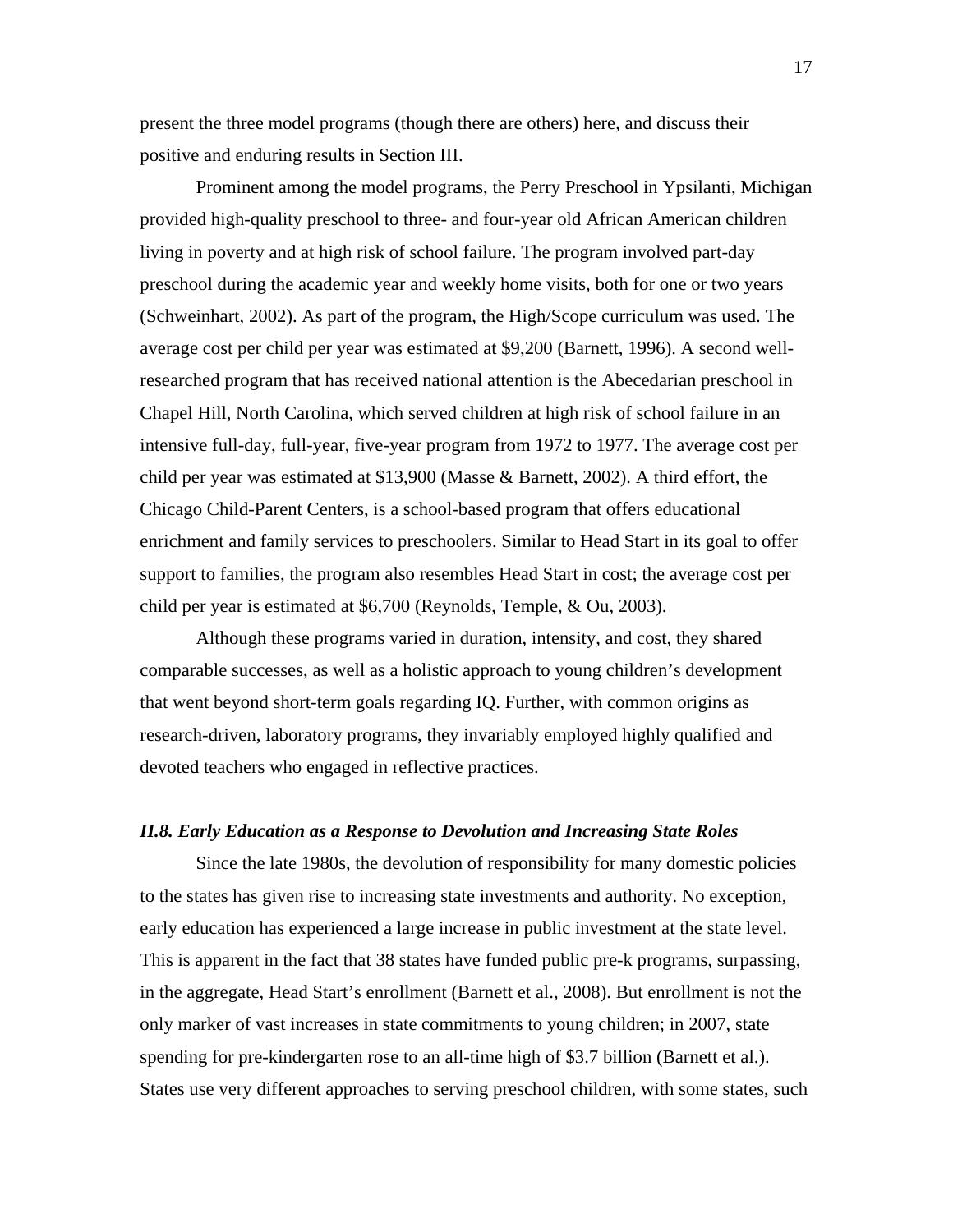as Oklahoma, locating their programs entirely or primarily in public schools; others, such as Georgia and New York, employ a diverse array of public and private providers. Some invest pre-k dollars in child care programs, underscoring the growing acceptance of child care as an important source of educational opportunity for young children.

### *II.9. Early Education as a Response to Incoherence and the Need for Infrastructure*

As state early childhood investments in early education have dramatically increased, policymakers and others want to know if increased investments are making a difference in the lives of young children and if the quality of the programs is improving. This concern is particularly acute given that data indicate that mainstream early childhood efforts are not high in quality, are not well coordinated, and are not realizing their intended outcomes (Cost, Quality, and Outcomes Study Team, 1995; Vandell & Wolfe, 2000).

In trying to account for the often poor quality of programs that has characterized American early education, some have pointed to underinvestment in the infrastructure, which includes those elements that undergird and advance direct services—notably, systematic approaches to professional development, regulation, accountability, governance, and finance (Kagan, 1991; Sugarman, 1991). Research is also a critical element of infrastructure. Realizing the importance of a functioning infrastructure to sustain quality, efforts have emerged to enhance the quality of the teaching workforce, to instantiate effective and appropriate standards and assessments for young cadre, to implement quality rating and improvement systems, to create state-level governing entities, and to enhance the quality and quantity of early childhood research.

Although these are mostly state-based efforts, the federal government's role in advancing research related to young children and early education is particularly noteworthy. Though the federal government has been "collecting, analyzing, and disseminating" the results of educational data since the creation of the Bureau of Education in 1867 (Vinovskis, 2000, p. 359), today the federal research enterprise in early education, while growing, is scattered over a variety of agencies (St. Pierre & Rossi, 2006), including but not limited to: the Office of Planning, Research, and Evaluation in the Department of Health and Human Services, which includes research on Head Start;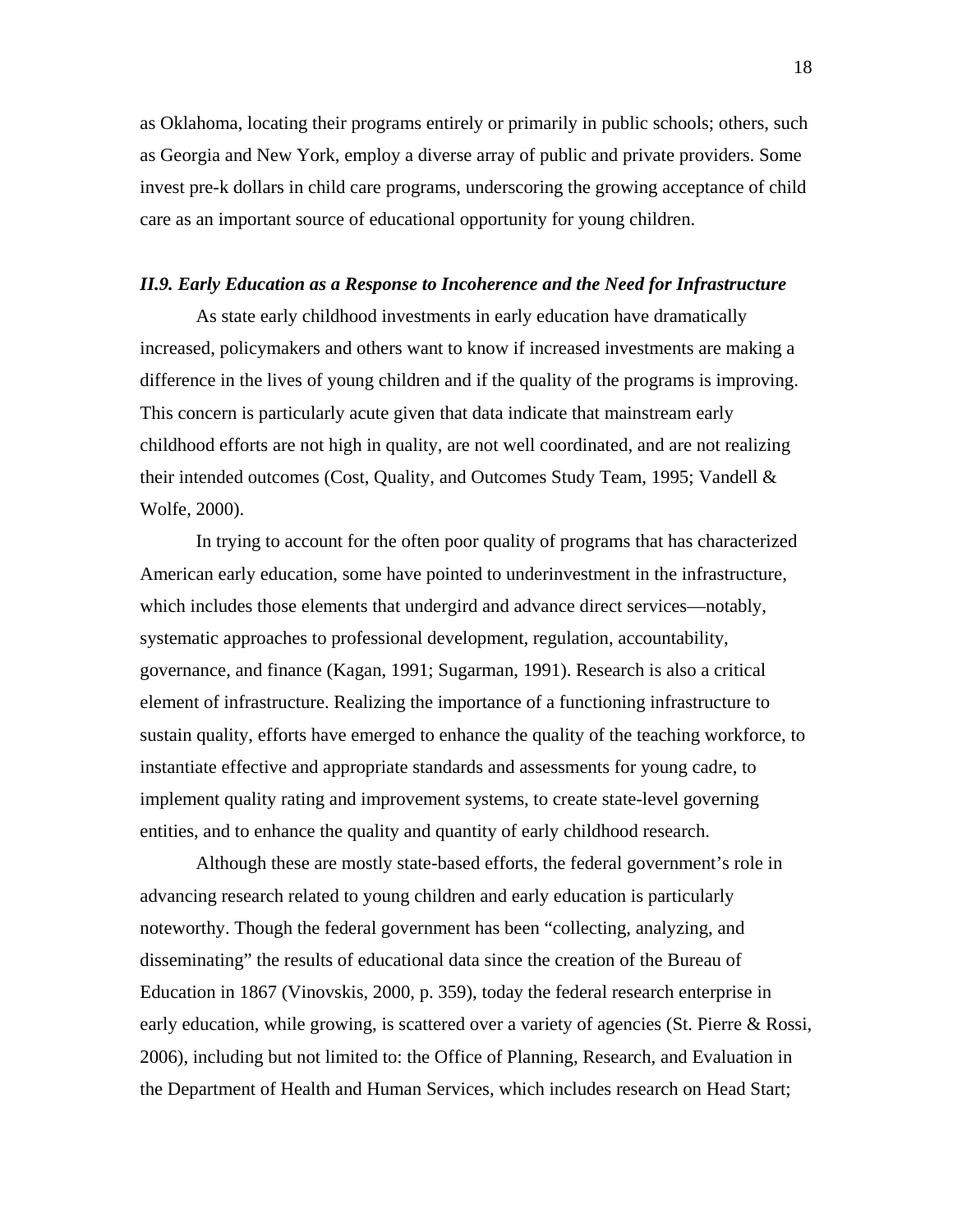the Office of the Assistant Secretary for Planning and Evaluation; the National Institute of Child Health and Human Development; the National Science Foundation; and the Institute of Education Sciences (IES) in the Department of Education (Raden, 2004). A comparatively new addition, the National Center for Early Development and Learning (NCEDL) is the first federal research center funded under educational auspices (IES) to devote itself entirely to early childhood.<sup>4</sup> Despite these investments in research, and the fact that some pieces of legislation even provide small percentage "quality set-asides," the need to build an infrastructure is still not a priority for public funds (Fisher, 2000).

As this review suggests, the evolution of American early education is hallmarked by numerous efforts, each emerging as a response to changing social, political, and economic demands. One could argue that this approach produced a sense of urgency coupled with unwieldy expectations for poorly funded programs. Moreover, because each era's needs varied, policy responses were disparate in purpose and highly episodic. Longrange, systematic, and comprehensive planning to address pressing social issues was not the norm, with the consequence that the polemics of mission, ideology, public role, and service delivery instantiated early on festered. Even so, interesting and valuable efforts emerged. Just how valuable these efforts were and just what their effects and effectiveness have been is the subject of the next section.

# *III. Learning from Experience: Evidence of Policy and Program Effectiveness*

Taken together, the results of the federal programs and assistance discussed above, and those of the significant state and privately funded initiatives in early education, are at once disappointing and encouraging. Yet to better understand these results, we need to discuss the programs and efforts individually. In this section, we present data on the individual programs described in Section II. For example, the model

 $\overline{a}$ 

<sup>&</sup>lt;sup>4</sup> Federal spending on early childhood care research in 1997 totaled \$48.7 million (Jones, Ross, & Kerachsky, 1998). Calculating an update of this number, i.e., federal research funding directed solely to early childhood, is beyond the scope of this paper.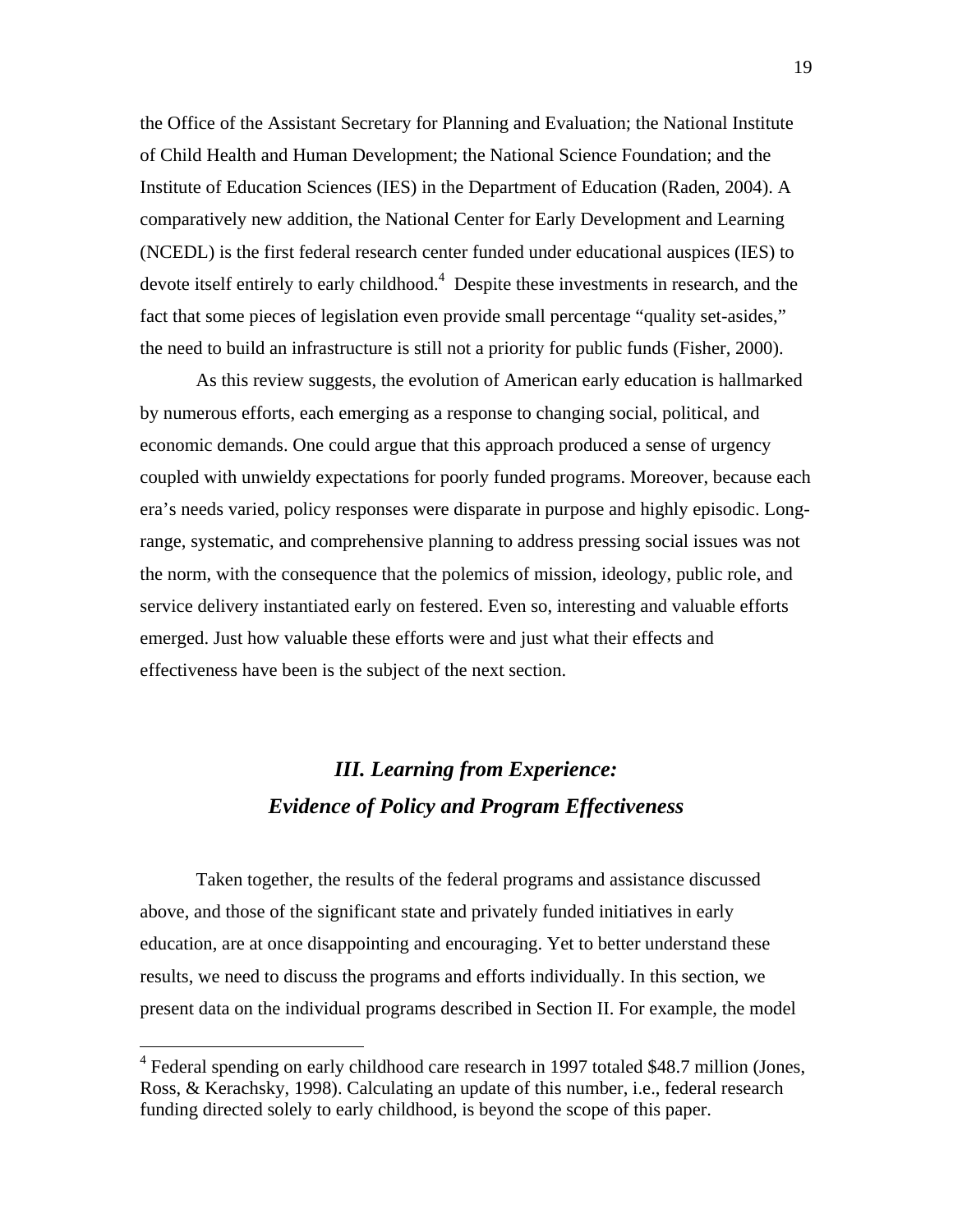programs discussed in Section II.7 have produced notable results that appear to disrupt the pattern of inter-generational poverty. Broader programs such as Head Start have produced modestly positive results that were somewhat dispiriting in light of the very high expectations that precipitated the birth of the program; yet findings from recent studies have been more encouraging. IDEA has substantially improved funding and attention to the educational needs of children with disabilities, while being hobbled by criticisms of inadequate funding and inaccurate identification of children needing "special education." State pre-k programs are mostly in their infancy, but the early results are encouraging, though they, too, may fall short of expectations created by more intensive model programs. Federal child care funding has generally been piecemeal, pragmatic, and inadequate in assuring that children can stay in high-quality settings of care and education. Nascent efforts to build a coherent infrastructure for early education, neglected since the earliest days of the nation's history, have emerged only in recent years, primarily at the state level. In short, the goals of excellence, coherence, and equity endure as aspirations more than realities.

To assess the specific results of these programs, we must consider several standards of effectiveness. For our purposes, we take as the primary standard of effectiveness whether or not federal policy or programs have improved outcomes for children, which include short- and long-term cognitive, physical, social, and emotional results, and social-indicator outcomes such as school attainment, employment, income, and avoidance of criminality. It should be noted, however, that many studies use the standard of "program quality," an assessment of the components of preschool programs that research has identified as predictors of positive child outcomes. When discussing quality, most studies distinguish between structural components (focusing on regulatable factors such as teacher/child ratios, group size, and teacher education) and process components (focusing largely on adult-child interactions). As a result, in the discussion below, we distinguish between *excellence*, which connotes positive changes in child outcomes, and *quality*, which relates to the structural and process components of the program.

When possible, we also address the important goals of whether early education policy and programs support parents' ability to sustain employment and participate in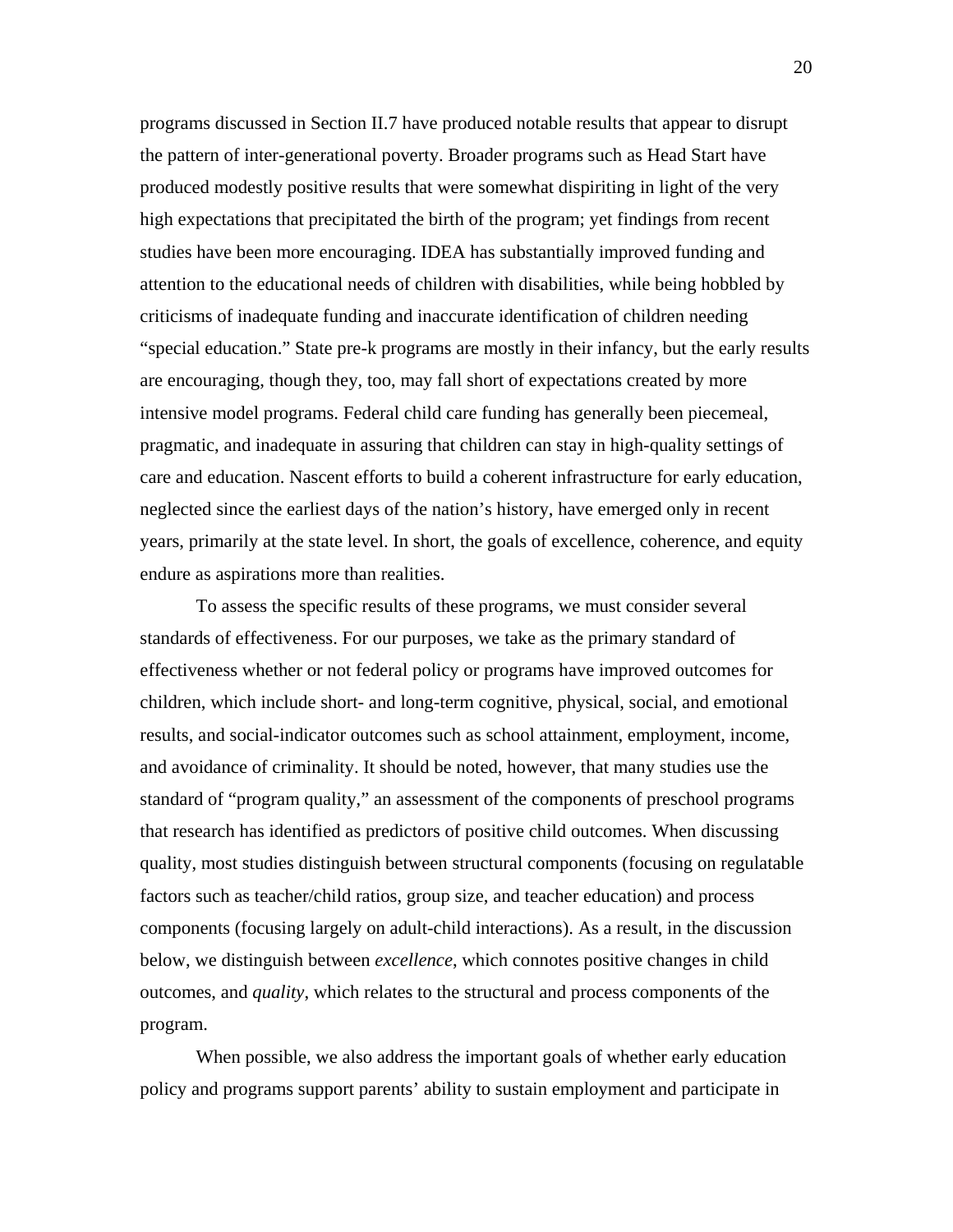their children's education, and whether they demonstrate cost-effectiveness. Given that the quality and extent of evaluations regarding early childhood education vary tremendously (Gilliam & Zigler, 2001), we report on research findings that have inspired reasonable confidence, and whenever possible, we rely on randomized experimental or quasi-experimental trials to evaluate program effects.

### *III.1. Head Start*

The Head Start program began as an integral component of President Lyndon Johnson's federal campaign to do nothing less than break the lock-step pattern of intergenerational poverty that trapped so many low-income children in deplorable conditions and grim futures. With this lofty goal in mind, the initial evaluations of Head Start were disappointing. The most publicized measure of effectiveness was the change in children's IQ, drawing on research suggesting that early education could improve IQ and the academic achievement that seemed to go with it (Vinovskis, 1999a). This was a narrow focus for how to evaluate Head Start, given the array of health and social services offered by the program in addition to its educational component. But initial excitement about the program fueled high expectations for its effect on IQ and presumed subsequent improvement in school achievement and escape from poverty.

These hopes were dashed when the Westinghouse Learning Corporation's evaluation of the program in 1969 found that the IQ of Head Start children improved only modestly and then faded when children entered elementary school (Vinovskis, 1999a). Although supporters of the program sharply criticized the methodology of the evaluation, the uproar in academic and public circles about the program's disappointing results were hard to overcome.

By the time of President Clinton's inauguration in 1991, subsequent evaluations of Head Start, conducted in a climate of perhaps more modest expectations, had produced more encouraging results. The Educational Testing Service's Longitudinal Study of Head Start, for example, followed children into second grade and found positive effects on both verbal test scores and measures of social adjustment such as impulse control (Lee, Brooks-Gunn, Schnur, & Liaw, 1990).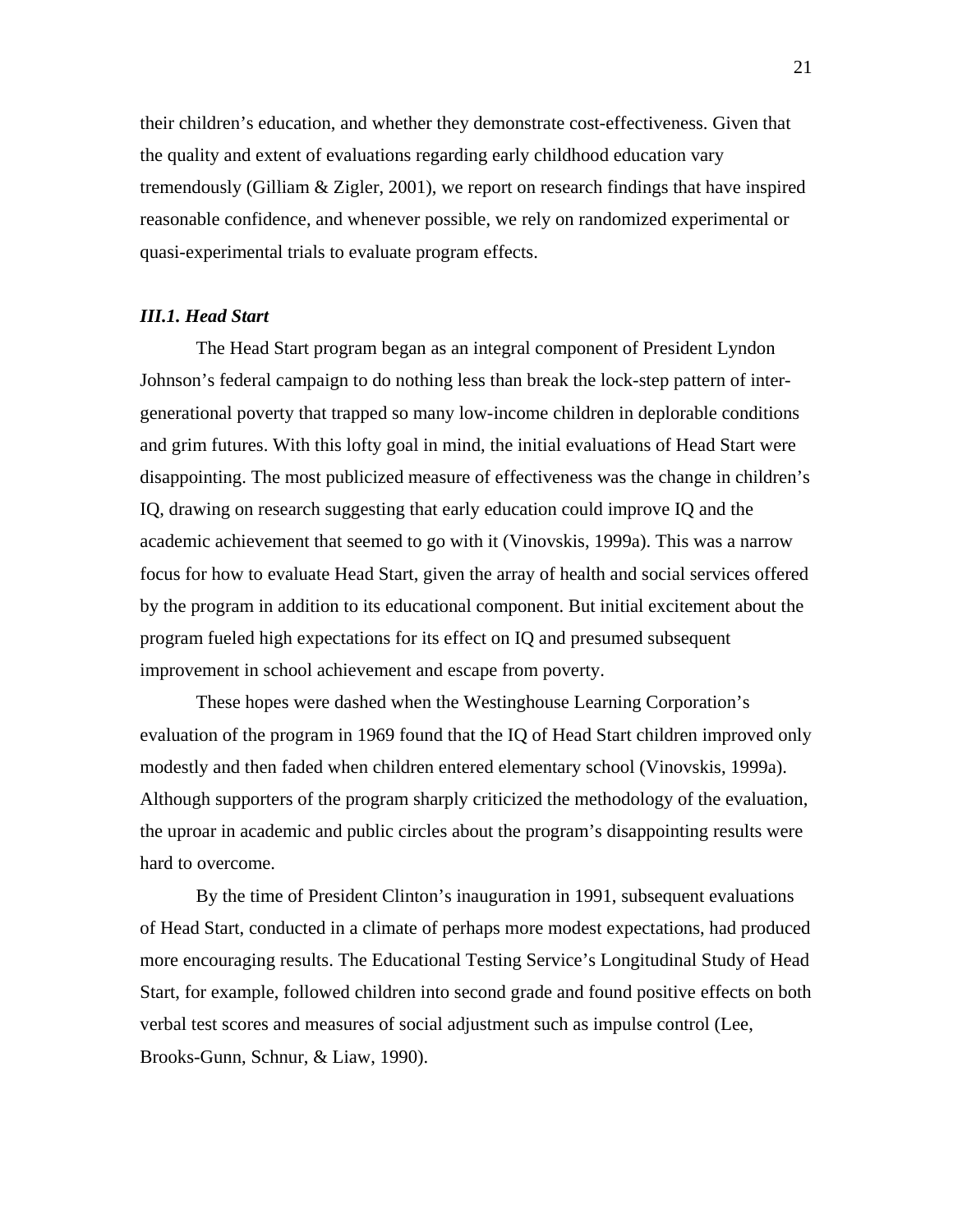Subsequent studies tried to address questions regarding the methodology of Head Start evaluations. Currie and Thomas (1995), for example, controlled for unobservable differences in a non-randomized study of Head Start children by using the National Longitudinal Survey of Youth to compare siblings who participated in Head Start to siblings who did not. Unlike other evaluations, the Currie and Thomas study also included a significant number of non-African American children who attended Head Start. The study found reading and vocabulary gains among African Americans that were similar to other studies, and which similarly "faded-out" over time. For white children, however, Head Start appeared to produce positive gains that persisted over time and resulted in lower rates of grade retention. This observation suggested that the fade-out of Head Start stems not from the program itself, but from the subsequent low quality of elementary schools that many African Americans who live in high-poverty districts are more likely to attend (Magnuson, Ruhm, & Waldfogel, 2007).

The Department of Health and Human Services is currently conducting an experimental evaluation of Head Start that promises to make an important contribution to the literature. In this study, children were randomly assigned to Head Start or not. Many of those who were not in Head Start may have found other education or care settings. Thus, the evaluation assesses the effect of Head Start relative to the mix of other options open to low-income parents. The first wave of results from this study showed that Head Start modestly improved pre-language and cognitive abilities and school-related behavior—by 0.10 to 0.24 standard deviations (U.S. Dept. of Health and Human Services, 2005). This amounts to a reduction of about one-quarter of the gap between children who enter Head Start and national norms for children on measures of language, pre-literacy, and math skills (U.S. Dept. of Health and Human Services, 2003).

Another way to evaluate Head Start is to compare its effects to those of state pre-k programs. For example, a study in Georgia (Henry, Gordon, & Rickman, 2006) compared children in Head Start with children who were eligible for Head Start but who attended the state pre-k program. Although the two groups were statistically similar at the beginning of their preschool year, by the beginning of kindergarten, children attending Georgia's pre-k program demonstrated higher learning and developmental outcomes on 5 of 6 direct cognitive and language assessments and 14 of 17 teacher assessments of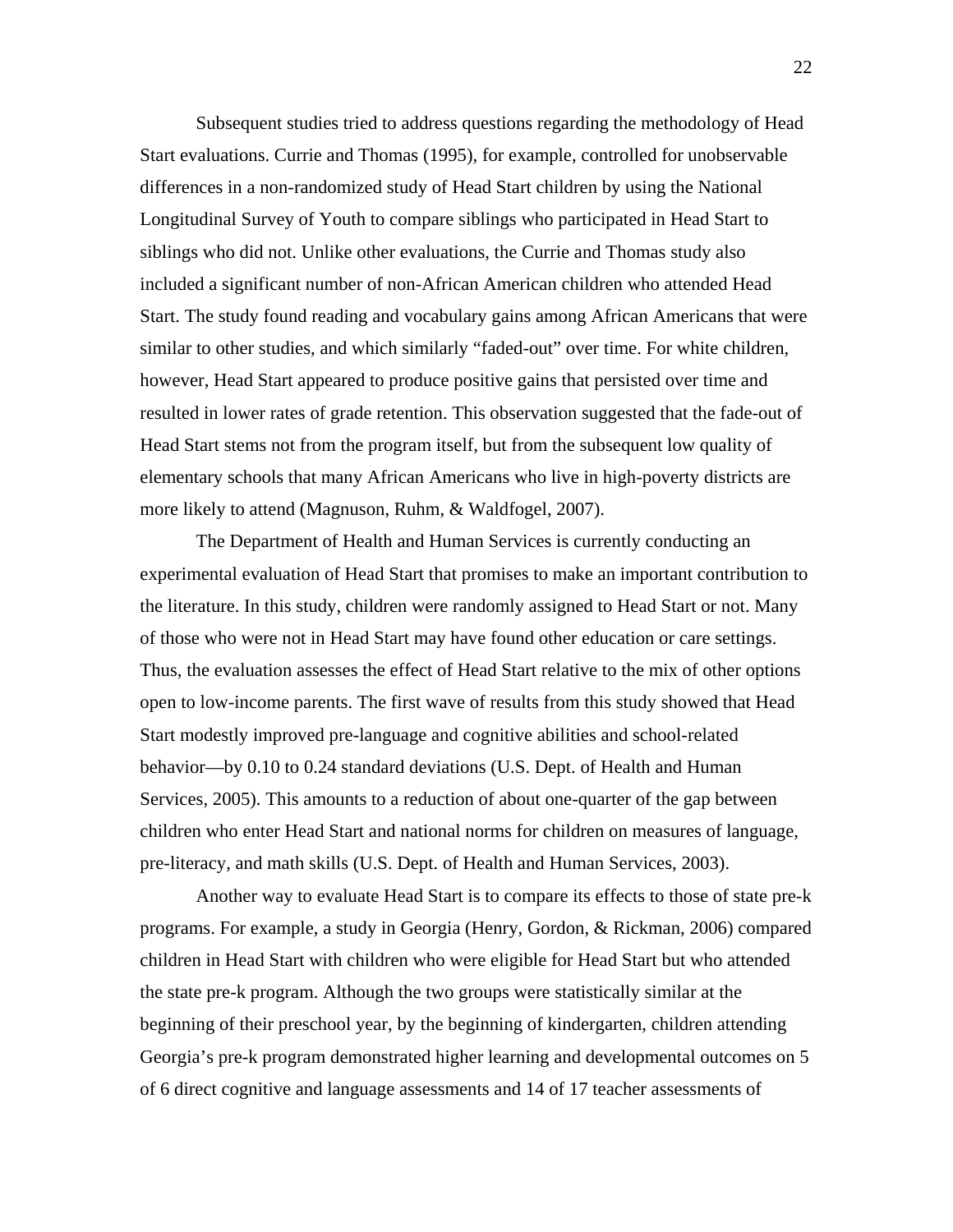children's academic and social skills, health, communication, and "general readiness." This suggests that, using a definition of school readiness that encompasses both academic skills and teacher perceptions of social and health indicators, children in Georgia's pre-k program did better than comparable children in Head Start.

While these studies focus on short-term results, policymakers require long-term evaluations of Head Start to assess the durability of its effects and the likelihood that it will be worth its cost. To this end, Garces, Thomas, and Currie (2002) looked at siblings in the federal Panel Study of Income Dynamics and found lasting effects of Head Start for children who attended Head Start—compared to siblings who did not—on high school completion and college attendance rates for white students and reductions in criminality rates for African Americans. Though these results are encouraging, the study did not involve random assignment and no cost-benefit analyses were conducted. Even so, the benefits appear to be large enough to outweigh the program costs (Duncan, Ludwig, & Magnuson, 2007).

A central question about Head Start, which affects the interpretation of its results and recalls the polemic of early education's mission, is whether the program should be evaluated as a narrowly defined early education program or a more holistic child and family health, education, and social support program, reflecting its original mission. The program began as—and continues to be—a two-generation approach to promoting school readiness among young children. Its supporters resist the common focus on math and reading scores as exclusive indicators of children's readiness to learn, and instead advocate for the inclusion of social competence as a core program goal (Zigler & Styfco, 2004). For example, Head Start performs very well on measures of children's access to health care, nutrition, and immunizations. Certainly, the program has also fulfilled its mission of engaging parents in their children's education; parents comprise 66 percent of the 1,384,000 volunteers who assist the 220,000 Head Start employees (Office of Head Start, 2008b). This legion of devoted parents has also contributed to a strong political constituency that advocates effectively for Head Start.

If we adopt a broader definition of Head Start's purpose beyond narrowly defined educational goals, Head Start could be considered a generally excellent preschool program relative to most other options (Currie, 2001). In this light, it is ironic that Head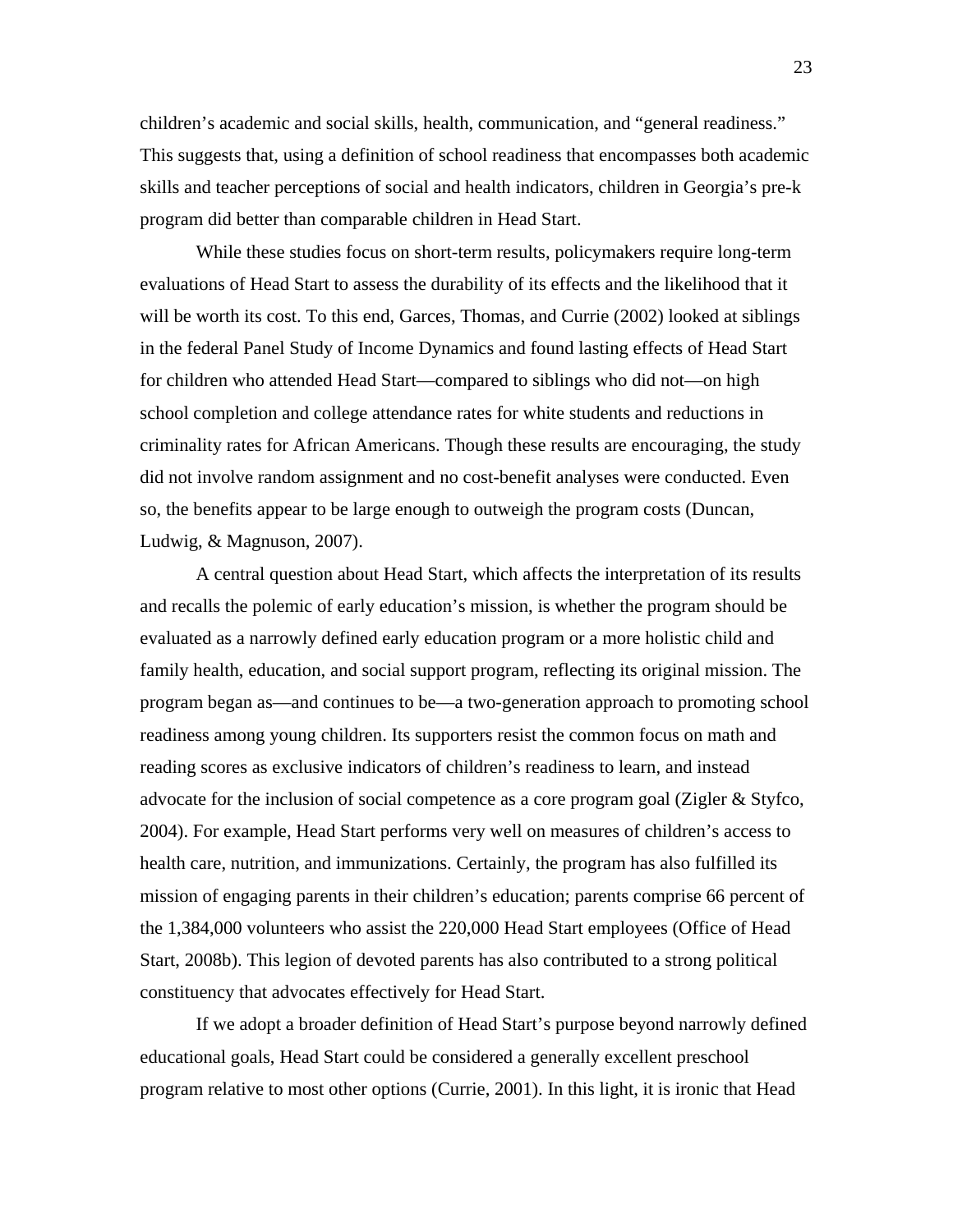Start may often be an impractical choice for working parents. One study found that Head Start participation *decreased* as welfare recipients moved into the workforce, which may result from Head Start's part-day, part-year schedule being incompatible with the work schedules required by most employers (Chang, Huston, Crosby, & Gennetian, 2007).

In any case, it fair to say that Head Start scores reasonably well on measures of excellence. Yet its status as a program that sends federal dollars directly to local providers does little to enhance the coherence of the early education system. Proposals to "devolve" responsibility for Head Start to the states have met political opposition and skepticism that states will sustain the federal commitment to Head Start. In terms of equity, Head Start is largely responsible for the estimated 62 percent of children living in poverty who attend preschool (Barnett & Yarosz, 2007). Even so, insufficient funding has prevented the program from serving all children who qualify. Repeated calls to "fully fund" Head Start have generally fallen short of the program supporters' goals to cover every child living in poverty. Although a lack of funding is one major concern, problems persist in measuring whether low-income children are receiving services in Head Start and/or other early education programs simultaneously. The current lack of state capacity to render data on unduplicated counts of preschool participants, in part, accounts for this. Moreover, families living in poverty are often transient, which makes tracking them, and the services their children receive, difficult.

### *III.2. Early Head Start*

The creation of Early Head Start was based on research indicating that children's learning began long before age three or four, and using successful elements of Head Start, Early Head Start took hold with very positive initial evaluations. At age three, children in Early Head Start performed better than "control" children in cognitive and language development, displayed higher emotional engagement with their parents, more sustained attention with play objects, and less aggressive behavior (Love et al., 2005). Compared with a control group, Early Head Start parents were also more emotionally supportive, provided more language and learning stimulation, read to their children more, and spanked less.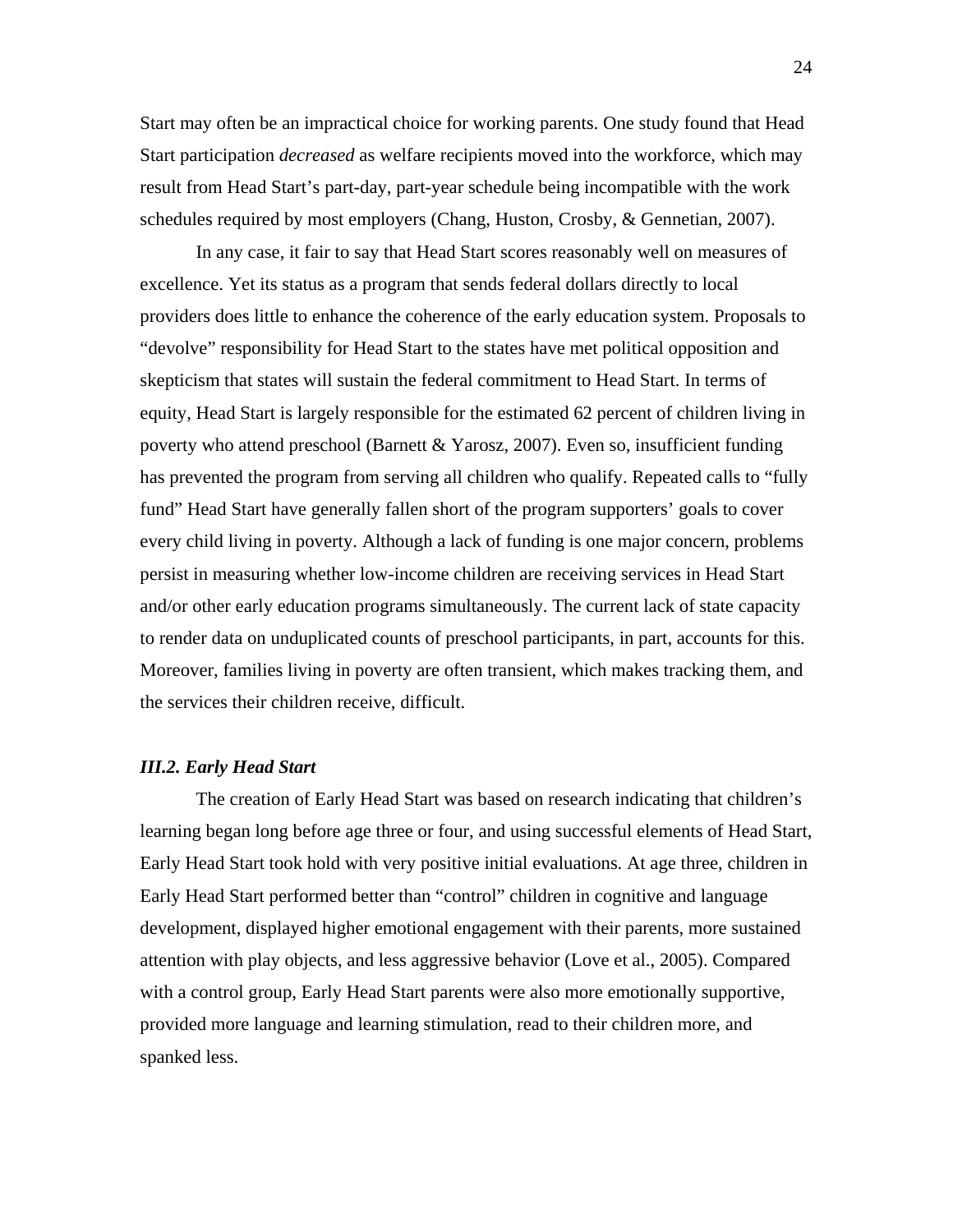The 2007 Reauthorization of Head Start moved to expand and improve Early Head Start. It authorized new funds to expand the program, and allowed Head Start programs to convert slots currently used to serve preschoolers to those for infants and toddlers (U.S. Dept. of Health and Human Services, 2008b). It required that by 2010, all Early Head Start teachers have at least a Child Development Associate credential (CDA) and training in early childhood development (Waters & Beckerman, 2008). In an environment of very scarce resources, the federal government is at least beginning to recognize the value of the earliest education program.

### *III.3. Title I Funding*

The expansive purpose of Title I funding—"to improve the academic achievement of the disadvantaged" (U.S. Dept. of Education, 2008) has led to inconsistent uses of the money across local districts. Only recently has the focus on the readiness gap led to scrutiny of how localities use Title I funding for preschool. Because we are not aware of any evaluations of the child outcomes specifically related to Title I funding for preschool, we focus instead on how effectively the funds have been used to support preschool services in public schools.

States and local school districts tend to use Title I money by layering it onto other sources of funding, such as child care subsidies, Head Start, TANF money, and state prek funding, to create or support preschool programs and services for young children (Ewen & Matthews, 2007). The complexity of this patchwork funding frequently requires strong and creative local leaders who collaborate with programs outside the public school system and leverage Title I funds to qualify for state funds. When this fabric of funds is sufficient, it can sustain programs that otherwise might not survive. The Chicago Child-Parent Centers, for example, which opened their doors in 1967, rely heavily on Title I funding (\$6 million in 2006), and could be considered "the second-oldest federally funded early education program in the U.S." (Ewen & Matthews, p. 8).

Some data suggest that use of Title I funding for preschool is growing. In 2003, 456,492 children attended Title I-funded preschool programs, up from 329,755 in 2000; this represents a modest rise from 2 percent of all Title I participants in 2000 to 3 percent of all Title I participants in 2003 (Ewen & Matthews, 2007). While school districts may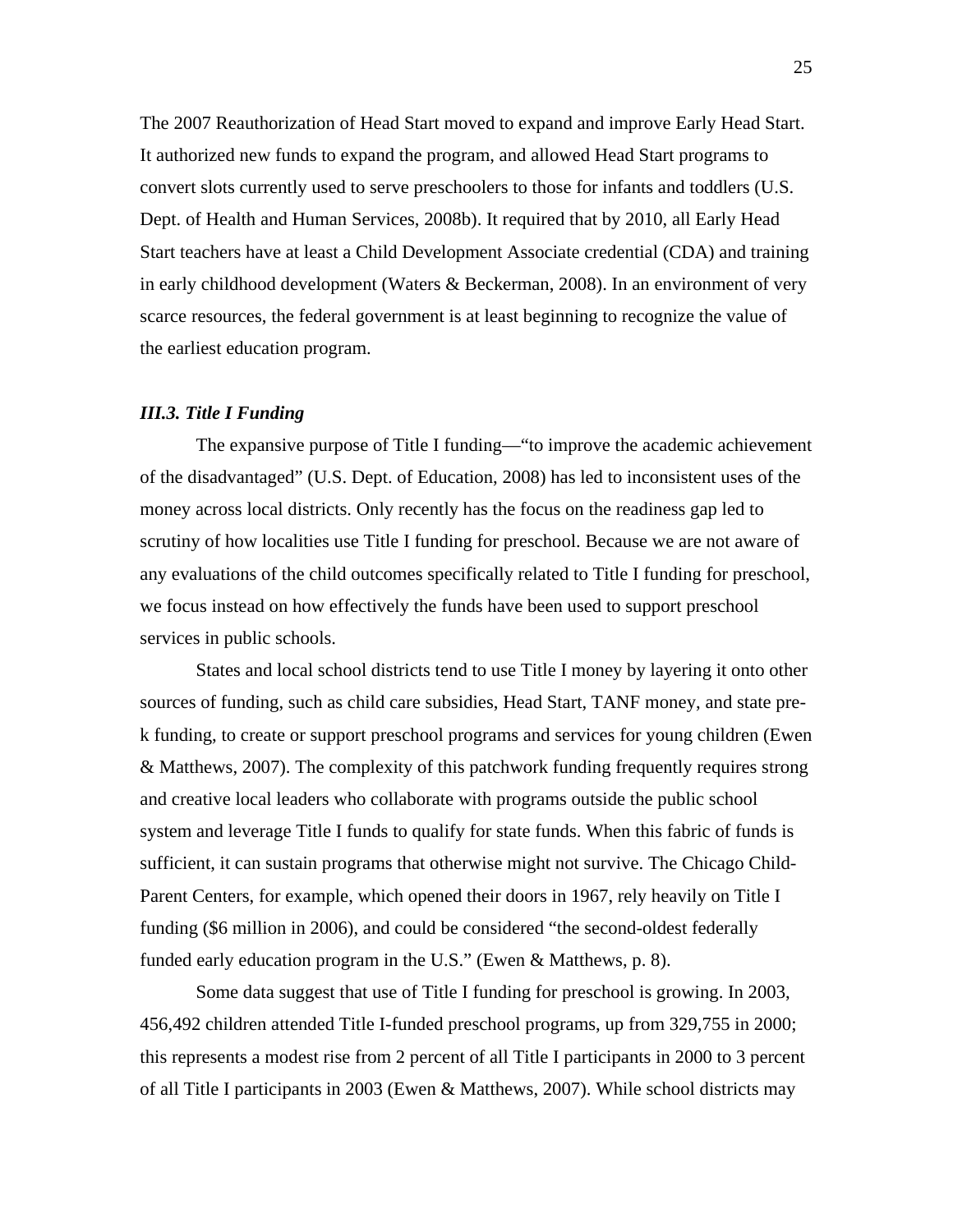be increasing their use of Title I funding for early education, some of them also report that the accountability requirements of NCLB make it hard to sustain the use of these funds for early childhood as K-12 schools strive to meet the increasing requirements of NCLB over time (Ewen & Matthews). Here, as in so many areas of early childhood, a stable funding base is lacking.

### *III.4. IDEA*

Though Head Start and Early Head Start serve children with disabilities, IDEA makes early education an entitlement for all disabled children. This has led to the inclusion of thousands of children in publicly funded preschool settings whose families might otherwise have been unable to afford such programs. In 2007, 407,967 three- and four-year-olds were in IDEA-funded preschool settings; this represents 6 percent of all four-year-olds and 4 percent of all three-year-olds (Barnett et al., 2008). Moreover, in some communities, IDEA has become a lynchpin for a variety of early childhood services (Harbin & McNulty, 1990).

IDEA faces challenges, however. Critics have long charged that the federal government's explicit promise to fund 40 percent of IDEA costs, with state and localities covering the balance, has never been fulfilled in practice. Moreover, the identification and determination of eligibility of children for IDEA has come under persistent criticism for the inappropriate designation of ethnic minorities and English Language Learners (ELLs) in special education (Garcia & Delis, 2006). As the number of young children from racial and ethnic minorities and immigrant families rises in the general population, the challenge of effective identification among young children will only grow. Finally, the field of special education has also felt new pressures from the standards and accountability movement; the 2004 reauthorization of IDEA required states to develop outcome measures to assess the quality and effectiveness of IDEA services, an endeavor that demands careful and creative consideration (Odom et al., 2005).

### *III.5. Model Programs*

The gold standard of program evaluations is a randomized, controlled trial. Because these experiments are costly and difficult to conduct in the social sciences, they are rare. Yet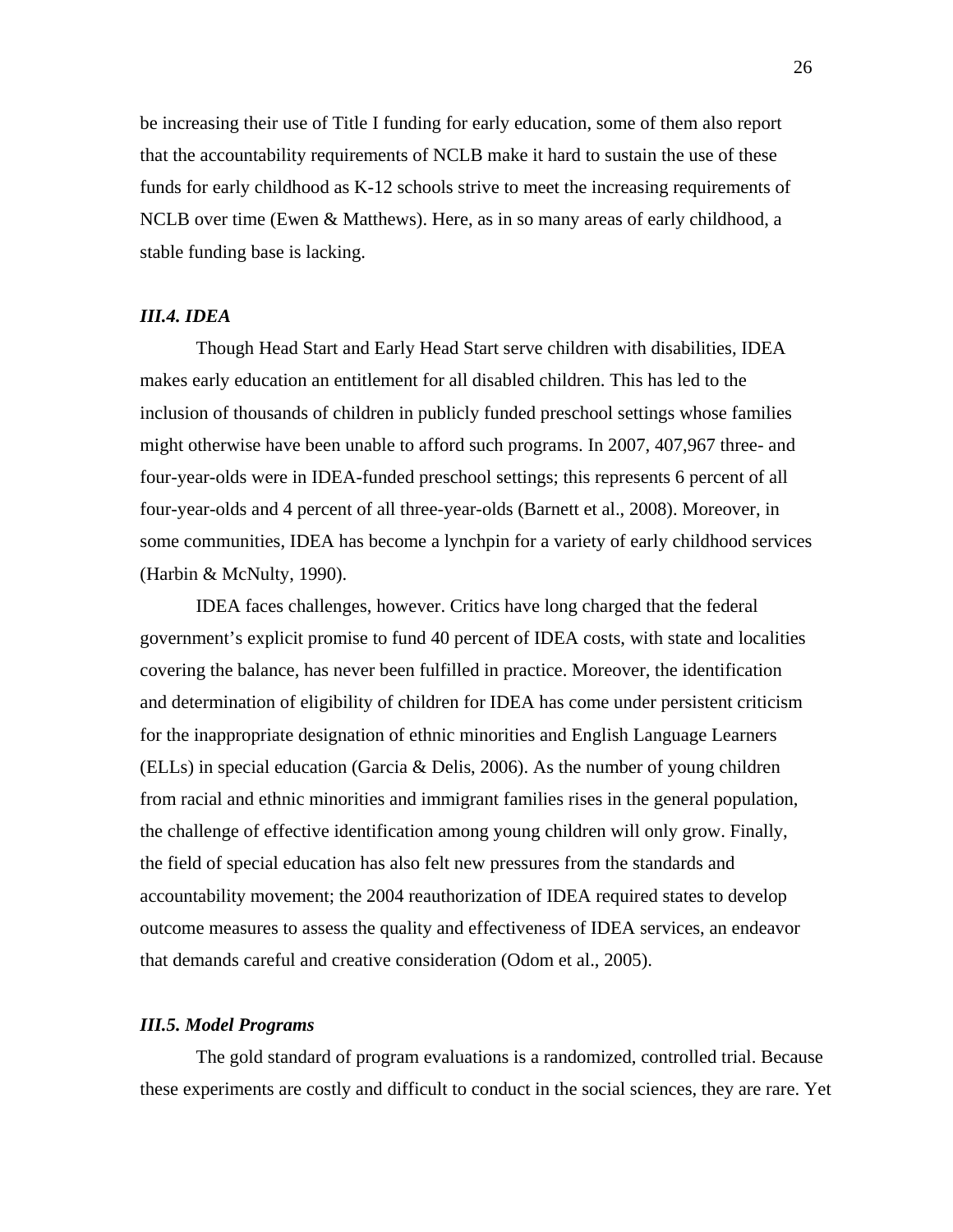randomized evaluations of two model programs that we described in Section II have found very impressive results that appear to endure over time. Both the Perry Preschool and Abecedarian programs improved cognitive and language abilities by 0.75 to 1.50 standard deviations (Barnett  $\&$  Belfield, 2006). More importantly, longitudinal research has found that participation in both programs led to greater success in school, avoidance of special education, less truancy, higher educational attainment, higher earnings, less welfare, and less criminality (Barnett & Masse, 2007; Belfield, Nores, Barnett, & Schweinhart, 2006; Campbell, Pungello, Miller-Johnson, Burchinal, & Ramey, 2001). Both programs have also proven to be highly cost-effective. Using data on individuals at age 40, one study found that the Perry Preschool saved taxpayers \$8.74 for every \$1 invested in the program (Karoly, 2006). Abecedarian, which is more costly than the Perry Preschool because it is a year-round five-year program, returned \$3.23 for every \$1 (Karoly).

Another model program, the Chicago Child-Parent Centers, was subject to a nonrandomized, but still careful quasi-experimental evaluation in which researchers compared participants to a matched-group cohort and followed their progress in life over time (Temple & Reynolds, 2007). Drawing from a larger sample (over 1,500 children) than the Perry Preschool and Abecedarian evaluations, the results were again impressive: among children in the program, cognitive and language abilities improved by 0.38 to 0.79 standard deviations (Barnett & Belfield, 2006). Longitudinal evaluations have found that program participants, when compared to children who did not participate, demonstrated higher school completion and college attendance rates; fewer felony arrests, convictions, and incarcerations; fewer depressive symptoms and out-of-home placements; higher rates of full-time employment; lower rates of disability; and better access to health care (Reynolds et al., 2007). A costbenefit analysis found that the program returned \$7.14 for every \$1 invested (Reynolds et al., 2003).

It is worth noting that these programs, with the exception of Abecedarian, were generally *not* successful at creating dramatic, long-term improvements in IQ (Duncan et al., 2007; Karoly, 2006). This has prompted questions on the derivation of the school achievement and employment changes that the programs seem to affect. Economist James Heckman (Heckman, Sitxrud, & Urzua, 2006) has posited that the non-cognitive abilities nurtured by these programs, such as motivation, persistence, and self-esteem, have a deep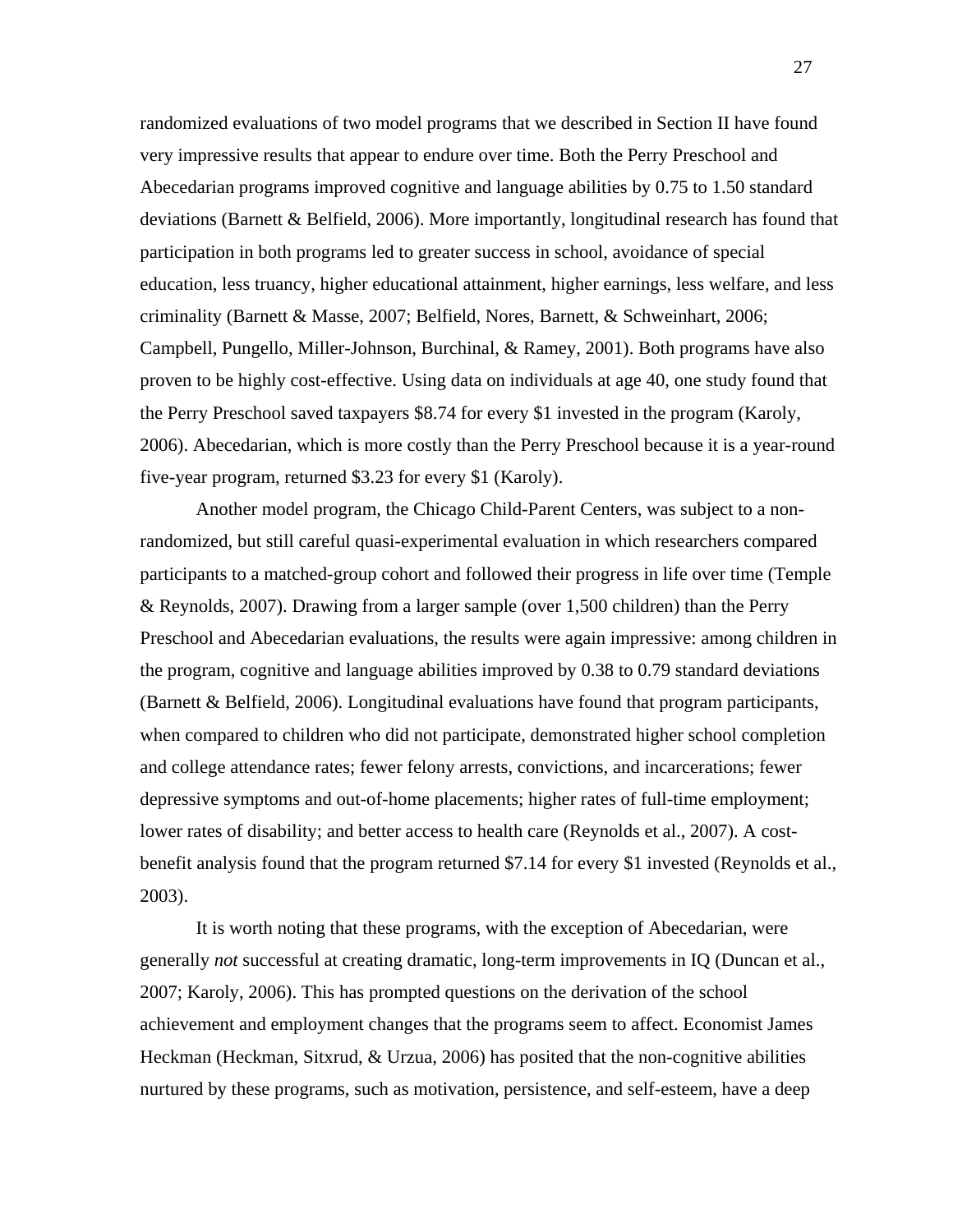and abiding effect on social and economic success. If true, it indicates how a narrow focus on IQ gains limits our ability to understand the potential impacts of early education.

What is clear is that participation in these programs changed the life trajectories of children, preventing school failure and persistent poverty. Yet the programs involved a relatively small number of children in intensive services. Despite their demonstrated costeffectiveness, their price tags are higher than most policymakers can imagine taking to scale with more children. Instead, most states have designed lower-cost pre-k programs and/or relied on Head Start. Though short-term findings indicate that Head Start is much less effective than model programs, it comes at a cost of \$7,326 per child (Office of Head Start, 2008b), or roughly 60 percent of the cost of the Perry Preschool and 70 percent of the cost of the Abecedarian program (Currie, 2006).

### *III.6. Federal Subsidies for Child Care for Welfare Recipients and the Working Poor*

Growing significantly since TANF was enacted in 1996, federal child care priorities have given a nod to quality but have remained largely focused on providing supports to foster maternal employment. Given modest commitments to quality enhancement, it is not surprising that the overall quality of most child care remains low (Fuller, Kagan, Loeb, & Chang, 2004; NICHD, 2006). In terms of excellence, most estimates of the effects of *typical* center-based child care indicate that it improves preschool children's short-term cognitive and language abilities, relative to control groups, by a modest  $0.10$  to  $0.15$  standard deviations (Barnett & Belfield, 2006).

The generally low quality of most federally funded child care raises concerns regarding both excellence and equity. In reality, welfare and low-income families have only limited access to quality care for several reasons on the demand and supply sides. On the demand side, families receive their child care subsidies in the form of vouchers; the value of vouchers, which states determine, is often insufficient to cover the full cost of high-quality care, forcing recipients to select lower-quality care. Frequently they turn to kith and kin care that may also better meet their need for off-hour care than what most child care centers offer. In general, however, kith and kin quality is lower than center quality, and is unregulated, thus exacerbating parental access to quality settings for their children (Fuller et al., 2004).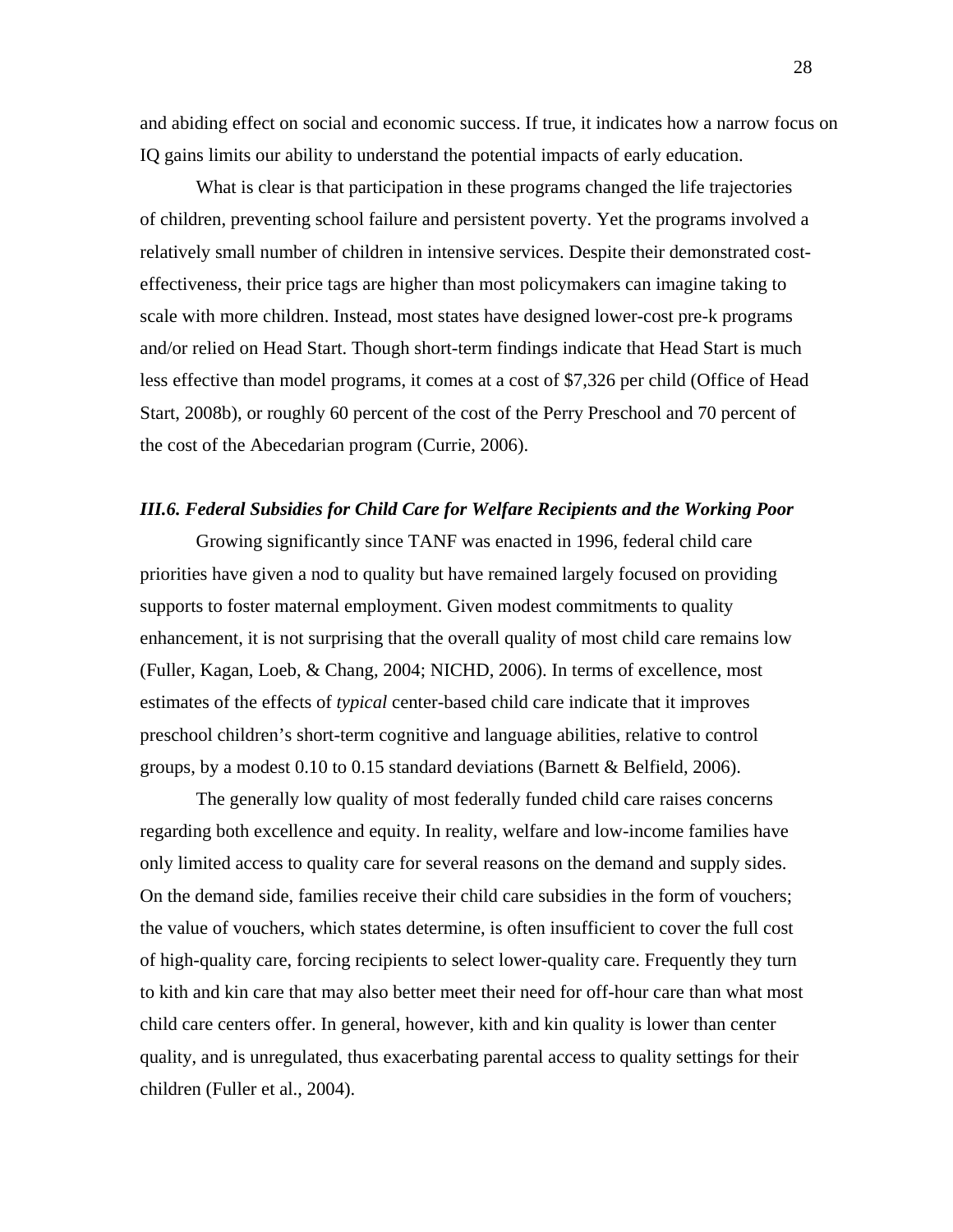Perhaps even more importantly, on the supply side, federal law has only minimal requirements regarding the quality of programs that states can subsidize with federal money, which allows states to set their own regulations and decide when to enforce them (Currie, 2006). In many states, a lack of sufficient regulatory apparatus persists despite the consensus of data indicating that state regulations play a greater role in increasing the supply of quality options for low-income parents than do demand-side factors (Fuller et al., 2004; Cost, Quality, and Outcomes Study Team, 1995). Some states also have onerous reporting requirements that may require parents to repeatedly take time off from work, which may undermine the goal of the subsidy.

Finally, in terms of coherence, federally subsidized child care programs have historically been excluded from efforts to promote high-quality early education programs. The Good Start, Grow Smart initiative, however, took steps to create linkages between the CCDBG and state-level efforts to promote early learning. The effectiveness of these efforts has not been formally evaluated.

### *III.7. Child and Dependent Care Tax Credit*

Because attributing child outcomes to a tax credit is difficult to discern, we discuss the effects of the Child and Dependent Care Tax Credit in terms of the strengths and weaknesses of its provisions. Certainly, the CDCTC benefits middle-income families more than low-income families. Although the maximum expense that a family with two children can claim is \$6,000, few if any poor families can afford to pay \$6,000 a year for child care (Currie, 2006). As noted in Section II.4, low-income families receive a maximum credit of only \$1,050 for one child and \$2,100 for two or more children; this modest level of support is particularly unlikely to support the higher cost of care for infants and toddlers, relative to care for older children. Moreover, the poorest families may not owe any taxes, making the non-refundable credit useless to them.

As a consequence, the tax credit provides modest assistance to middle-income families, while poor families rely heavily on federal subsidies to help them afford care for their children. Even so, the credit remains the largest public investment in child care and is very important to families that can utilize the credit (Cohen, 1996).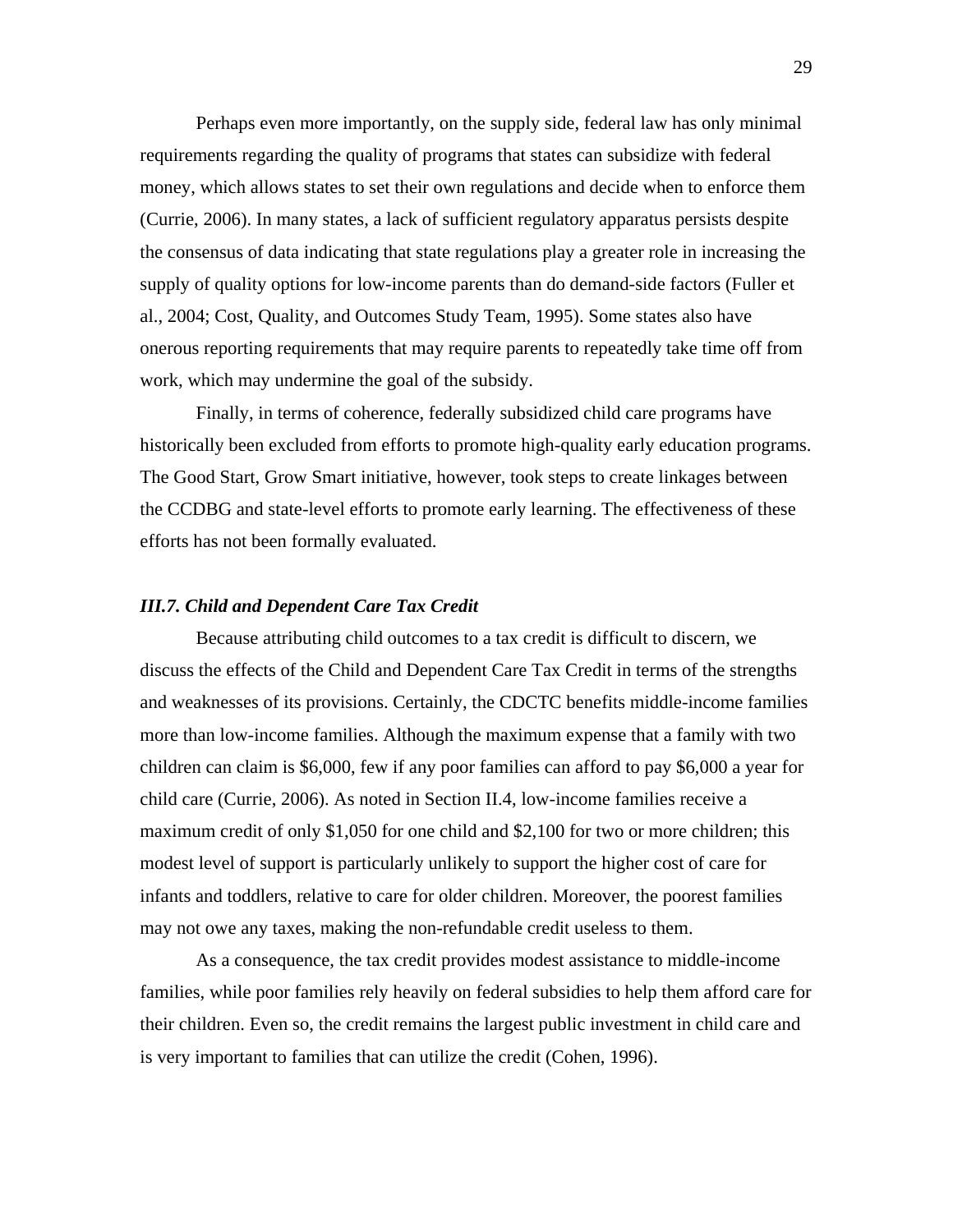### *III.8. Military Child Care*

The military child care system has been lauded as a model for the nation in its capacity to provide equity of access to generally excellent services (DeVita & Montilla, 2003). Increases in staff compensation and training have played a role in accelerating quality, as does the military's focus on accountability through the development of an inspection and certification system. Ninety-five percent of all military child care centers received the National Association for the Education of Young Children accreditation, and staff turnover is among the most stable in the field (Campbell et al., 2000). The Department of Defense subsidizes 50 percent of the annual cost for every family, and it employs a sliding scale to determine the amount that lower-income families must pay to assure that care is affordable to all. Although it is a closed system that is not as porous as early education nationally, the military—like Head Start—is an excellent federal laboratory for innovation.

### *III.9. No Child Left Behind and Early Reading First*

Though the NCLB legislation itself made few explicit demands on early childhood educators, its impact has been great. The law has fostered intense pressures to raise levels of quality in early childhood programs so that they can close the "readiness gaps" among children who differ by race, ethnicity, and socio-economic status, as measured by cognitive scores (Lee & Burkam, 2002). In particular, the law has motivated policy efforts to:  $(1)$ bolster the academic skills of young children and develop accountability systems through early learning guidelines; (2) increase the competence of the early childhood workforce; and (3) improve early literacy instruction.

 First, state preschool educators are placing a heavier emphasis on academic skills (Stipek, 2006). This has been reflected in the early learning guidelines that states have created as standards of quality for their pre-k programs (Scott-Little, Kagan, & Frelow, 2003). While many in the field express concern regarding an over-emphasis on academically oriented curricula before kindergarten, others worry that children from low-income families who are not exposed to such curricula will begin kindergarten at a disadvantage (Stipek; Bowman, 1993).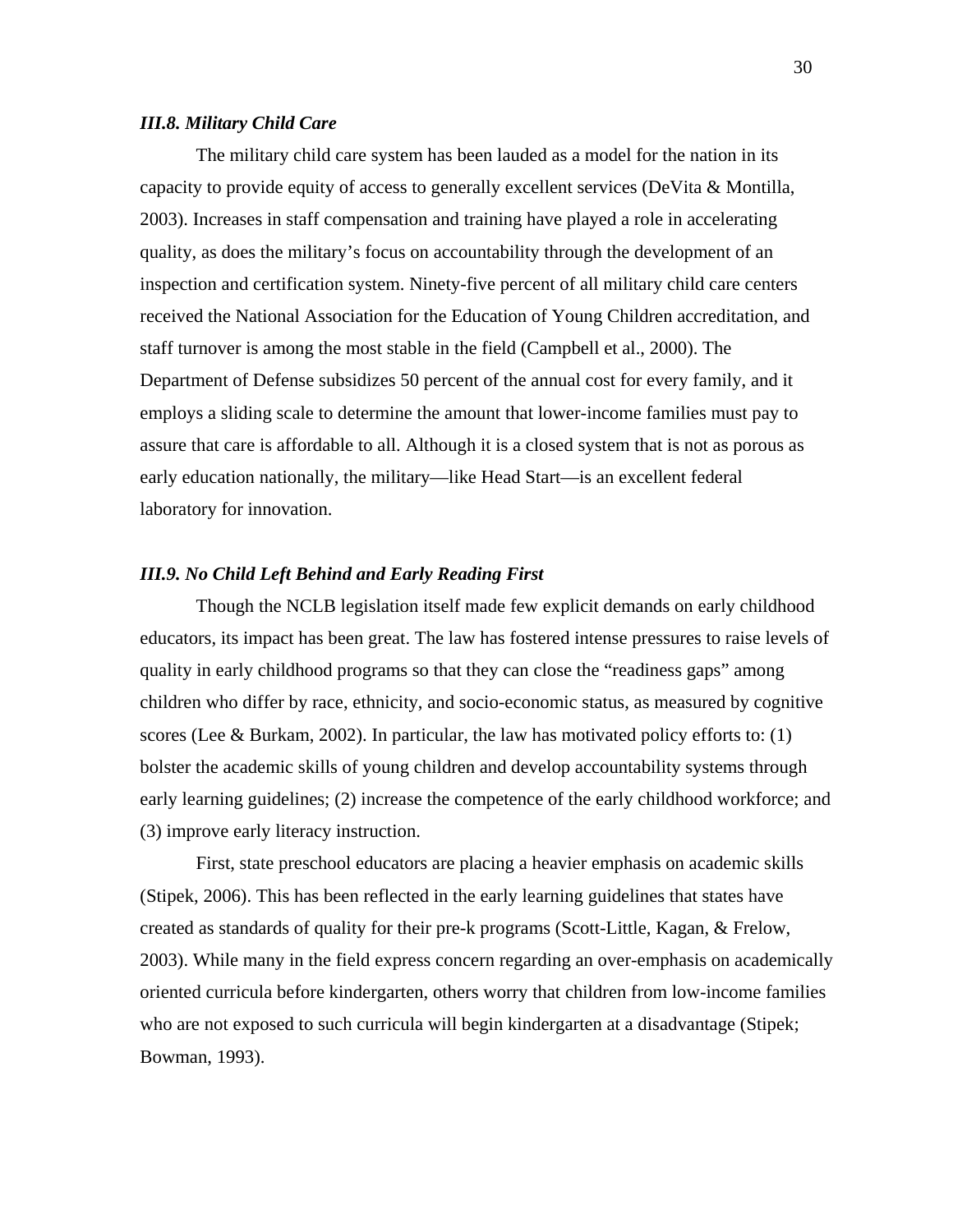Second, efforts to improve the quality of the early childhood workforce, inspired in part by NCLB, are growing, but have yet to yield data on their effectiveness. The field is generally characterized by limited recruitment strategies, low entry requirements, few opportunities for professional growth, low compensation, and high turnover (Kagan, Kauerz, & Tarrant, 2008). With regard to turnover, for example, a major study on early childhood teachers found that 76 percent of the teachers employed in the studied centers in 1996, and 82 percent of those employed in 1994, had left their jobs by 2000 (Whitebook, Sakai, Gerber, & Howes, 2001). With regard to compensation, not only are salaries low, but child care workers also routinely suffer from inadequate benefits, ranging from no health insurance and retirement to very limited coverage (Herzenberg, Price, & Bradley, 2005). Efforts to raise entry requirements in the field have created inconsistent results, which we address in a discussion on quality in Section IV.1.a.

Third, and more targeted than efforts to improve teacher quality, the Early Reading First program aimed directly to boost literacy skills of children. Beset by controversy, the program has simultaneously been lauded for its positive results and criticized for the nature of its evaluation. A national evaluation, released in 2007 and funded by the Institute of Education Sciences in the U.S. Department of Education, found that teachers in Early Reading First classrooms received more professional development, mentoring, and tutoring on literacy and curriculum topics than their non-Early Reading First counterparts; children in Early Reading First classrooms also had higher-quality interactions with teachers, greater access to literacy-building activities, more early-writing exercises, improved lesson planning, and regular screening and assessments of their skills (Institute of Education Sciences, 2007). The evaluation also found that Early Reading First had a significant positive effect on children's print and letter knowledge, but no significant effect on phonological awareness, oral language, or social-emotional skills (Institute of Education Sciences).

A 2006 report by the Congressional Research Service summarized some of the controversies surrounding the program: potential conflicts of interest existed between contractors/consultants of the program's evaluation and commercial reading-andassessment companies; and the Department of Education's definition of scientifically based research, as outlined by NCLB, strictly and, some say, inappropriately limited states' choice of programs, assessments, and professional development packages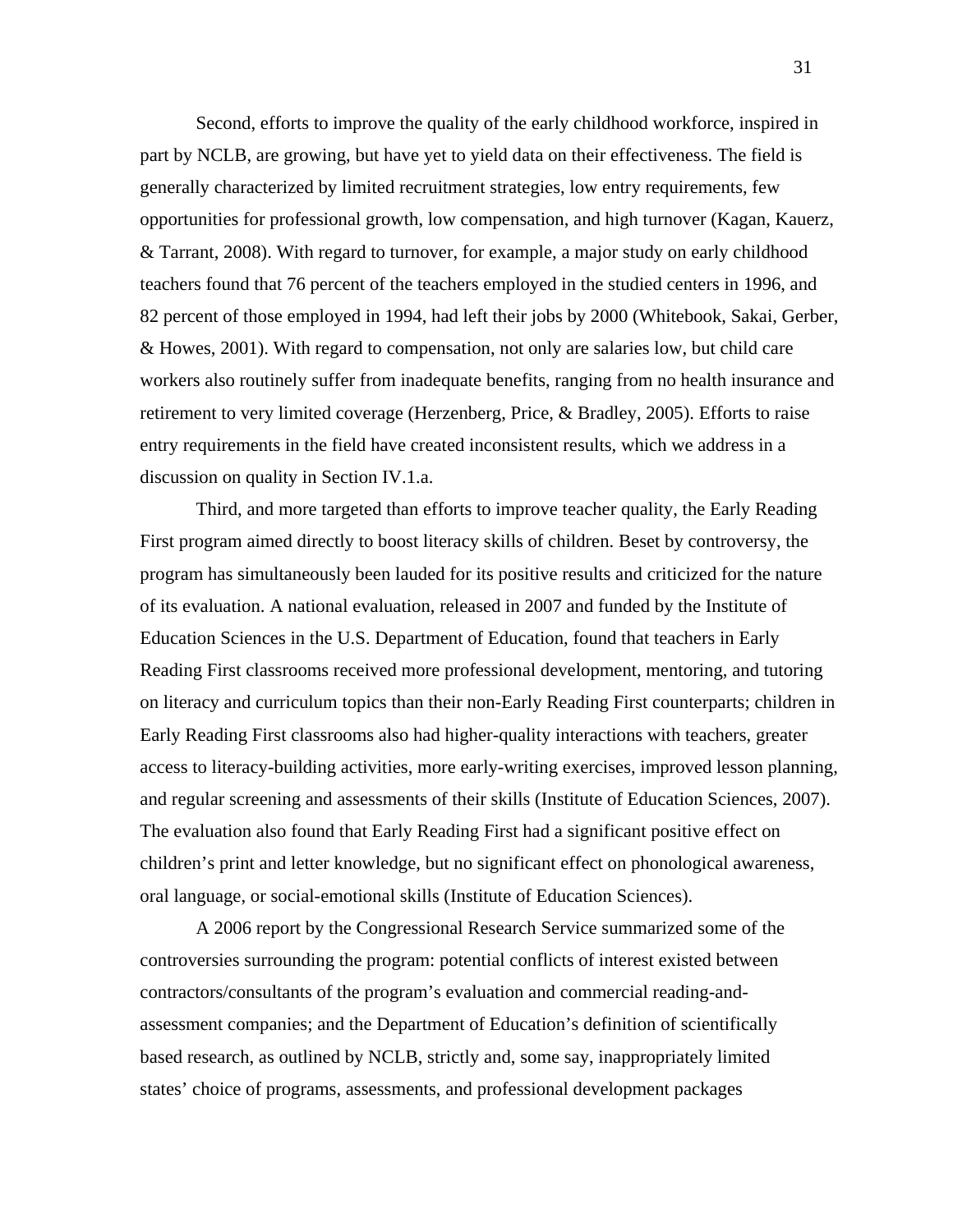(McCallion, 2006). The resolution of these controversies, which requires a consensus regarding the appropriate evaluation of educational research and the latitude states should enjoy in choosing educational programs, is yet to come.

### *III.10. Good Start, Grow Smart*

The Good Start, Grow Smart initiative, along with NCLB, has fostered emphasis on standards and accountability. Although early learning standards have not been formally assessed for their impact on child outcomes, their growth is evident. While every state has early learning guidelines for preschools (Scott-Little et al., 2003), at least 21 states have also developed standards for infant and toddler programs (Scott-Little, Kagan, Frelow, & Reid, 2008). By outlining what children should know and be able to do as they progress in preschool, the guidelines can serve as a mechanism for program improvement and professional development. However, to create an effective accountability system, programs must have the capacity to collect and use data to improve their practice and program decision-making. Few states have this type of system in place, although efforts, led by the Council of Chief State School Officers, are underway to support states as they develop comprehensive data and accountability systems for young children.

### *III.11. Even Start*

Sometimes initiatives that began in response to calls for improved school readiness yield equivocal results. Evaluations of the Even Start Family Literacy Program, for example, have been discouraging (Vinovskis, 1999a). A randomized evaluation in 1995 found that Even Start did not appear to improve the literacy skills of participating preschool-age children and their parents (Vinovskis, 1999a). The findings suggested that the program might need to develop and test local models to understand better what components of the Even Start model could be effective under particular conditions (Vinovskis, 1999b). This need to adapt programs to the particular needs of communities has emerged many times in the design and implementation of early education and care programs.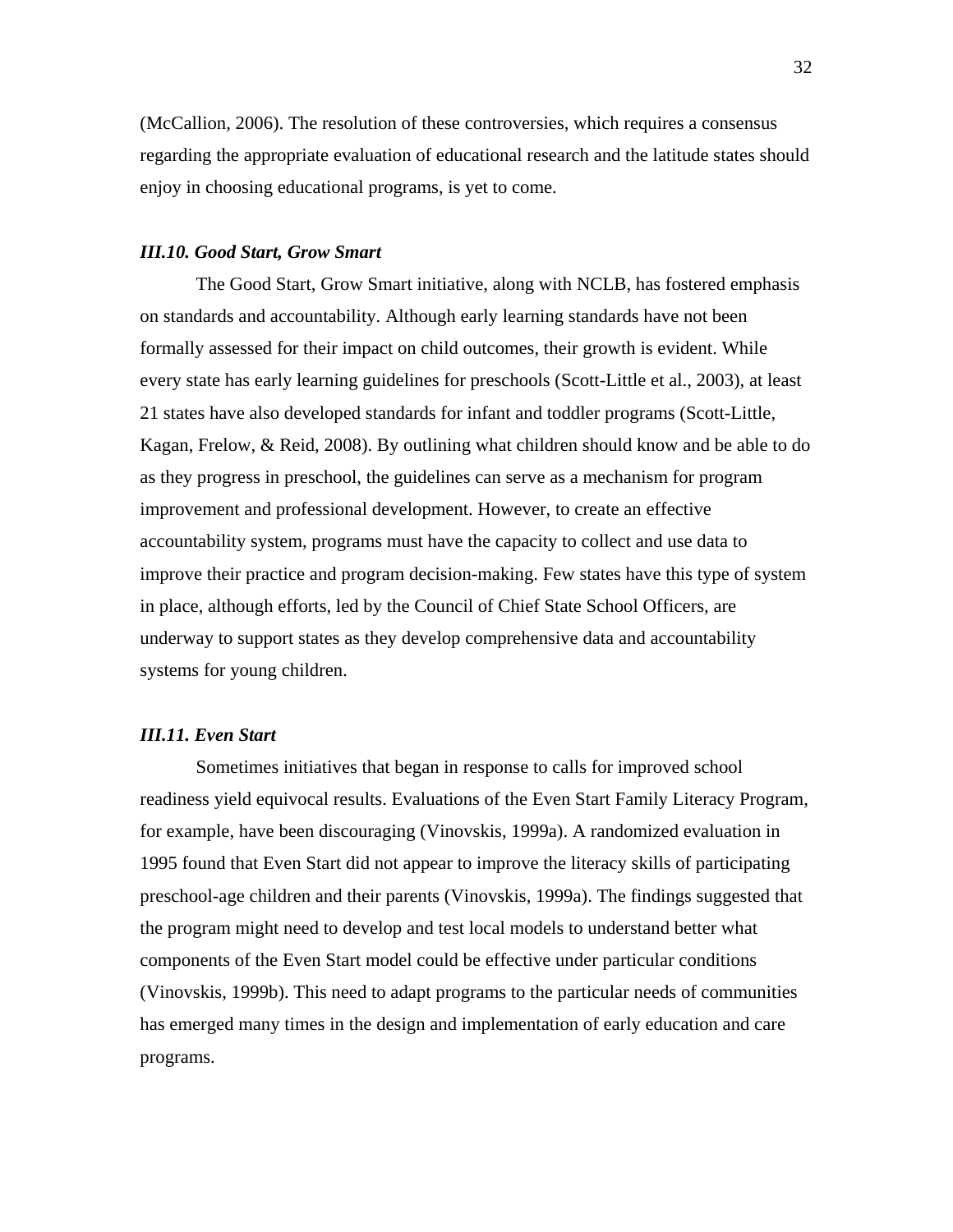Since the 1995 study, IES sponsored a second randomized evaluation of the program that again produced disappointing results. Although the study found that literacy skills among children and parents in the program improved modestly over time, those in a control group did equally well (St. Pierre et al., 2003). The study's lead investigators raised several possible questions that might explain the results: (1) whether the model was fully implemented in the study sites; (2) whether the program's instructional services were sufficiently intensive; (3) whether Even Start families participated sufficiently; and (4) whether Even Start's quality of instruction and curriculum content were sufficient to produce positive effects (St. Pierre, Ricciuti, & Rimdzius, 2005).

Even Start's administrators and participants have rallied Congressional support for the program, and have focused on boosting the program's quality by testing different curricula. With this purpose, IES sponsored a third randomized evaluation that compared a research-based literacy-focused child and parent curricula (the Combined Literacy Interventions and Outcomes curricula, called the "CLIO combined curricula") to the instructional practices in other Even Start programs (Judkins et al., 2008). The results, released in September 2008, were mixed. While the CLIO combined curriculum had positive impacts on some hypothesized precursors to the development of children's literacy skills, such as instructional supports for literacy, child social competence, and parenting skills, it had no apparent impact on child language development and early literacy outcomes (Judkins et al.). Sharp declines in the program's budget (described in Section II.6) reflect waning support for this model (St. Pierre et al., 2005).

### *III.12. State Pre-K*

With enrollment in state pre-k now exceeding that of Head Start, we turn to a discussion of the effects of several pioneer pre-k programs. The pre-k programs in Oklahoma and Georgia, both examples of universal programs, have been carefully evaluated (with non-randomized, quasi-experimental designs), and have produced positive short-term results on cognitive and language scores among four-year-old children from a wide range of socio-economic backgrounds (Gormley, Gayer, Phillips, & Dawson, 2005; Henry et al., 2003). In Tulsa, Oklahoma, for example, the pre-k program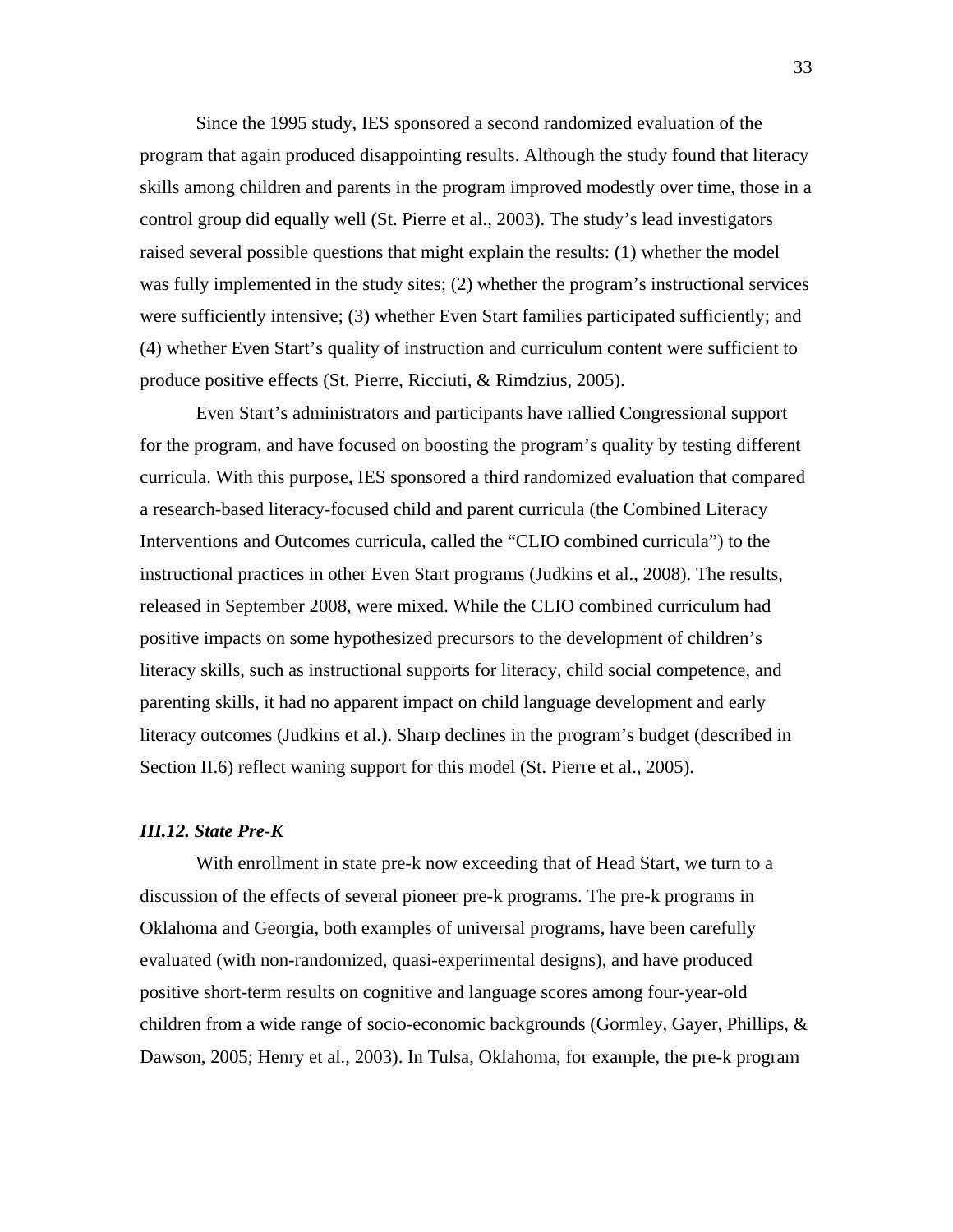produced 0.38 to 0.79 standard-deviation improvements in children's literacy and cognitive test scores, relative to a control group (Gormley et al.).

These effects appear to be roughly half the size of those from model programs such as the Perry Preschool and the Abecedarian Project, and comparable to the effects of the Chicago Child-Parent Centers, but significantly higher than Head Start (Barnett & Belfield, 2006). It is possible that these results stem from pre-K programs hiring better qualified teachers and paying them more than does Head Start, as well as implementing a more academically oriented curriculum than does Head Start (Duncan et al, 2007), though we cannot confirm these speculations without further evaluations.

A broader evaluation of five state pre-k programs (Michigan, New Jersey, Oklahoma, South Carolina, and West Virginia) yielded positive though inconsistent effects on children's cognitive and language skills, such as vocabulary, math, and print awareness (Wong, Cook, Barnett, & Jung, 2008). An even broader evaluation of 11 state pre-k programs found positive short-term gains in math, language, and literacy, and social skills among four-year-old children (Howes et al., 2008). These results are very encouraging, but preliminary. We do not yet know how consistent they will be across different states, and they have not been tested for long-term durability.

#### *III.13. Efforts to Build Infrastructure*

Many policymakers at the state level regard infrastructure efforts as an important element in advancing quality services and in building a coherent early childhood system. Yet, infrastructure efforts as well as evaluation data about them are quite limited. Consider, for example, data on the most recent and popular infrastructure effort, the Quality Rating and Improvement Systems (QRIS), which aim to provide a common metric for quality and a means for quality improvement. Although QRIS efforts are now underway in 17 states (National Association for the Education of Young Children, 2008), preliminary data show encouraging results. In Pennsylvania, for example, an evaluation of Keystone STARS (Standards, Training/professional development, Assistance, Resources, and Support) found that child care centers and homes improved significantly as they moved up the STARS continuum (Barnard, Smith, Fiene, & Swanson, 2006). In addition, more targeted and long-standing efforts like professional development and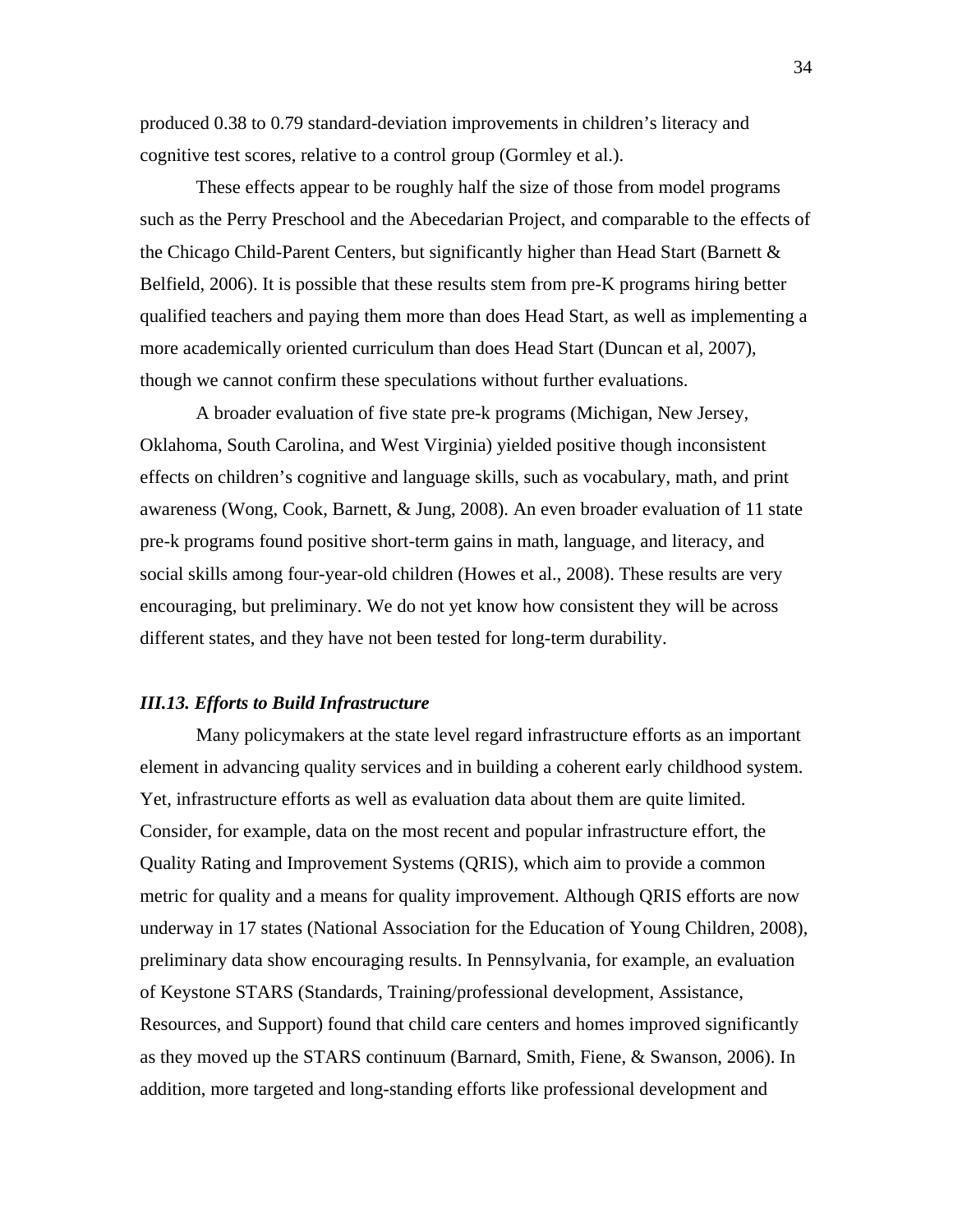longevity awards achieve their goals of enhanced professional competence, higher compensation, and workforce stability (Child Care Services Association, 2005; Whitebook & Bellm, 2004).

Given these encouraging results coupled with the embryonic state of research in the area, additional studies that assess the linkage between infrastructure enhancement and improved teacher quality and child outcomes would be welcome (Kagan et al., 2008). But obtaining effective evaluations of infrastructure efforts can be challenging for several reasons. First, many of the new infrastructure efforts are both quite broad and distant from the children or settings they were designed to benefit. New efforts often relate to the establishment of inventive governance, financing, or accountability mechanisms that transcend delivery silos. The very nature of the intervention, then, coupled with its many players, makes attribution of success or failure imprecise. Second, and related, there is debate on what to evaluate and for what outcomes. Should we evaluate systemic implementation, improved program quality, or better child performance as outcomes of these efforts? Laden with concerns about the independent and dependent variables to be studied, research on the infrastructure is lacking.

In summary, the results of many of these various evaluations offer evidence that is, by and large, very encouraging. Indeed, some business leaders and economists have suggested that effective early education programs are one of the best public investments we could make (Committee for Economic Development, 2006; Heckman et al., 2006). Any plan for going forward, however, requires a clear understanding of lessons learned from past experience, which we offer in the next section.

# *IV. Lessons Learned: The Need for Excellence, Coherence, and Equity*

Nearly 50 years of experience with a federal role in early education has produced important lessons about "what works" to guide future policy. While the goals of early education policy have veered from equity to excellence, and from equal opportunity to school readiness, we have learned from experience and increasingly rigorous research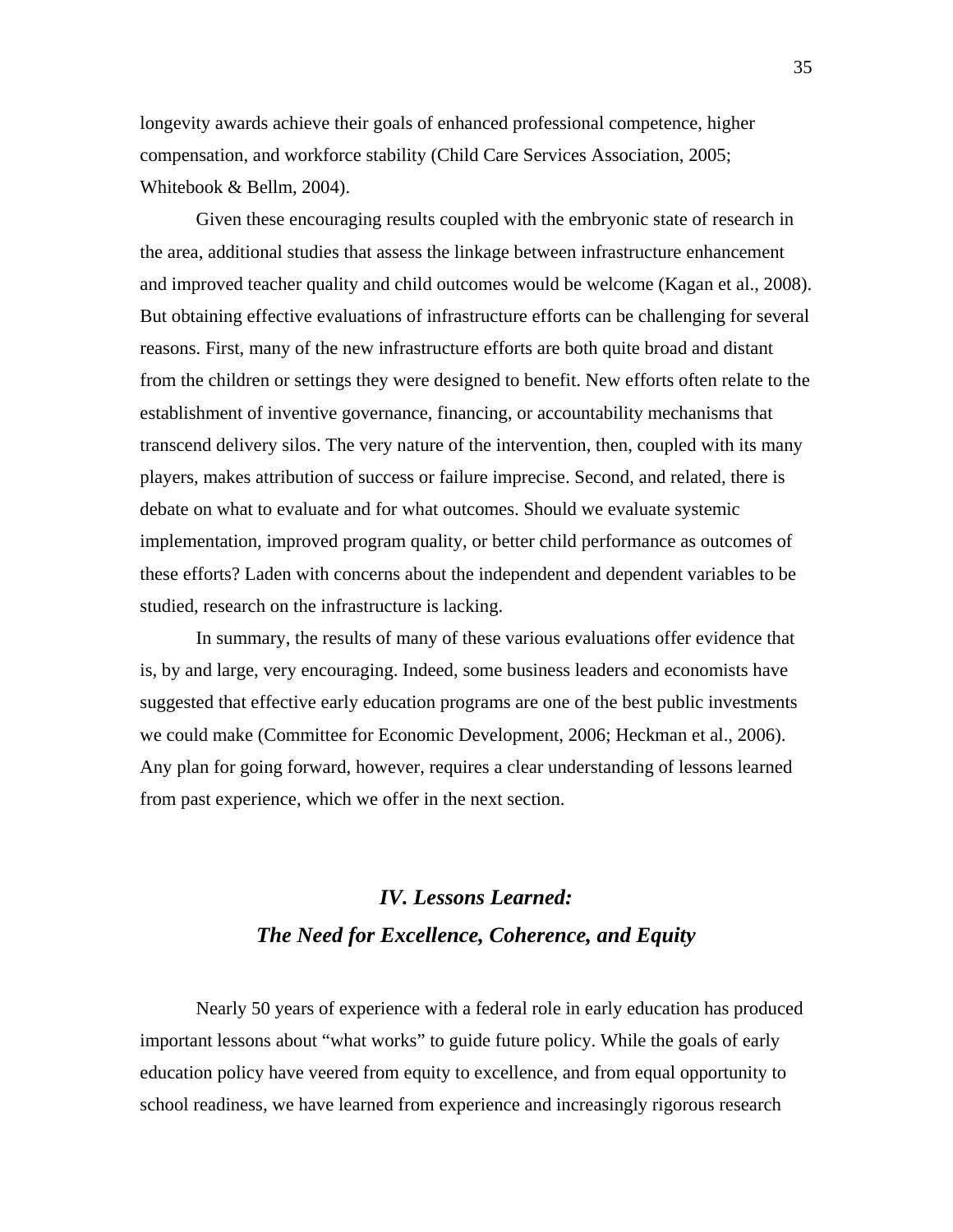how the goals of excellence, coherence, and equity should guide effective early childhood policy. Based on our review of the evidence, we argue that these three goals do not offer a menu of discreet aims from which policymakers could choose. Instead, we assert that together they represent inter-connected components of effective early education policy that uses federal dollars wisely, efficiently, and with maximum effect.

### *IV.1. The Need for Excellence*

One salient lesson from experience emerges regarding efforts to achieve the goal of excellence: quality and culture matter.

*IV.1.a. Quality matters.* The many evaluations conducted on early education programs provide evidence of positive short-term and sometimes long-term effects of *high-quality* early childhood programs in terms of cognitive skills, school readiness, and social behavior (Bradley & Vandell, 2007; Barnett & Belfield, 2006). The research is also clear that many publicly funded early care and education programs do not achieve the standards of high quality (Justice, Mashburn, Hamre, & Pianta, 2008; Fuller et. al., 2004; Cost, Quality, & Outcomes Study Team, 1995).

Specifically, the data identify structural factors that contribute to high-quality programs, which in turn can yield more positive outcomes for children. For example, regulatable variables such as group size and adult-child ratios are important. Abundant data also suggest that when process quality is higher, children appear happier, have closer and more secure attachments to caregivers, and perform better on standardized cognitive and language tests (Vandell & Wolfe, 2000). Process quality, the relational aspects of caring for and educating children, has been demonstrated to have a modest effect on children's cognitive and social-emotional development through second grade (Bradley & Vandell, 2007; Peisner-Feinberg et al., 2001). Moreover, the NICHD study, which included more than 1,000 children in child care settings, found that the presence of structural aspects of quality increased the likelihood that process quality would be high, and in turn, that children's outcomes would improve (NICHD, 2006).

Recent work on curriculum, another element of process quality, indicates its importance as well. In its seminal *Eager to Learn* report, the National Research Council concluded, "While no curriculum or pedagogical approach can be identified as best,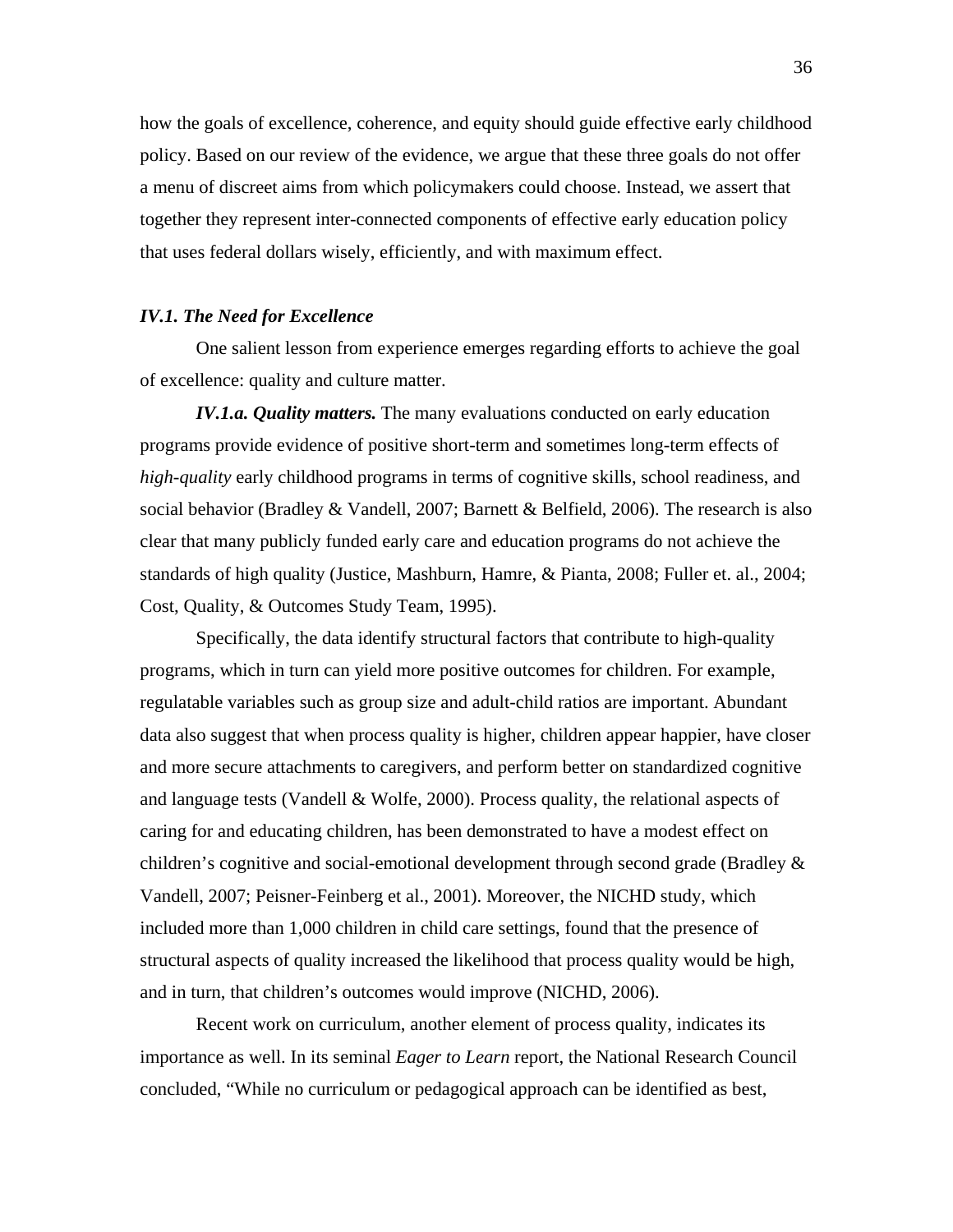children who attend well-planned, high-quality early childhood programs in which curriculum aims are specified and integrated across domains tend to learn more and are better prepared to master the complex demands of formal schooling" (Bowman, Donovan, & Burns, 2001, p. 8).

The Preschool Curriculum Evaluation Research Initiative (PCERI), funded by IES, is producing important findings regarding the relative effectiveness of particular curricula in promoting children's learning (Preschool Curriculum Evaluation Research Consortium, 2008). While past analyses have focused almost exclusively on curricula related to literacy and language, the PCERI and other federally funded research is examining the effects of both literacy and math curricula, as well as interventions to promote social-emotional skills such as self-regulation. This broadening focus reflects a growing awareness that the components of a child's "school readiness" include more than emergent literacy skills. Together, these research initiatives represent important progress toward understanding the processes responsible for the positive effects of early education.

From a myriad of studies, of all the quality predictors, the relational process between teachers and children has emerged with extraordinary reliability (Justice et al., 2008; Mashburn et al., 2008; Howes et al., 2008; Palermo, Hanish, Martin, Fabes, & Reiser, 2007; Burchinal & Cryer, 2003). We know that teachers who are less harsh, more supportive, and better trained provide higher-quality care and instruction that contributes to positive child outcomes.

Interestingly, however, while a consensus exists that good teaching is critically important in early education, data are equivocal regarding the precise degrees and the specific amounts of education and experience that are necessary to evoke quality (Preschool Puzzle, 2008; Kagan et al., 2008); indeed in a recent re-analysis of literature, no consistent association was found between "any index of teacher education and either classroom quality or child outcomes" (Burchinal, Hyson, & Zaslow, 2008, p. 3). The consequence of this uncertainty in the research is that wide disparities in current policy exist. In Oklahoma's pre-k program, for example, teachers must have a BA degree. In Georgia's pre-k program, teachers must have at least a high school degree and a CDA credential. Head Start hopes to have 50 percent of its teachers with BAs by 2013 (U.S. Dept. of Health and Human Services, 2008b). These policy inconsistencies have led some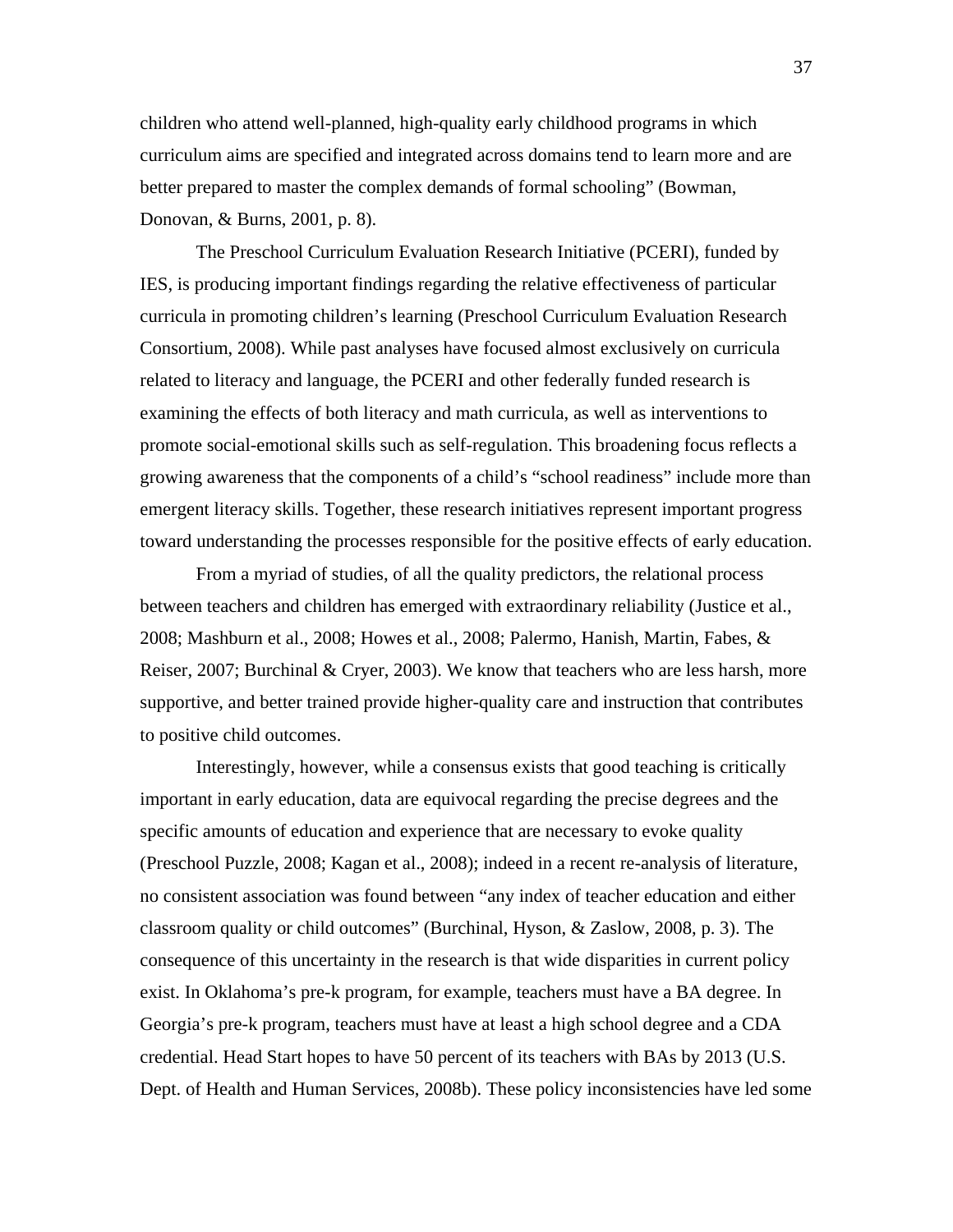to press for the development of a national teacher credential that would have currency across states and early childhood settings (Kagan et al., 2008).

In sum, although the data are clear that structural and process components of quality in early education programs matter a great deal, inferior quality settings remain common. Ongoing research should render important findings to improve our understanding of the specific components of quality programs, such as the curricula that work best and the type and amounts of teacher education and training that produce excellent results among children.

*IV.1.b. Culture matters.* The decline in the portion of the American population that is non-Hispanic White has received wide media attention, but less noticed is the more rapid shift in the backgrounds of the nation's children. While the U.S. Census Bureau (2008) predicts that today's racial and ethnic "minorities" will comprise 54 percent of the total population by 2050, we will reach this milestone much sooner—by 2023—among the nation's children. By 2050, racial and ethnic "minorities" will comprise 62 percent of the nation's children—almost two out of every three children, up from 44 percent today. Young children of the future will not only represent a broad array of cultural backgrounds, but many will also speak a language other than English at home. Because mismatches between program culture, teachers, and children can marginalize children in the classroom, squelch their curiosity, and set the stage for school failure (Bowman, 1993; Delpit, 1995), cultural backgrounds and norms must be taken into account when developing early childhood efforts of the future.

The desire to expand access to consistently high-quality programs for all children carries an inherent tension with the need to avoid program uniformity that effectively excludes children who come from different cultures and backgrounds (Fuller, 2007). One particular concern, for example, is the relatively low participation rates in center-based preschool among Latino families, a phenomenon that may reflect language and cultural barriers that have not been adequately addressed (Barnett & Yarosz, 2007). Any federal action in early education must be sensitive to this persistent need for a degree of local control of early education programs that embraces the cultural differences that are a foundational strength of our nation.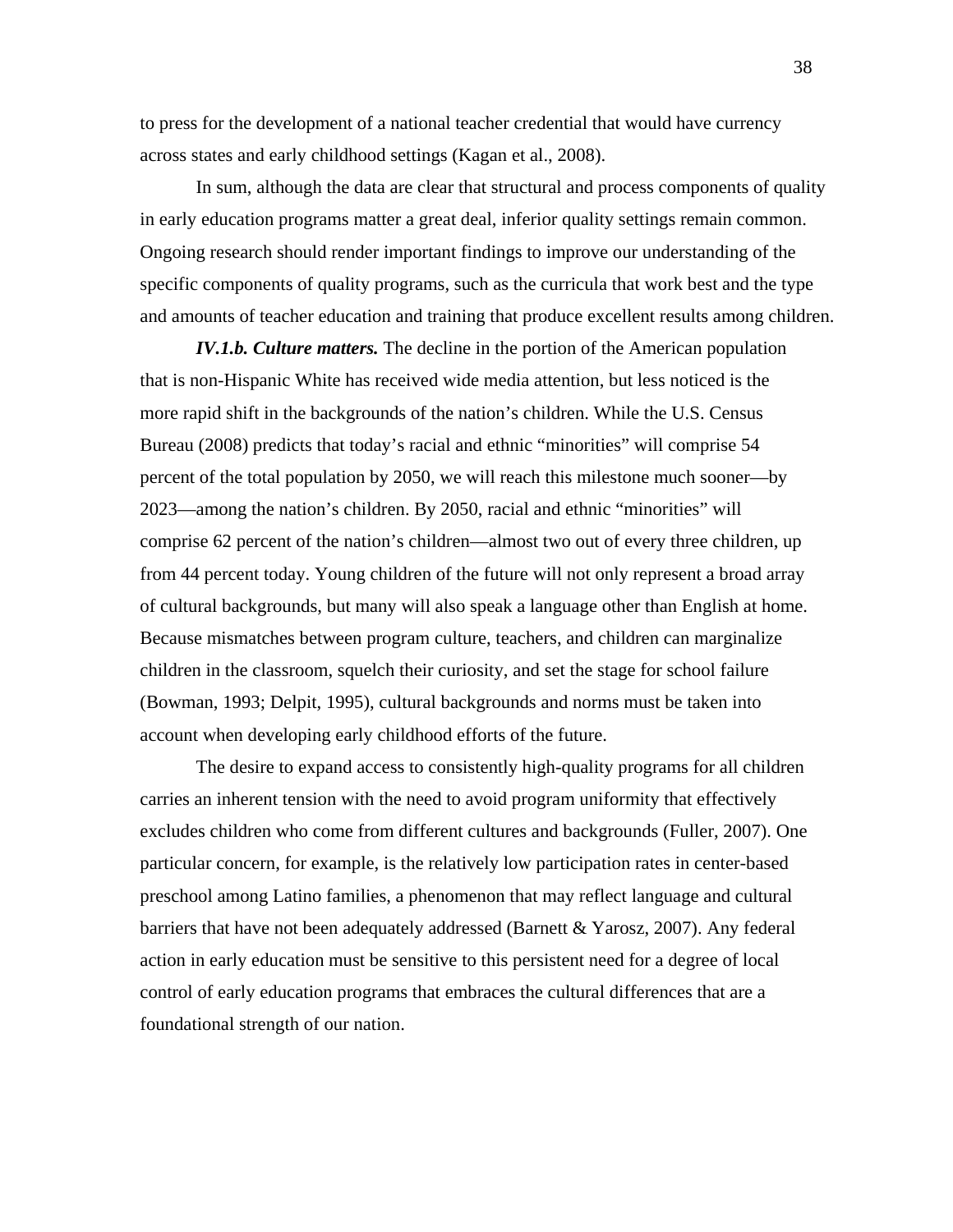# *IV.2. The Need for Coherence*

Long a neglected aspect of effective policy in the field of early education, the coherence of policies and programs has been gaining attention at both the federal and state levels. While these efforts are relatively new, we find four salient lessons that should guide federal policy going forward: (1) gaps in data hinder efforts to create effective early education policy and programs; (2) states vary widely in the quality and extent of early education programs that their families can afford; (3) the connection between infrastructure and quality is unavoidable, and (4) federal and state governments must work together in partnership to create effective policy and programs that serve American families.

*IV.2.a. Data gaps hinder sensible policy formation.* Important gaps persist in our knowledge regarding what programs work for whom, and under what conditions. While we have learned much since the 1960s, when the federal commitment to early education surged, we are left with cracks in our knowledge base, particularly related to what elements of program quality work best with children who have special needs, children from low-income families, children from diverse cultures, and children who are Englishlanguage learners.

We also lack an integrated, ongoing data-collection system that can tell us what programs children attend, at what cost, and with what results. A policymaker might reasonably ask, "What children are attending which programs? How much does it cost? What are the results?" Yet we could answer only in general terms. For example, given that Head Start is usually a half-day, school-year program, its children are likely to attend a variety of other child care settings as well; disentangling this overlap in program participation is only one challenge to discerning where young children spend their days.

Even so, the press for scientifically rigorous research is yielding important findings with federal money. The Early Head Start Research and Evaluation Study, the NICHD Study of Early Child Care and Youth Development, the Head Start Impact Study, the Early Childhood Longitudinal Studies (birth and kindergarten cohorts), the Preschool Curriculum Evaluation Research program, and others are all contributing greatly to what we know about making sound public investments in early childhood.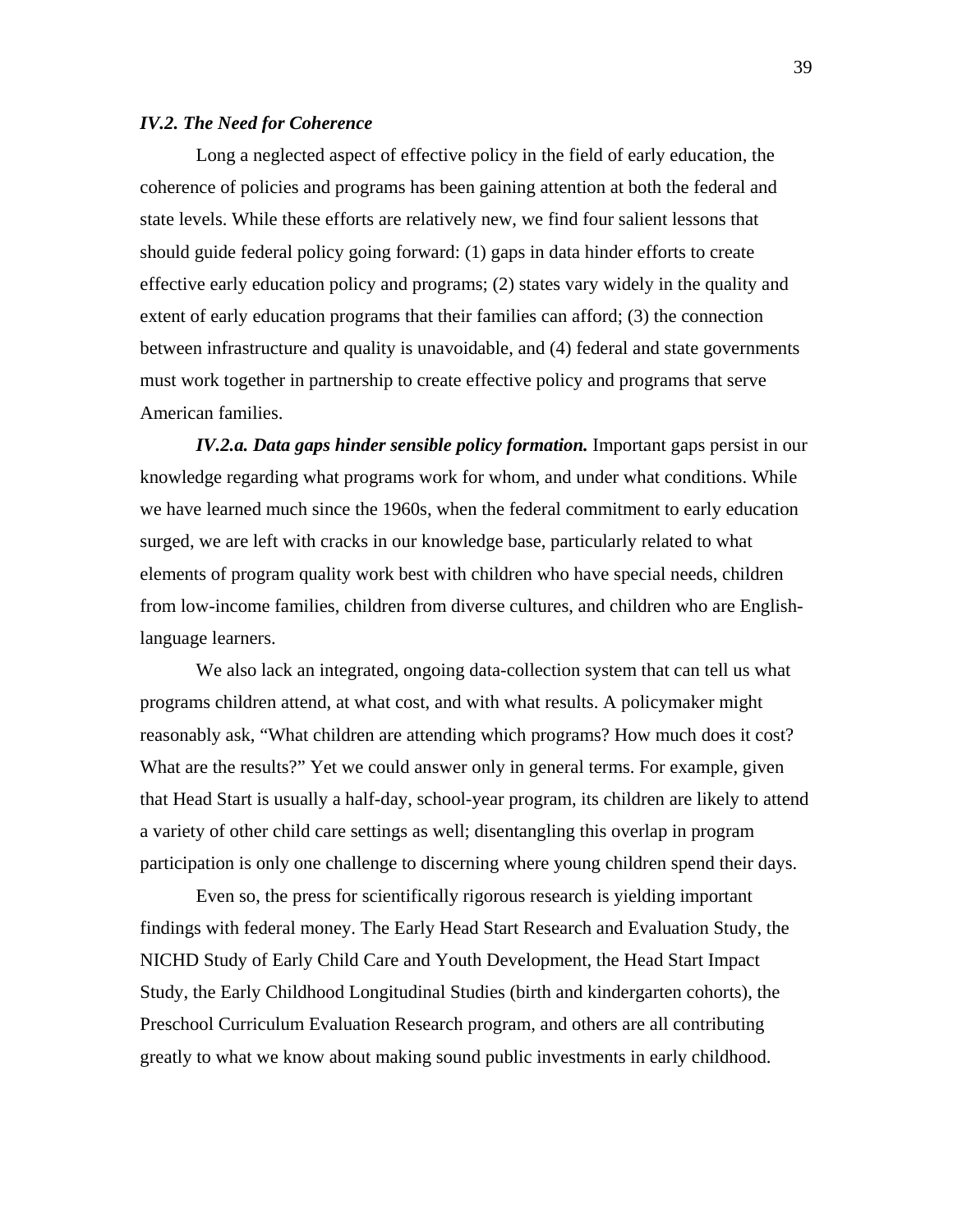What is still needed, however, is a coordinated and ambitious effort to fill the gaps that hinder the excellence and coherence of early education efforts.

*IV.2.b. Policy disparities across and within states are wide and deep. The states* vary enormously in their expenditures and regulations for early education. Spending per child in state pre-k programs, for example, ranges from \$10,494 in New Jersey to \$2,335 in Florida (Barnett et al., 2008). Child-care subsidies also differ substantially among the states; in 2002 for example, the monthly maximum family income that qualified for child care subsidies varied from \$1,482 in Missouri to \$3,501 in Minnesota (Currie, 2006). States also differ in how they regulate child care quality, and whether they enforce these regulations to ensure that all children are in safe, nurturing, and stimulating care. Class size and teacher-child ratios range from 15 with a teacher and full-time assistant in New Jersey to no limit in Texas and Kansas. Teacher credential requirements vary from a BA with a teaching certificate in early childhood in some states to only a high school diploma in others. In one sense, this variation offers 50 laboratories of state-level experiments in how to—and not to—structure systems of early education for American children. Yet these policy disparities evoke programmatic inconsistencies for children and profound costs and inequities for families. In a nation that values equity, such vast state-by-state differences provide a rationale for federal involvement in early education, just as disparities have occasioned federal involvement in other times and fields.

*IV.2.c. Only a stable infrastructure can sustain quality.* Many states have taken important steps to create stable and effective governing structures for the myriad early education programs that serve their constituent families. Often they have done so with the critical understanding that a coherent systemic framework for funding and governing early education programs is a necessary foundation for programs that are consistently high-quality. We have learned the hard way from decades, even centuries, of experience that sporadic policymaking in times of crisis, inconsistent and inadequate funding, and little or no attention to outcomes for children and families yields a landscape in which high-quality programs are the celebrated exception, rather than the rule.

If the overarching goal is a system of high-quality early education programs for all parents who choose to enroll their children, then only a well-funded, coherent, and stable infrastructure will get us there. The challenge this presents in early childhood is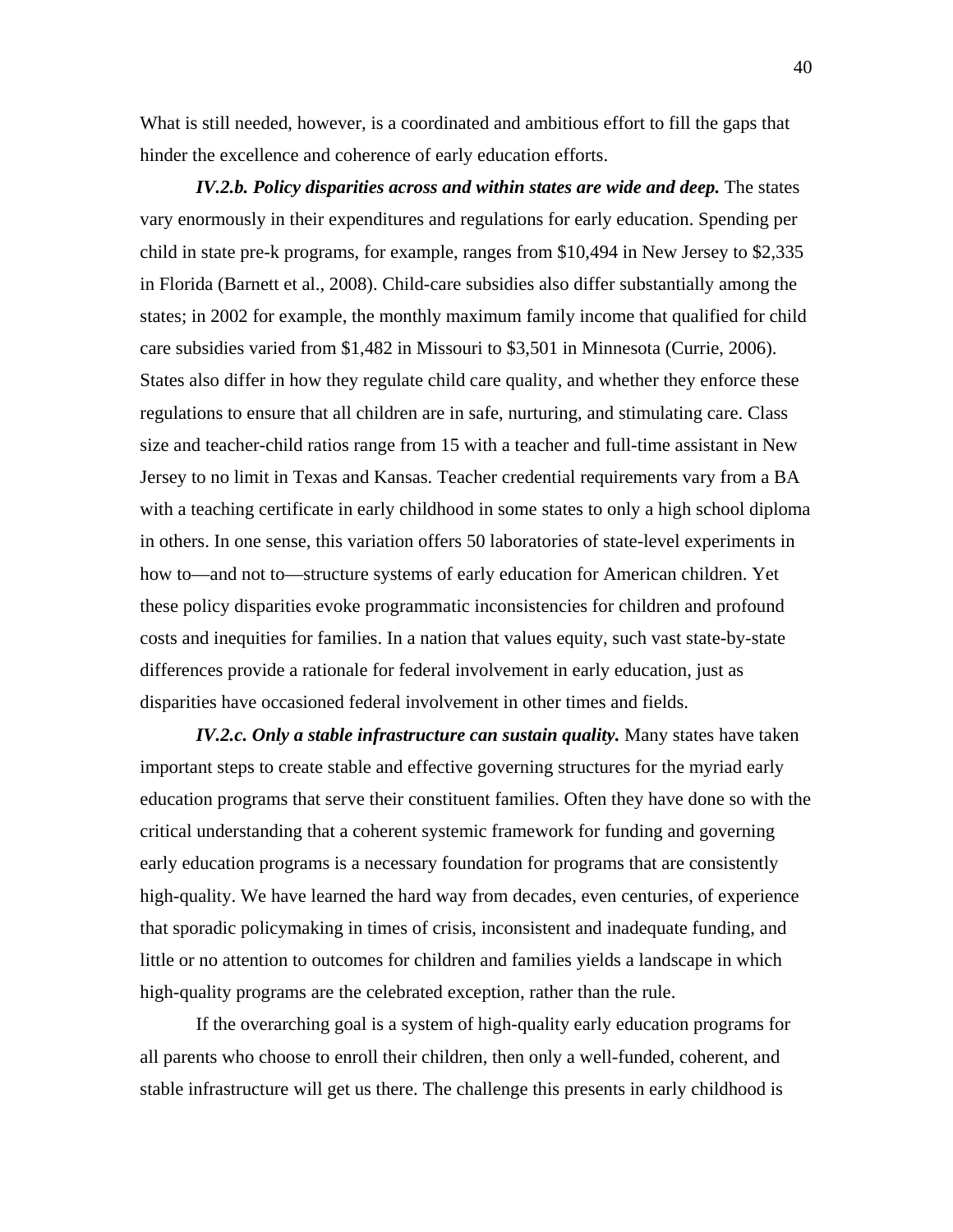formidable. We need to promote service and program coordination both within the field of early education and across fields and agencies to assure that high-quality programs are the norm across systems. Early development and learning is a cross-domain, integrated, and dynamic process that does not fit into a single silo called education.

Many obstacles have thwarted past efforts to create effective governance structures and systems in early childhood: social ambivalence about the role of out-ofhome care, our nation's political legacy of incrementalism, the blurred lines of responsibility between federal, state, and local government entities for the care and education of young children, and the mixed-sector delivery system that characterizes early education, with programs sponsored by the for-profit, non-profit, and public sectors. Sporadic and piecemeal policymaking has aggravated these challenges, producing disparate and unstable funding streams, uneven quality, and a lack of accountability for child outcomes. Without strong federal leadership, this costly "non-system" will endure.

*IV.2.d. Early education policy requires a federal-state partnership.* State policy and program disparities and the need for federal leadership in building cross-state coherence are only two of the rationales for federal engagement. Federal action in early childhood can also be justified on the grounds that states do not have the capacity and resources to capture the full social and economic benefits of early education. Moreover, early education generates positive externalities, the benefits that spill over to members of society beyond the children who attend the programs (Temple & Reynolds, 2007). Finally, it is inefficient for states to expend resources for some functions related to early education that are better consolidated federally. The question, then, is not if the federal government should be involved in early education, but how.

As in the K-12 system, it is clear that the federal government neither can nor should dictate the practice of early education from on high. What is necessary is a federal and state partnership that uses federal resources, both human and fiscal, to support states in their efforts to serve their constituent families and create fiscal incentives to address priorities set by the federal government. This is most certainly not an argument for an intrusive, expensive, and expansive government role in the education of young children. But it is abundantly clear that states cannot do the job alone. We envision a federal role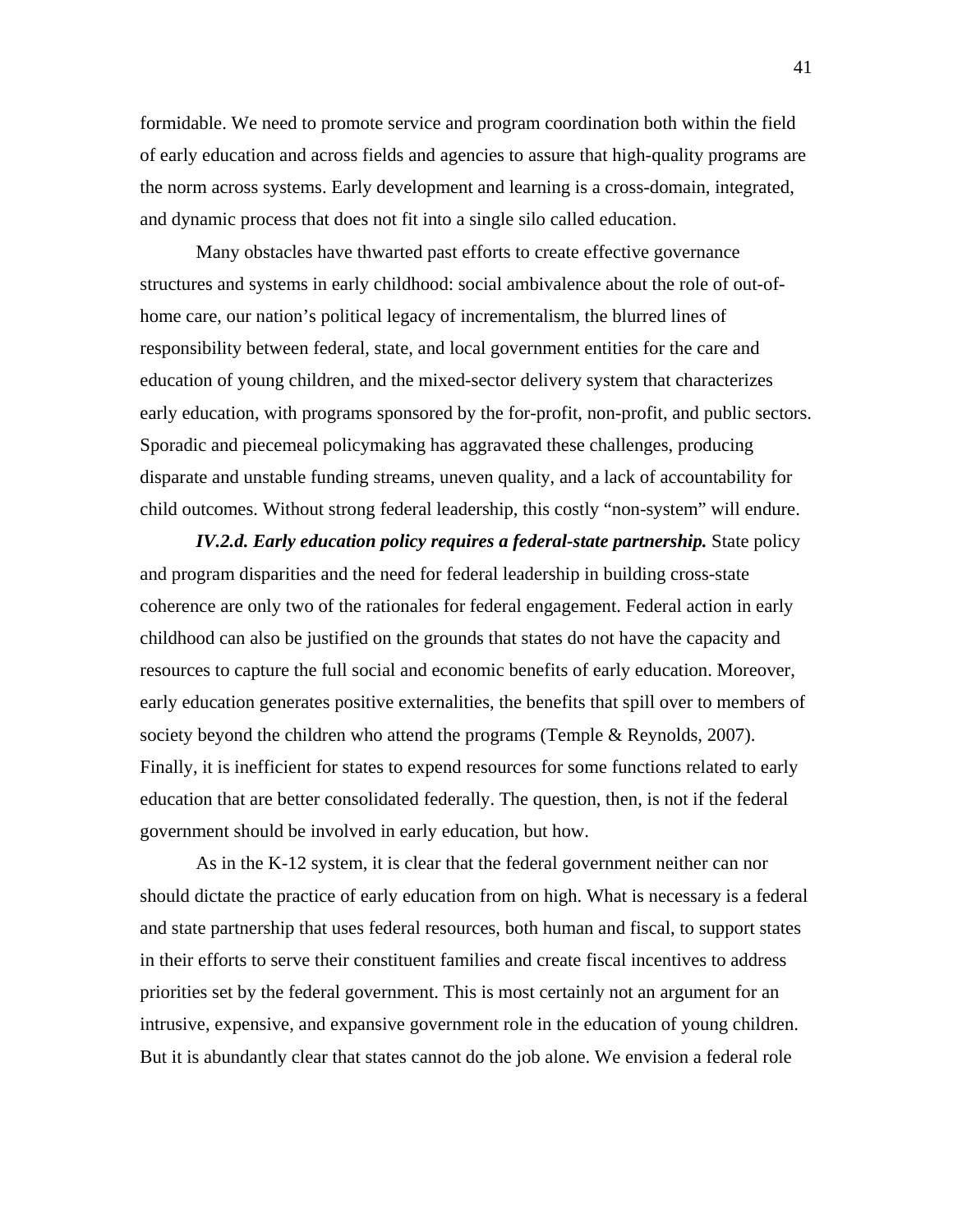that is not one of command-and-control enforcement, but one of incentives, technical assistance, and results-based rewards.

The Good Start, Grow Smart initiative tested a model for federal-state partnership by trying to create linkages between the Child Care and Development Fund and state and private early education programs. This initiative reflected the important realization that child care programs are very much engaged in the education of young children before they enter formal schooling, and that efforts to improve the quality of early education would be foolish to ignore. This type of cross-system leadership should begin at the federal level with the nurturance of productive collaborative relationships between the Department of Health and Human Services and the Department of Education, where the artificial division between education and care for young children has become obsolete.

One lesson that has repeated itself through history is the need to allow early education programs to adapt to the needs of their families. Head Start is an example of one model that has afforded a significant degree of local control over the conduct of a public program. Yet the press for consistent quality across programs and accountability for outcomes has led to the adoption of performance standards and more federal dictates on how to run Head Start programs, and the programs are responding. The balance between accountability for public funds and sensitivity to the diverse needs of communities, however, requires careful consideration in the policymaking process. To achieve it, the federal-state partnership must also embrace the community leaders who are found in local governments, businesses, houses of worship, volunteer and civic organizations, and community-based service organizations. They are critical providers of support to families in the complex web of what we call early education.

#### *IV.3. The Need for Equity*

Many states are weighing the costs and benefits of universal versus targeted pre-k programs, and considering the question of where Head Start fits into the quest for equity. While we do not try to resolve this question here, we do offer important lessons gleaned from past experience that can inform efforts going forward to promote excellent programs, and assure that families of various socio-economic backgrounds have equitable access to them. In particular, we report on the relative costs and benefits of universal and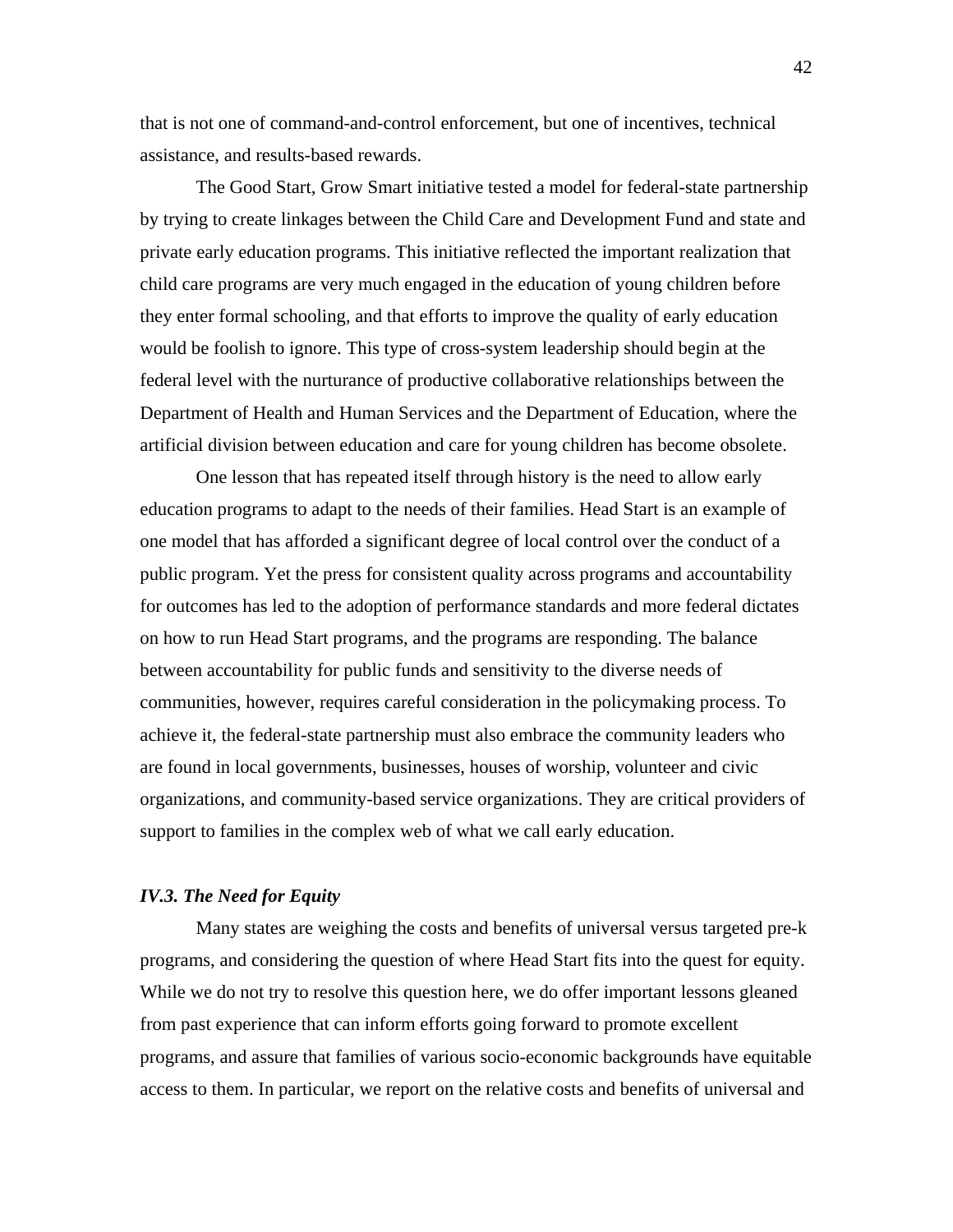targeted programs, and the abiding importance of allowing communities and parents to define what educational experiences are best for their young children.

*IV.3.a. A porous "system" leaves out many children. Clearly, the "system" of* early education is not a system at all, but rather a collection of fragmented policies and programs created in response to crises and changing goals, to produce a market for early education that leaves out many of the nation's children. Surprisingly, children in lowermiddle and middle-income families are the least likely to attend public or private preschool, as compared to children from the poorest families who are likely to attend Head Start. While about 62 percent of children in families with annual incomes up to \$20,000 attend preschool, the participation rate drops to 55 percent among children in families with annual incomes from \$20,000 to \$30,000 (Barnett & Yarosz, 2007). At \$30,000 and above, the rate gradually increases, reaching 64 percent for children in families with annual incomes from \$60,000 to \$75,000 and 89 percent for those in families with annual incomes above \$100,000. These gaps in enrollment have inspired calls for universal policies that would allow *all* children to attend high-quality preschool (Zigler, Gilliam, & Jones, 2006).

The advantage of a universal system is that no children are left out. If we believe that all children deserve the benefits of high-quality preschool, universal policies are the only way to meet this commitment. Moreover, universality offers the benefits of fostering programs that are integrated by income, a clear advantage over the income segregation that characterizes early education now. We know that children from low-income families do better in K-12 schools that are integrated by income (Rumberger & Palardy, 2005; Kahlenberg, 2001), and preliminary research suggests this is likely to be true in preschool as well (Schecter & Bye, 2007; Sylva et al., 2003). The history of schooling for children from low-income families also indicates that programs solely for poor children are, on average, lower quality than those for higher-income children (Orfield  $&$  Lee, 2005). The benefits of offering high-quality programs to all children come with a higher price tag, of course. Even so, cost analyses of state-level universal pre-k systems suggest that they would be cost-effective over the long-term (Belfield, 2006; Karoly & Bigelow, 2005).

The advantages of a targeted system are its lower costs and the possibility that it offers a more efficient way to close the achievement gap between high- and low-income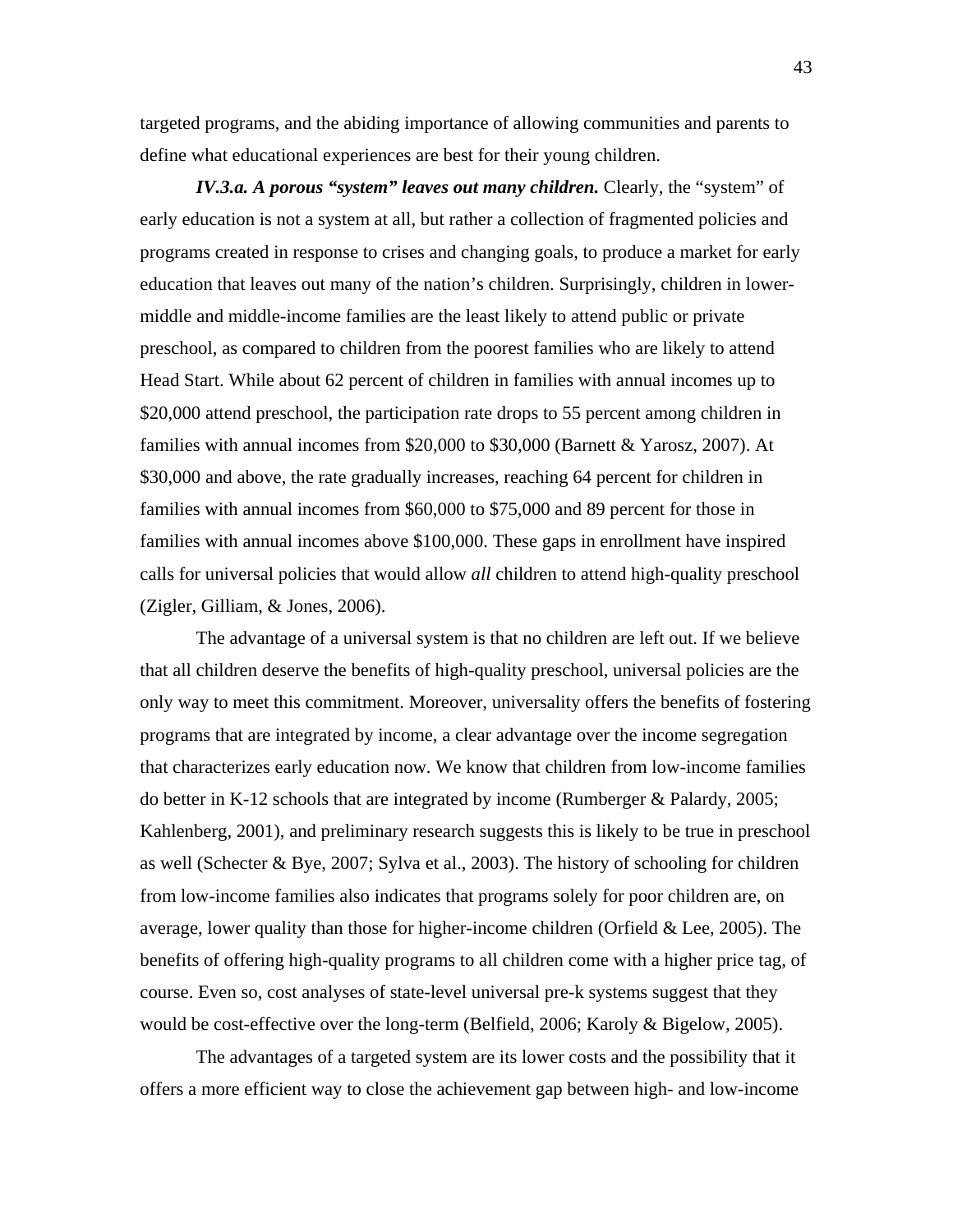children. If *all* children benefit from high-quality preschool, then the achievement gap will close in a universal system only if low-income children benefit much more. While most research indicates that disadvantaged children do indeed benefit from high-quality preschool more than their higher-income peers, the extent of this difference is not yet clear (Magnuson, Meyers, Ruhm, & Waldfogel, 2007; Gormley et al., 2005; Peisner-Feinberg et al., 2001). The downside of a targeted approach is that it leaves out many children from lower- and middle-income families who do not qualify for programs targeted at families living in poverty. The process of determining eligibility incurs bureaucratic costs as well.

The broader challenge is not only to expand access to affordable options for all families, but also to make those options of high quality. We will accomplish little at great expense if we rush to enroll children in preschools without assuring that the preschools will nurture their cognitive, social, emotional, and physical growth with excellent teachers in a safe and caring environment.

*IV.3.b. Respecting the value of parental choice. The legacies left by early* education programs and policy before 1960 are still very much with us today in the values many Americans share regarding early learning and families. Perhaps the most salient of these is the importance we attach to allowing parents to choose how to raise their young children and whether to enroll them in public programs before formal schooling begins in kindergarten. Certainly this suggests that no matter how compelling the benefits of center-based high-quality preschool may be, preschool enrollment should be voluntary.

Beyond this threshold question, we must ask what it means to say that parents should have a choice regarding preschool. Because one size does not fit all in a culturally diverse society, early education policies should allow parents to choose from programs in their neighborhood or beyond. The K-12 model of neighborhood assignment to a local public school may simply be inappropriate in the preschool years. Creating meaningful choice for parents requires that federal, state, and local governments work together to nurture the diverse supply, in both the public and private sectors, of high-quality programs and to assure that lower-income parents can afford them.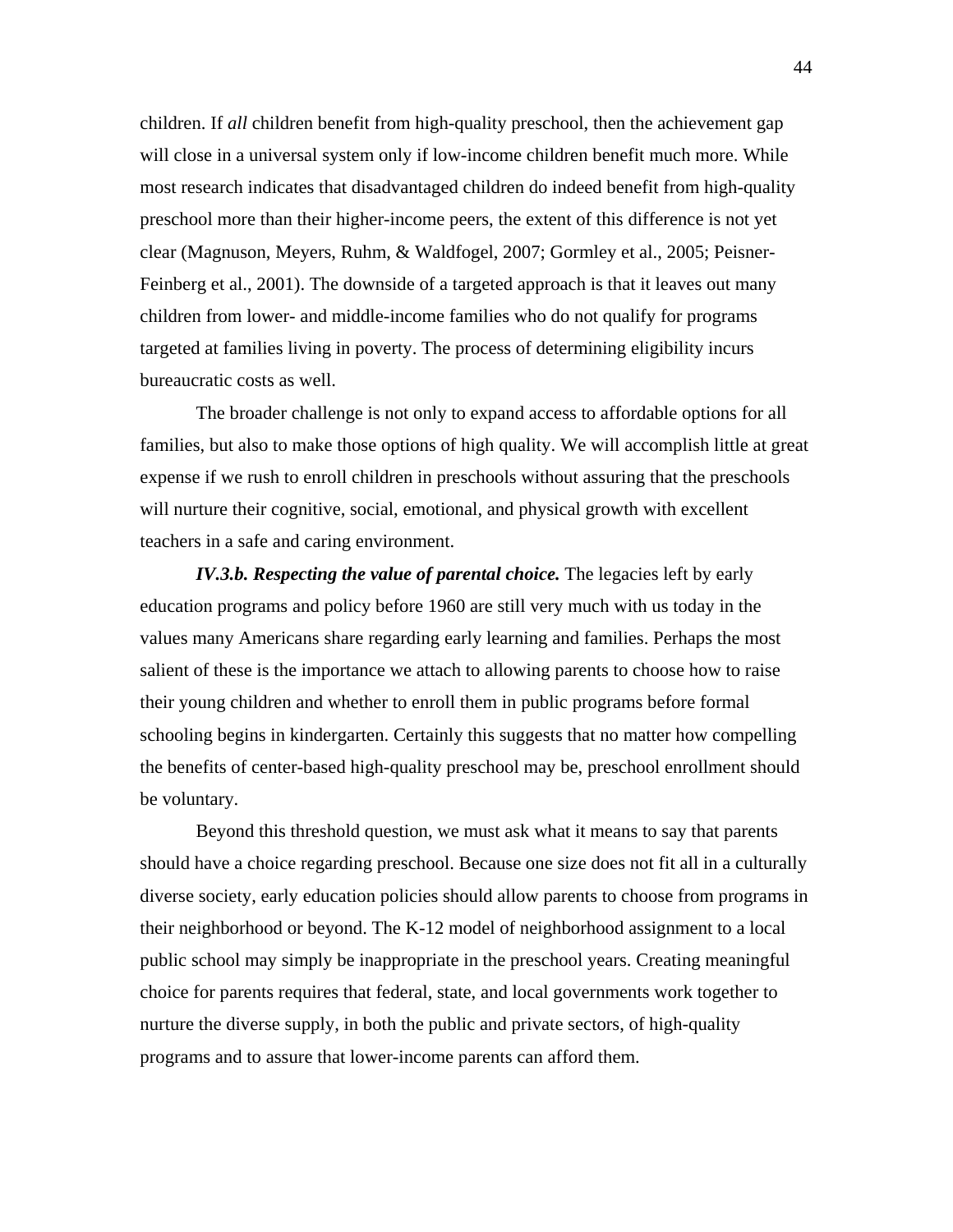Today, most preschool spending still comes from one source: parents. As public funds promote high-quality and affordable options for more families, it is worth remembering that parents need to be part of the process of establishing notions of quality and shaping programs in ways that serve a variety of cultural norms for how young children learn. Engaging parents as informed consumers of preschool as well as the first teachers of their children is both good policy and good practice.

# *V. Looking Forward: Recommendations*

### *V.1. A Call for Excellence, Coherence, and Equity*

 As the preceding sections have indicated, the role of the federal government in early education has a long and somewhat contentious history. While the nature and amount of federal engagement has shifted in response to changing social, political, and economic needs, comparatively few policy efforts have focused on long-term planning or coordination. Such inattention has yielded a set of embedded polemics as well as an array of programs, dispersed across federal agencies and legislative committees, which beg for greater excellence, coherence, and equity. Logically then, in framing next-generation early education efforts, we advance the following purpose: "*ECE for ECE," or ECE<sup>2</sup>* with the former ECE referring to *E*xcellence, *C*oherence, and *E*quity, and the latter ECE referring to *E*arly *C*hildhood *E*ducation.

 In considering how best to go about this, we heed our own recommendations to address the historical context and build upon the past. First, we would like to retain many elements of American early education. Keeping early education voluntary prior to kindergarten is essential. Building upon the diverse delivery system with its public and private providers seems fiscally prudent and encourages a modicum of choice for parents. Fostering developmentally oriented pedagogy that stresses cognitive, language, social, emotional, and physical development for all children is critical. Honoring linguistic, cultural, and programmatic diversity must prevail. Conceptualizing early education as a partnership among families, programs, and communities is essential, with parents continuing to play a key role in the education and development of their children.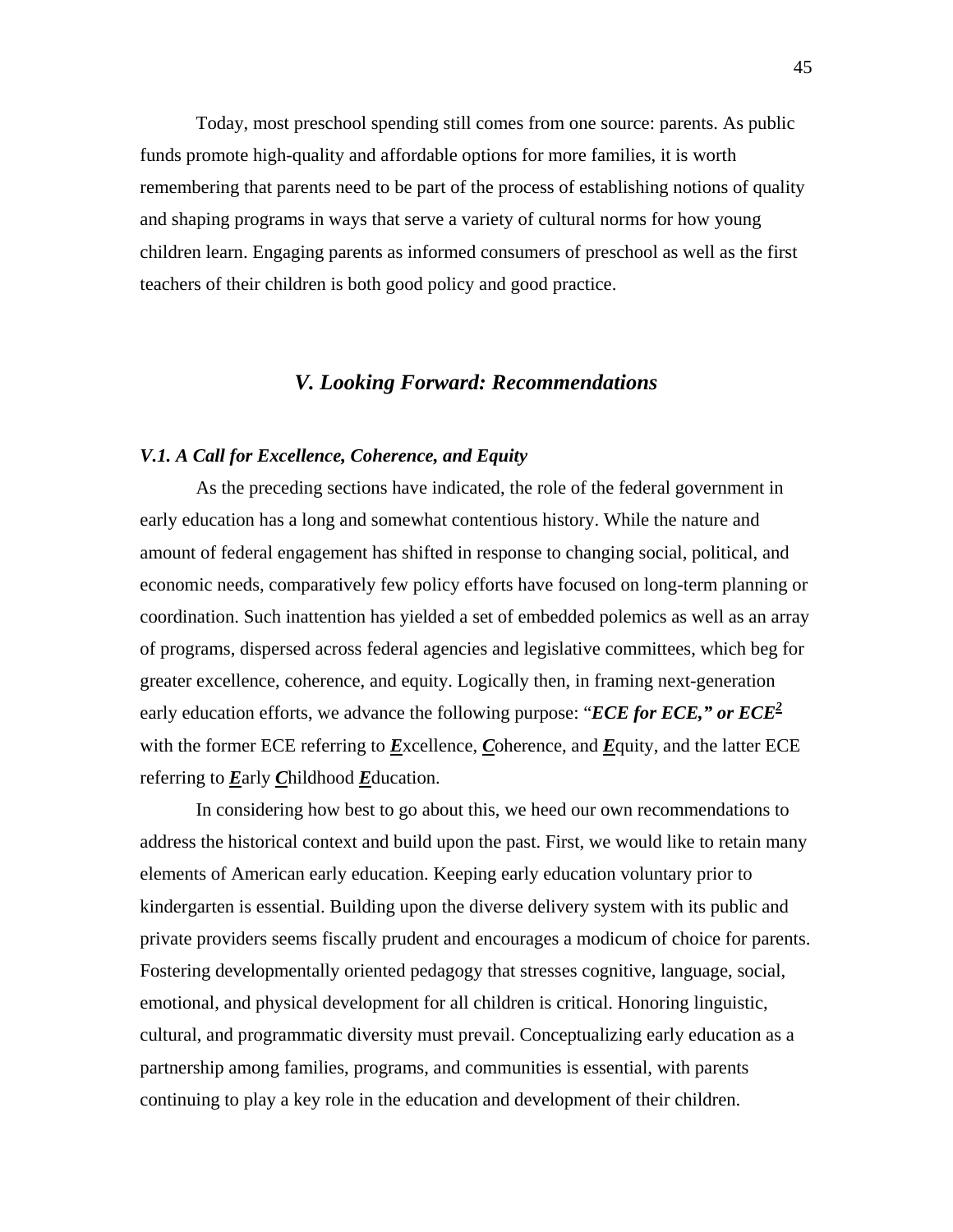Second, we see a need for expanded federal leadership and investments in early education. Such investments, however, must be guided by clearly delineated *roles* for federal and state governments. These roles, which we delineate in Section V.2 below, must frame and bound the public early childhood policy agenda. In addition to role clarity, the *goals* of federal intervention must be clear. We suggest that the goals of new early education efforts focus on advancing excellence, coherence, and equity. We suspect that without *role and goal* clarity, our hope of using early education as an elixir to reduce the achievement gap and help create a workforce for a 21st century world will be seriously curtailed.

Third, at the local community and family level, we strongly support a combination of demand and supply side strategies for direct-service provision, noting that a focus on demand-side policy mechanisms alone seriously erodes excellence, coherence, and equity. We also support a mixed delivery system to the extent that quality parameters are in effect for all programs, irrespective of funding mechanism. In particular, we encourage the development of *high-quality* choices for low- and middle- income families—two aspects of early childhood education that the current market fails to address effectively.

 Fourth, we would like to reposition the debate over universal versus targeted services. Early childhood services should be regarded as a fundamental right of all American children, from birth to age five, whose parents wish to enroll them. Even on a sliding-scale fee basis, this goal will not be achieved for years. Yet with a universal goal in mind, we would have the platform for systematic expansion of high-quality early education services. This means abandoning the program-of-the-year approach to early education and substituting a clear and steady agenda for reform. Even if funding must be incremental, it means converting the policy zeitgeist from one that permits multiple idiosyncratic department-by-department and state-by-state efforts and moving to thoughtful, evidence-based policy efforts that fit within a conceptually coherent scheme for universality.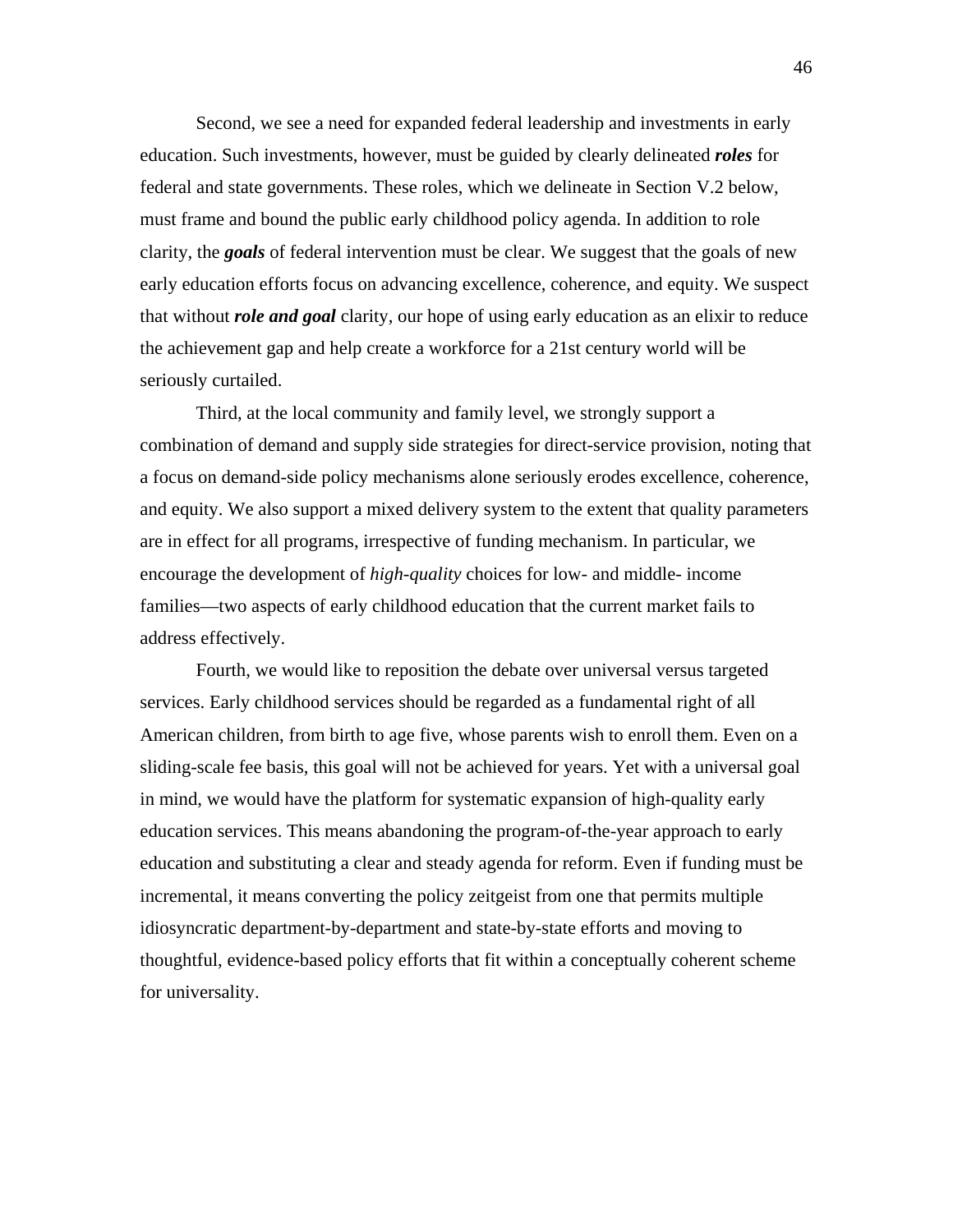# *V.2. The Overall Scheme: Discerning Responsibilities*

 The scheme presumes that we address the polemic of ideology by asserting the value of early education for *all* children and allowing for voluntary participation. Those who remain ideologically opposed to early education do not have to participate. With regard to the polemic of mission, we assume that high-quality early education programs offer both care and education, with the paramount goal of readiness for school *and* life. We respond to the polemic of which children should be served and how by establishing the foundational goal of universality with policy that does not, by design, segregate children by family income. Finally, we address the polemics of the federal role and service delivery below by suggesting specific responsibilities for federal, state, and local governments.

*V.2.a. The role of the federal government.* The federal government has five primary functions with regard to early education:

- Provide the *coordinated long-term vision and leadership* for the development of a comprehensive, integrated American early childhood system that makes high-quality early education available to all preschoolage children on a voluntary basis.
- Establish *research-driven standards* regarding the expectations for children, the skills and competencies their teachers require, the provisions of programs that serve children, and the requirements for states regarding their duties in advancing the early childhood system.
- Foster the building of *infrastructure* at the state and local level as a prerequisite for quality and an integral component of all early education efforts by advancing: (1) teacher quality and workforce enhancements/credentialing; (2) governance; (3) the development of assessment tools and the collection of usable data; (4) preschool to K-12 school linkage/transition efforts; (5) parental and public engagement; and (6) research.
- Fund, in conjunction with the states, essential *direct services* for children at high risk of school failure and children of the working poor, as a first step toward fulfilling the mission of universality.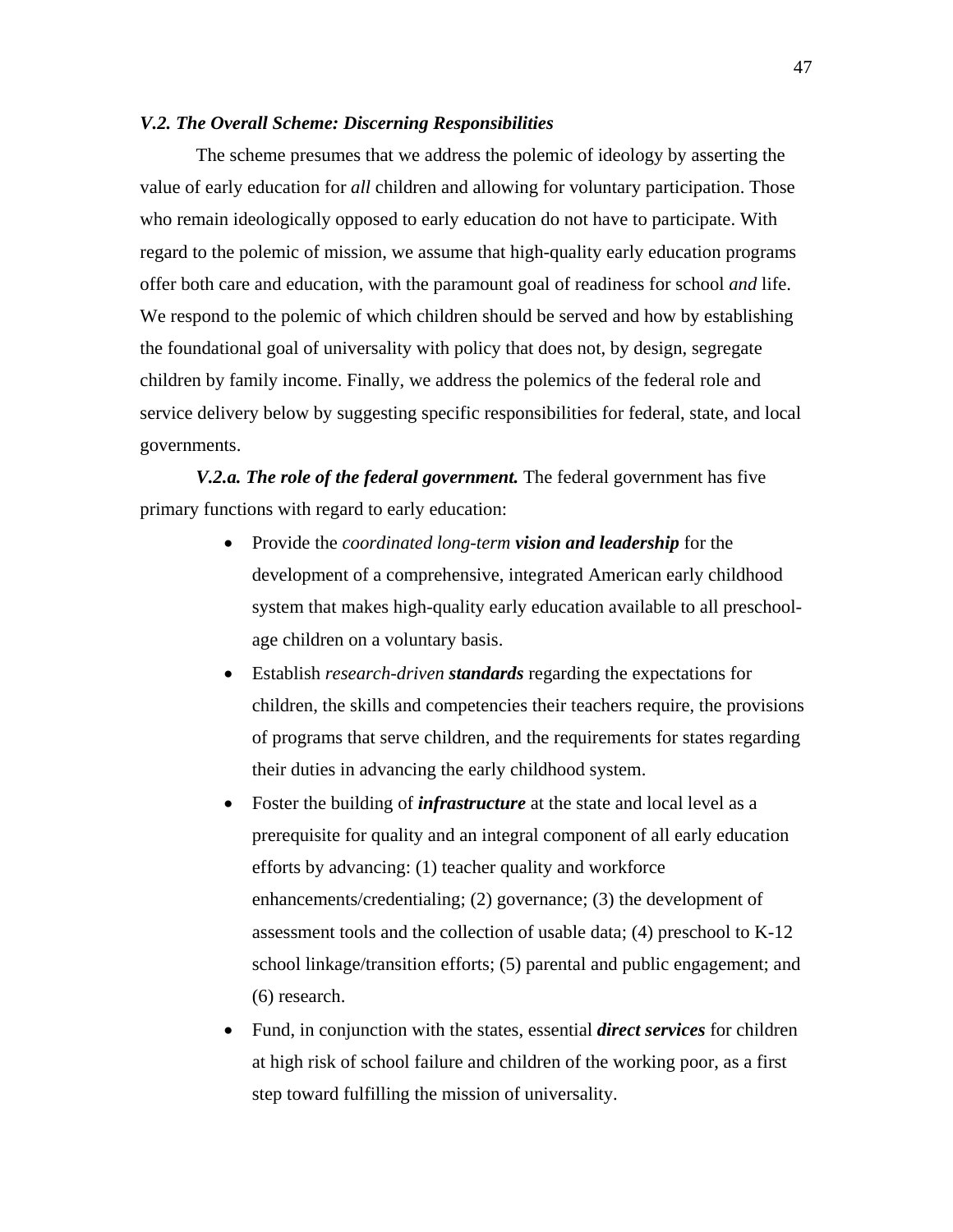• Promote a spirit of *innovation* and the *development and use of new knowledge* regarding early childhood development, pedagogy, curriculum, assessment, and program effectiveness. This includes the funding and effective dissemination of basic research, longitudinal studies, program evaluations, and a series of research and demonstration efforts to guide future policy and practice.

*V.2.b. The role of state governments.* State governments have five primary functions:

- Assure equitable access to early education for all children in ways that do not segregate children along socio-economic lines.
- Create and monitor long-range state plans so that early education services, irrespective of departments, are coordinated and cohesive.
- Review federal standards; set and monitor state standards for children, programs, and personnel. Inherent in this function is the establishment of state accountability systems that capture young children's access to services and their progress over time.
- Fund and monitor direct services for young children.
- Fund and monitor infrastructure advancements.

*V.2.c. The role of the local communities***.** Local communities have three major functions:

- Implement state mandates and reporting requirements.
- Provide funding for programs to reflect a local commitment to young children.
- Engage parents and community leaders in the design and distribution of services.

# *V.3. Specific Recommendations for the Next Three Years*

Although we broadly delineate federal, state, and local roles above, the focus of this paper is to use our knowledge to guide the development of *federal* early education policy. To that end, we take the five roles posited for the federal government above and make a set of recommendations for federal action. For some, these recommendations may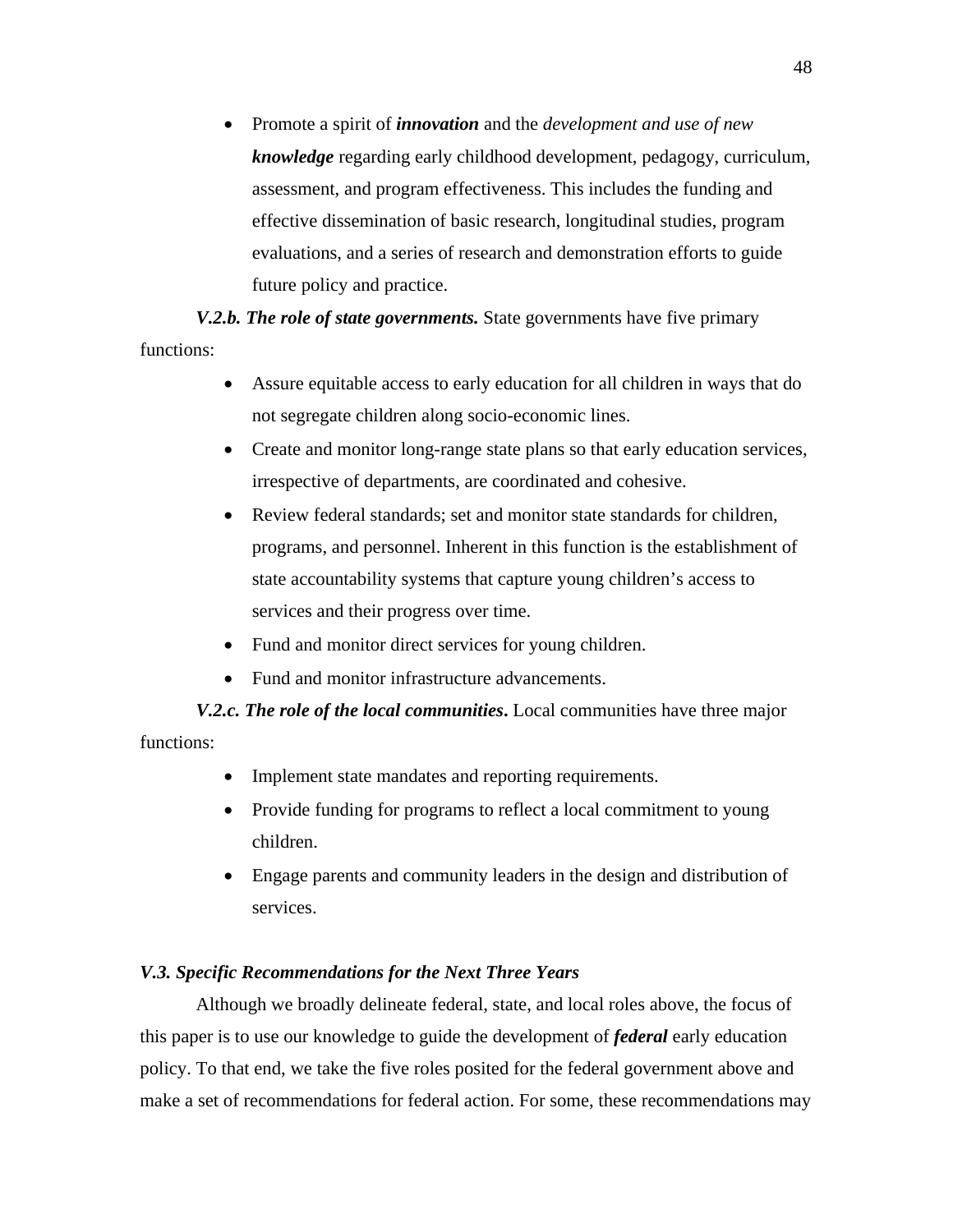seem too modest in cost, given the formidable challenges that characterize the field of early education. Indeed, the recommendations are more modest than we would have liked. Yet we are obligated to frame them this way given two contextual realities. First, we take into consideration the extraordinarily daunting fiscal environment and the competing international and domestic challenges that face our new administration and Congress. Second, given the already pervasive weaknesses of the current early childhood infrastructure, we seriously question whether an overly rapid expansion of direct services without a comparable focus on the infrastructure could be effectively accommodated. Consequently, advancing a fiscally and operationally prudent policy agenda, we take a steady, incremental approach, which builds over a three-year period and addresses significant and simultaneous increases in direct services *and* in the early childhood infrastructure. In so doing, we do not lose sight of the need for a vigilant focus on the goals of excellence, coherence, and equity, and we code each recommendation accordingly with an [EX] for Excellence, [C] for Coherence, and [EQ] for equity.

# *V.3.a. Vision and Leadership*

*1. Establish and Fund a Federal Early Learning Council.* Composed of representatives from diverse federal agencies, states, and philanthropic leaders, the Council will develop a 10-year plan for the federal government's role in advancing ECE. Such a plan will address governmental roles and responsibilities to young children and their families; it will determine how best to handle the diverse federal funding streams and how to assure that all early education efforts meet standards of excellence, coherence, and equity. [EX, C, EQ]

# *V.3.b. Standards*

*2. Establish Federal Guidelines for Children, Teachers, and Programs.* In order to promote greater consistency across the states, guidelines should be established that specify what children should know and be able to do, how teachers should be qualified to teach young children, and what foundational elements of quality should characterize early childhood programs. Developed by three national Task Forces over a two-year period, none of the guidelines would be mandated, but would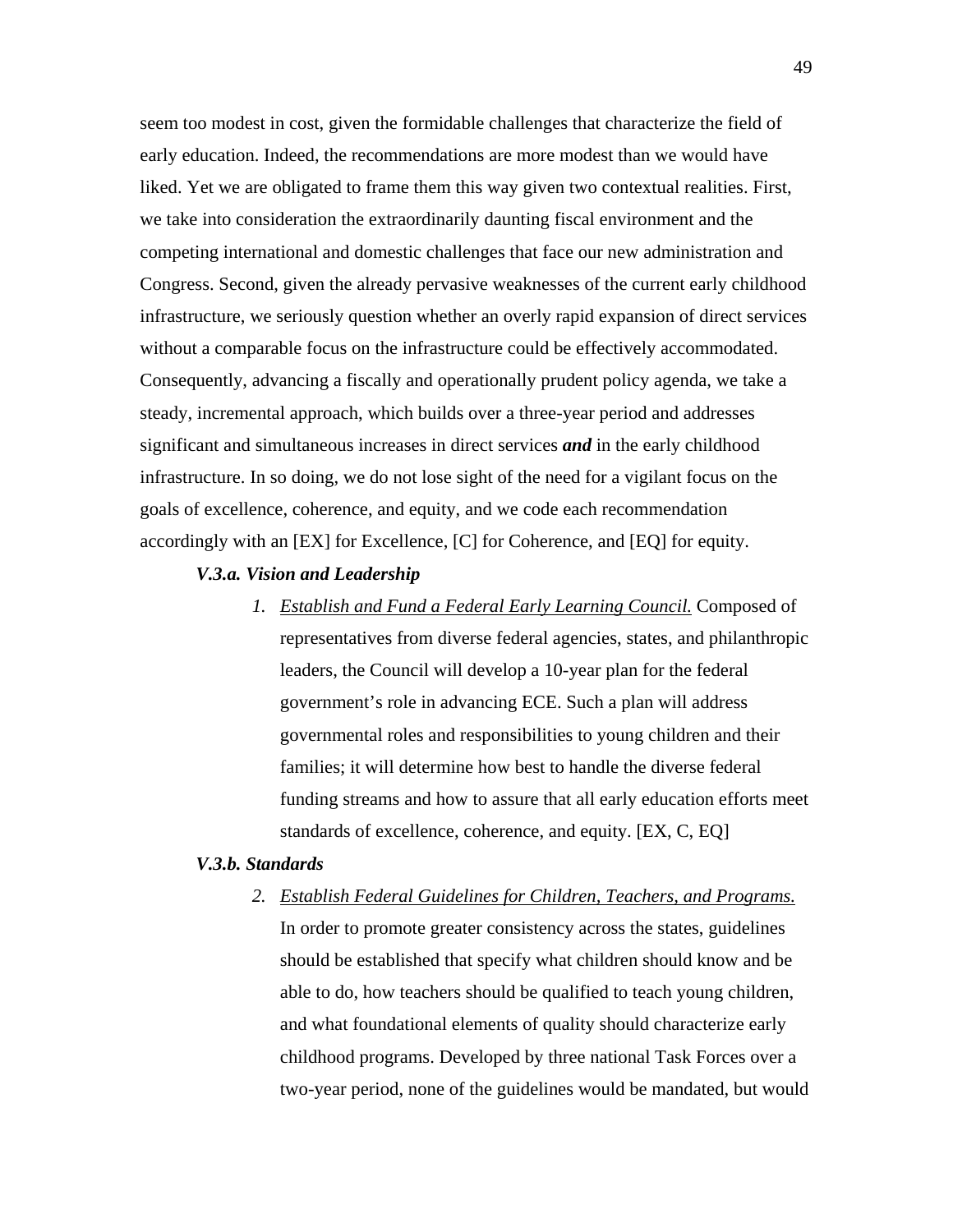serve as guides for states to consider as they develop and modify their own standards. [EX, C, EQ]

*3. Modify NCLB.* In order to promote a continuity of experience for children as they transition from early childhood settings into schools, modify NCLB to assure that: (1) states align their standards, curricula, and assessments across these age groups; and (2) elementary schools become ready for young children and their families. Fund these efforts by adding \$100 million to NCLB for them in the first year and sustain that increase over the three years. [EX, C, EQ]

# *V.3.c. Infrastructure*

- *4. Set Aside an Additional 10 Percent of All New Federal Early Education Dollars.* Irrespective of funding streams, all new federal direct service dollars for children should have a 10 percent earmark (on top of all new federal dollars invested in early education) for infrastructure and quality enhancement. These funds would be used by states to enhance: (1) personnel preparation, development, compensation, and credentialing services and systems; (2) standards development and implementation; (3) coordinated assessment, monitoring, and accountability systems; (4) coordinated governance efforts; and (5) program quality enhancement systems. [EX, C, EQ]
- *5. Enhance Early Childhood Teacher Preparation and Credentialing.* Given the importance of teacher quality to early childhood program quality and child outcomes, funding over and above what is currently provisioned in the recent Higher Education Act reauthorization and the infrastructure recommendation above must be considered. We recommend increasing the Higher Education Act budget by 1 percent and sustaining that increase in each of the three years, with these funds targeted to the preparation and credentialing of early education personnel. [EX, C, EQ]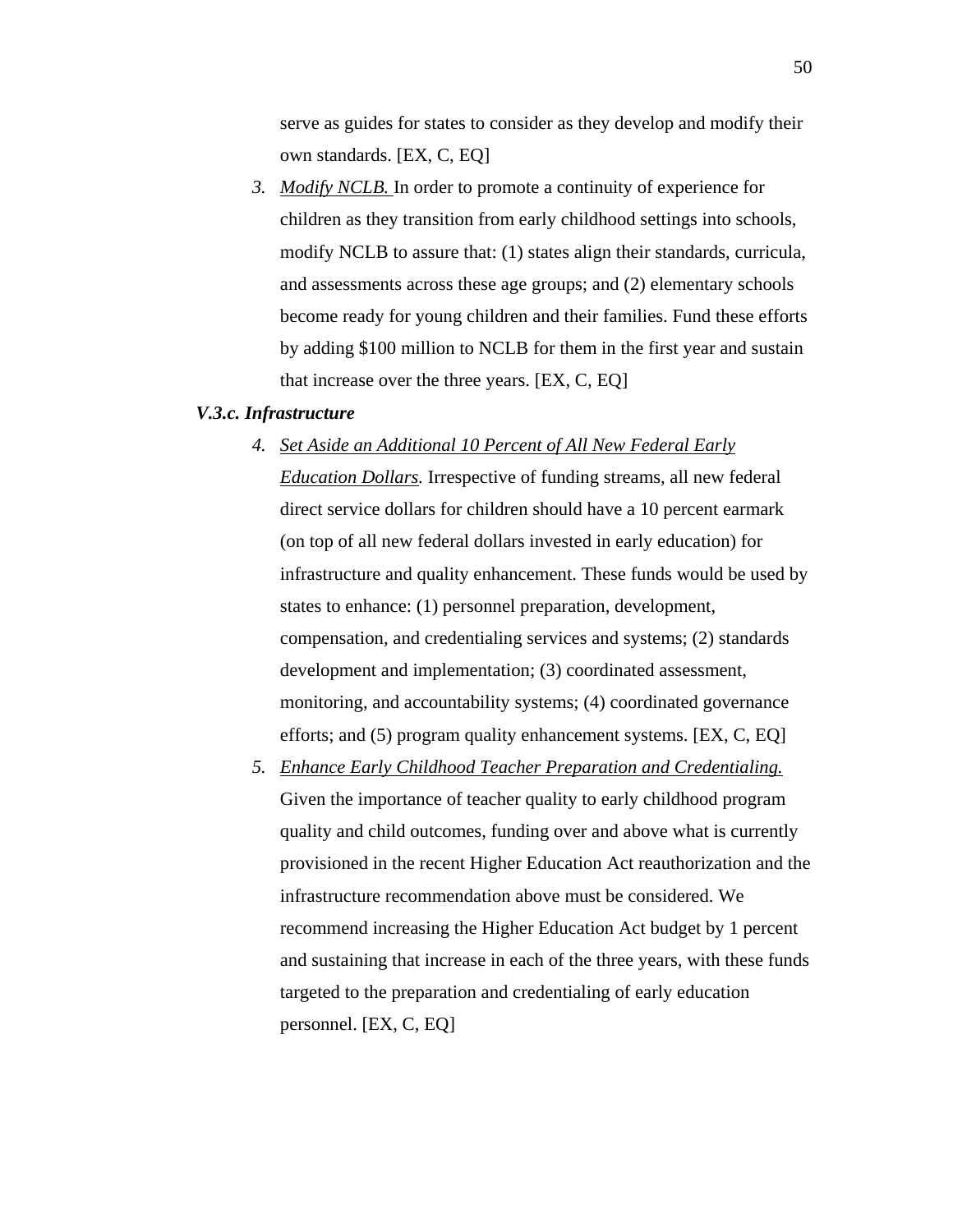#### *V.3.d. Direct Services*

- *6. Support Parents with Young Children.* Parents are their children's first and most important teachers, but many young low-income women become parents without the requisite supports and knowledge to advance their children's development. The federal government should provide parenting education and support to 100,000 low-income mothers with infants and/or toddlers in the next fiscal year. For each of the two subsequent fiscal years, an additional 100,000 mothers should be added. Each mother should be served for two years. [EX, EQ]
- *7. Expand Services to Low-Income Infants and Toddlers through Early Head Start.* Quadruple the funding for Early Head Start in year one, and sustain this increase in subsequent years, so that its services can reach more children and families and its quality can be enhanced. [EX, EQ]
- *8. Expand Services to Low-Income Children through Head Start and the CCDBG.* To enhance the availability of services to preschool-age children, expand Head Start funding by 5 percent annually. The CCDBG budget should also experience a 5 percent annual increase with the goal of expanding its direct services to low-income children for children from age zero to five. [EX, EQ]
- *9. Expand the Child and Dependent Care Tax Credit.* Increase the value of the credit by 25 percent for families whose annual incomes are below \$40,000. [EX, EQ]
- *10. Support States as they Develop Pre-kindergarten and Other Early Education Efforts.* For the next three years, provide states 25 cents on each additional dollar the states invest to launch or expand their current enrollments in pre-k, with first priority accorded to children from low-income families, where English is not the home language, and/or who are at high risk of school failure. Eligibility for these funds is contingent upon states having a long-term plan to provide universal preschool for three- and four-year-old children. [EX, EQ]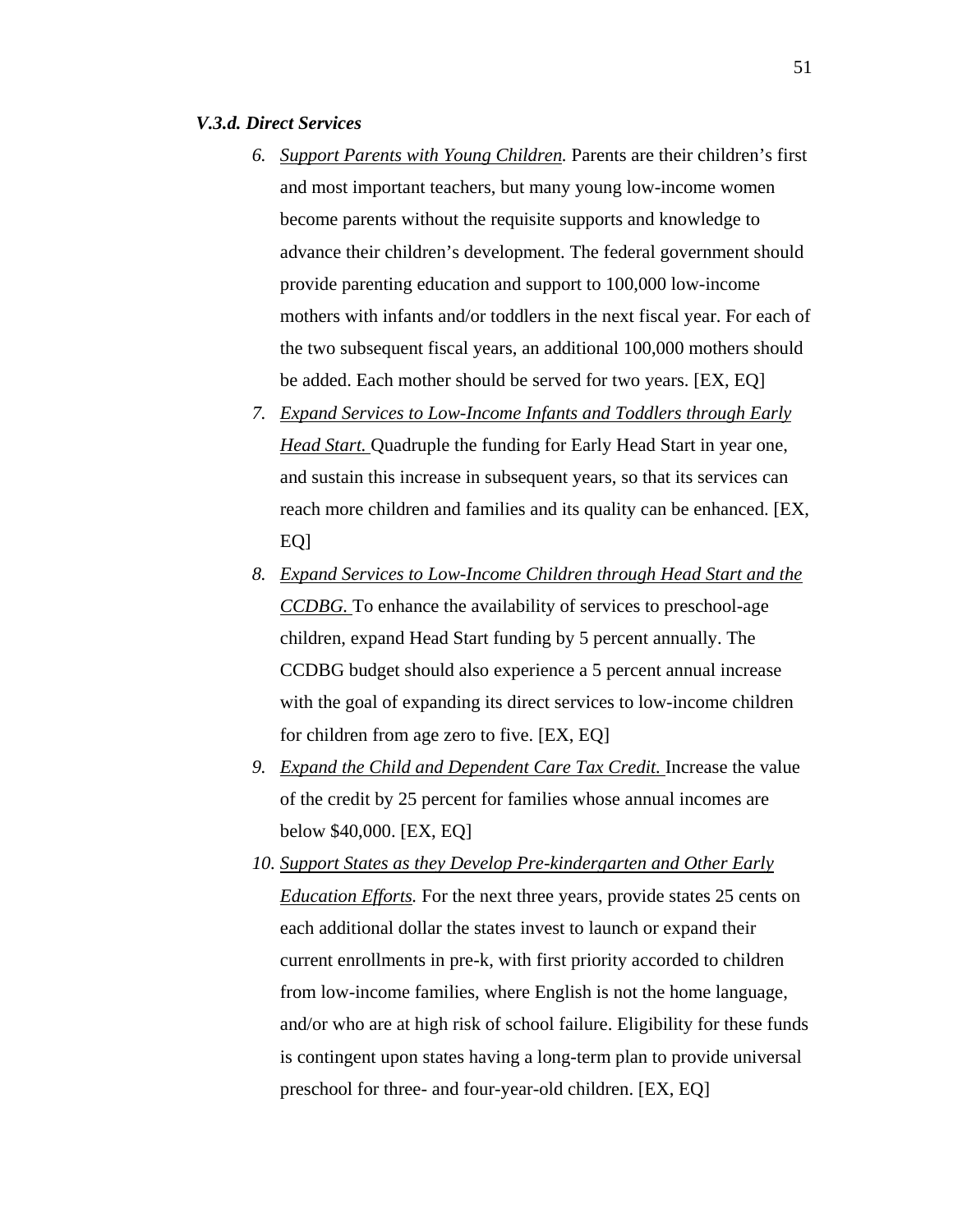#### *V.3.e. Experimentation and New Knowledge*

- *11. Expand and Coordinate Federal Research on Young Children and Their Families.* Dedicate \$100 million new funds for research on young children and sustain this increase in each of the three years. Such funds would be distributed among Department of Education and Department of Health and Human Services and would ensure the funding of two early childhood research centers and the continuation of the ECLS-B and ECLS-K. [EX, C, EQ]
- *12. Establish an Electronic National Clearing House on Early Education Innovations.* Given that early educators are experimenting with innovative pedagogical and systems-infrastructure approaches, the federal government should oversee the review of such efforts and make the results widely available though a national clearinghouse. Such a clearinghouse should include results from and links to highquality research efforts that could affect policy and practice. [EX, C, EO<sub>1</sub>
- *13. Make Challenge Grants Available to States to Promote Innovation and Quality.* The federal government should award competitive challenge grants, which require a state match, to 10 states in the amount of \$10 million each in the first year; such grants should be sustained for three years. The challenge grants should select highly promising crossfunding stream (public and private sector) efforts that will significantly enhance early education excellence, coherence, and equity, and that offer strong promise of replicability. [EX, C, EQ]

Clear and pointed, these recommendations convey the urgent action required to enact an effective federal commitment to young children. We make these recommendations because in no other field is the evidence of efficacy so compelling and in no other field is the potential for future investment so promising. Yet we are profoundly aware that advancing a piecemeal approach to these or any set of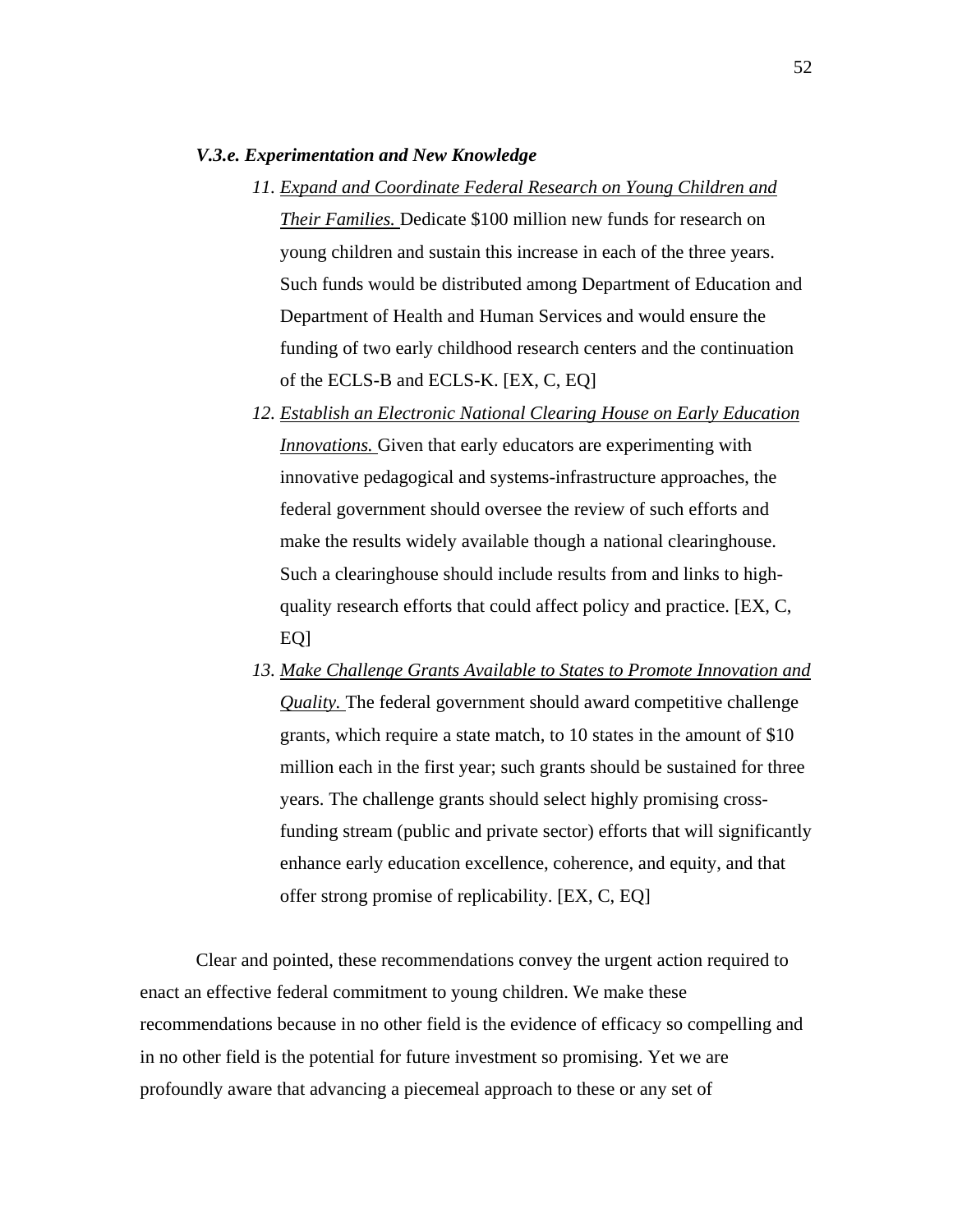recommendations will only perpetuate the fragmentation and lack of quality and equity that has characterized American early education to date. To that end, we recommend finally that the new President and new Congress avoid viewing these recommendations as a menu and instead regard them as an integrated package.

#### *V.4. The Cost and the Promise*

 $\overline{a}$ 

As noted above, we have written this paper at a time of an extraordinary economic crisis, which may limit the resources the federal government can devote to making the goals of excellence, coherence, and equity an immediate reality. Yet we are also deeply aware that neglecting these goals will undeniably hinder our nation's economic health, suppress the quality and productivity of its workforce, and destroy the hopes we have for our youngest citizens. With the belief that we must take potent steps to moderate this neglect, we have offered recommendations that total an estimated \$15 billion over a three-year period, with an increase of \$3.9 billion in new dollars in the first year, an additional \$5.0 billion in the second year, and \$6.1 billion in the third year. Cost analyses, conducted by Clive Belfield, are delineated more specifically in Appendix  $A$ <sup>5</sup> Although these are rough estimates that are subject to revision, they provide a sense of the fiscal scope of the recommendations. Moreover, they respect the federal roles described in Section V.2 and establish a foundational platform for future expansion of a system where the goals of excellence, coherence, and equity are the norm.

Under different economic circumstances, our recommendations might have called for expansions that would have greatly increased the scope and costs of improving federal policy for young children. At least three other major research efforts have quantified the costs of fully funding early education. Although each used different methods and advanced different priorities, they offer alternative perspectives on the costs associated with a universal system of early education. First, a national network of scholars, the Brookings Roundtable on Children, concluded that a universal preschool program for four-year-olds, financed on a sliding-fee scale with federal assistance, would cost \$20.8 billion (with much of the costs paid by middle- and upper-income families

<sup>&</sup>lt;sup>5</sup> We are extremely grateful to Clive Belfield for his invaluable assistance in estimating the costs of the recommendations.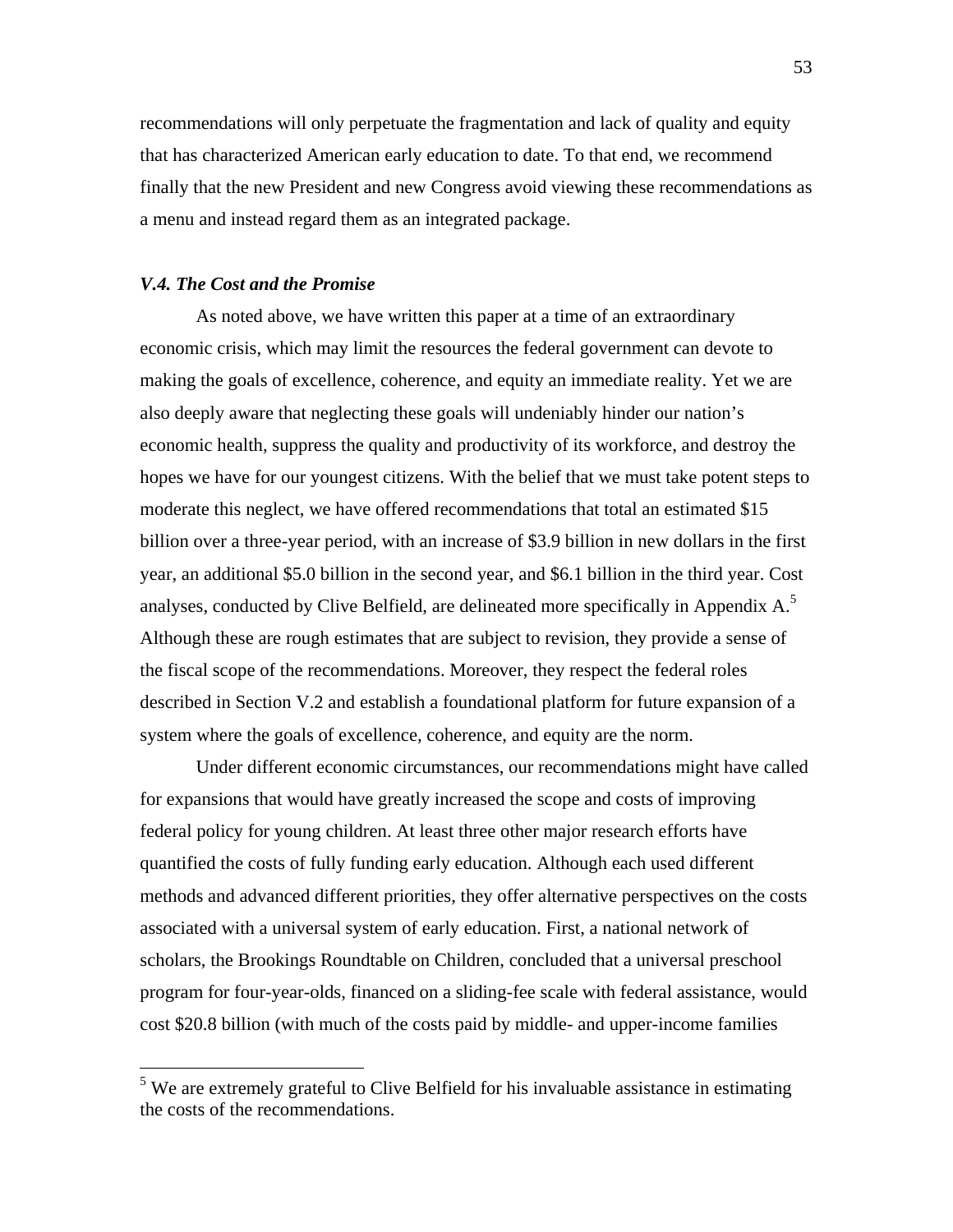who enroll) (Sawhill, 2003). It also proposed spending an additional \$10 billion on intensive center-based programs for high-risk children up to age three (Sawhill).

Second, Duncan et al. (2007) proposed a universal intensive two-year educationfocused preschool intervention for three- and four-year-olds. Again using a sliding-fee scale, the program would fully subsidize low-income children's participation, while highincome parents would pay the full cost (Duncan et al.). Net of current spending at the federal, state, and local level that could be directed to the effort, the authors estimated the costs of the proposal at \$20 billion. They also predicted that the program would reduce the future poverty rates of participants by 5 to 15 percent.

Third, the New Commission on the Skills of the American Workforce, convened by the National Center on Education and the Economy (NCEE), calculated the additional cost of universal preschool for three- and four-year olds at \$19.3 billion, after taking into account current federal and state spending that could contribute to the effort (National Center on Education and the Economy, 2007. The Commission proposal included a 10 percent set-aside for infrastructure. While the three cost estimates are formidable, achieving them on an incremental basis is not unthinkable, particularly in light of the benefits they are likely to generate.

Although we have allowed current realities to temper the fiscal scope of our recommendations, we are unwilling to temper our call for America to construct robust, intentional policies for young children. Such policies should be predicated on research and experience; they should also advance and finance a crisp agenda that simultaneously delineates and bounds the federal role. Beyond providing clear and just leadership, such policies would finally square early childhood education with the excellence, coherence, and equity that it—and this nation—have badly deserved for so long.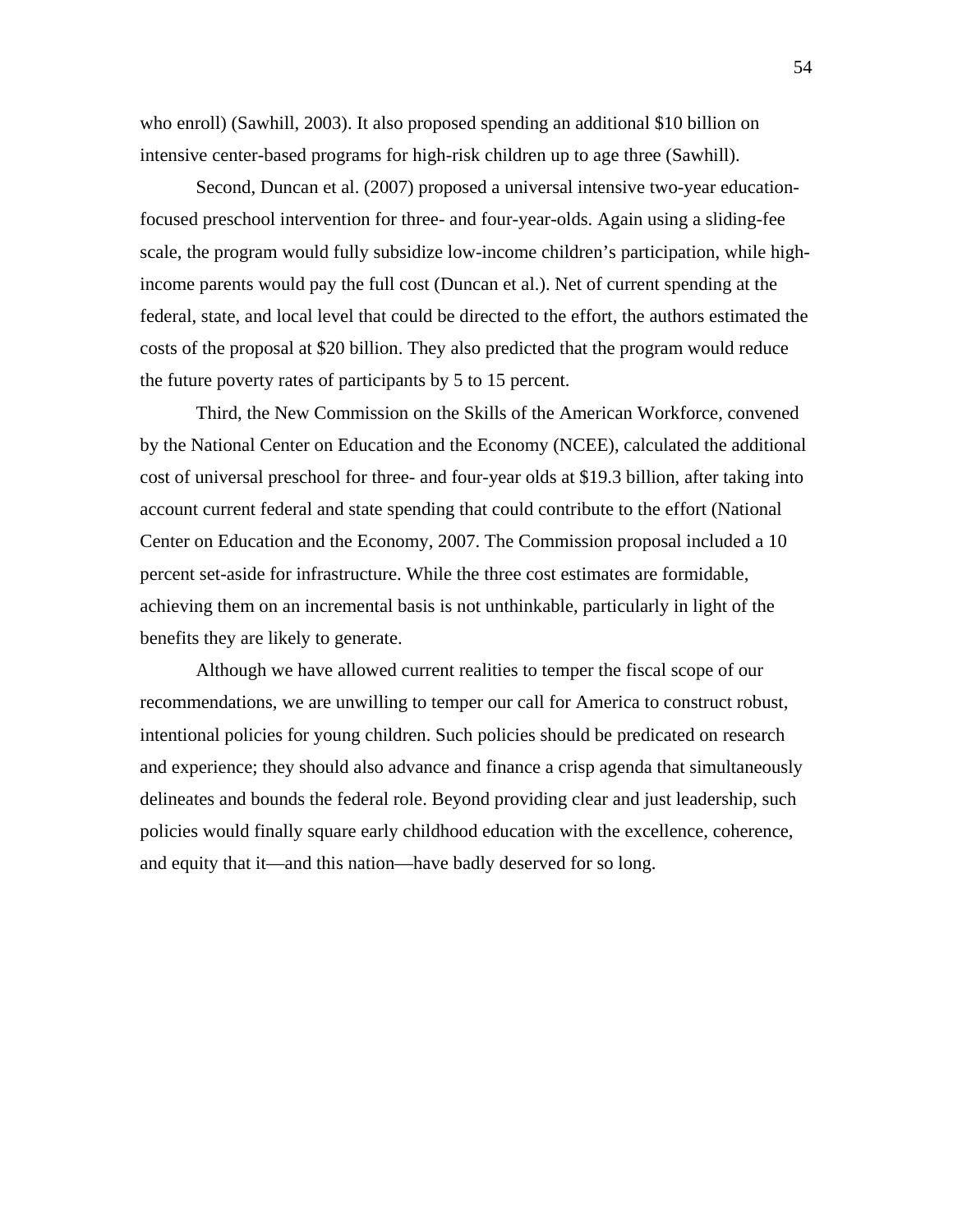#### **References**

- Administration for Children and Families. (2004). *Early Head Start information folder.* Retrieved September 10, 2008, from http://www.headstartinfo.org/infocenter/ehs\_tkit3.htm
- Barnard, W., Smith, W. E., Fiene, R., & Swanson, K. (2006). *Evaluation of Pennsylvania's Keystone STARS quality rating system in child care settings.* Harrisburg, PA: Pennsylvania Office of Child Development.
- Barnett, W. S. (1996). Lives in the balance: Age-27 benefit-cost analysis of the High/Scope Perry Preschool program. *Monographs of the High/Scope Educational Research Foundation* (No. 11). Ypsilanti, MI: High/Scope Press.
- Barnett, W. S., & Belfield, C. R. (2006). Early childhood development and social mobility. *The Future of Children*, *16*(2), 73-98.
- Barnett, W. S., Hustedt, J. T., Friedman, A. H., Boyd, J. S., & Ainsworth, P. (2008). *The state of preschool 2007: State of preschool yearbook*. New Brunswick, NJ: National Institute for Early Education Research. Retrieved August 10, 2008, from http://nieer.org/yearbook/
- Barnett, W. S., & Masse, L. N. (2007). Comparative benefit-cost analysis of the Abecedarian program and its policy implications. *Economics of Education Review*, *26*, 113-125.
- Barnett, W. S., & Yarosz, D. J. (2007, November). *Who goes to preschool and why does it matter?* New Brunswick, NJ: National Institute for Early Education Research. Retrieved August 15, 2008, from http://nier.org/resources/policybriefs/15.pdf
- Beatty, B. (1995). *Preschool education in America: The culture of young children from the colonial era to the present*. New Haven, CT: Yale University Press.
- Beatty, B. R. (1981). *A vocation from on high: Preschool advocacy and teaching as an occupation for women in nineteenth-century Boston.* Unpublished doctoral dissertation, Harvard Graduate School of Education.
- Beck, R. (1982). Beyond the stalemate in child care public policy. In E. Zigler & E. Gordon (Eds.), *Day care: Scientific and social policy issues* (pp. 307-337). Boston: Auburn House.
- Behrman, R. E. (1995). Title I of the Elementary and Secondary Education Act (Early Childhood). *The Future of Children, 5*(3), 216-217.
- Belfield, C. R. (2006, July). *The fiscal impacts of universal pre-k: Case study analysis for three states* (Invest in Kids Working Paper No. 6). Flushing, NY: Queens College, City University of New York.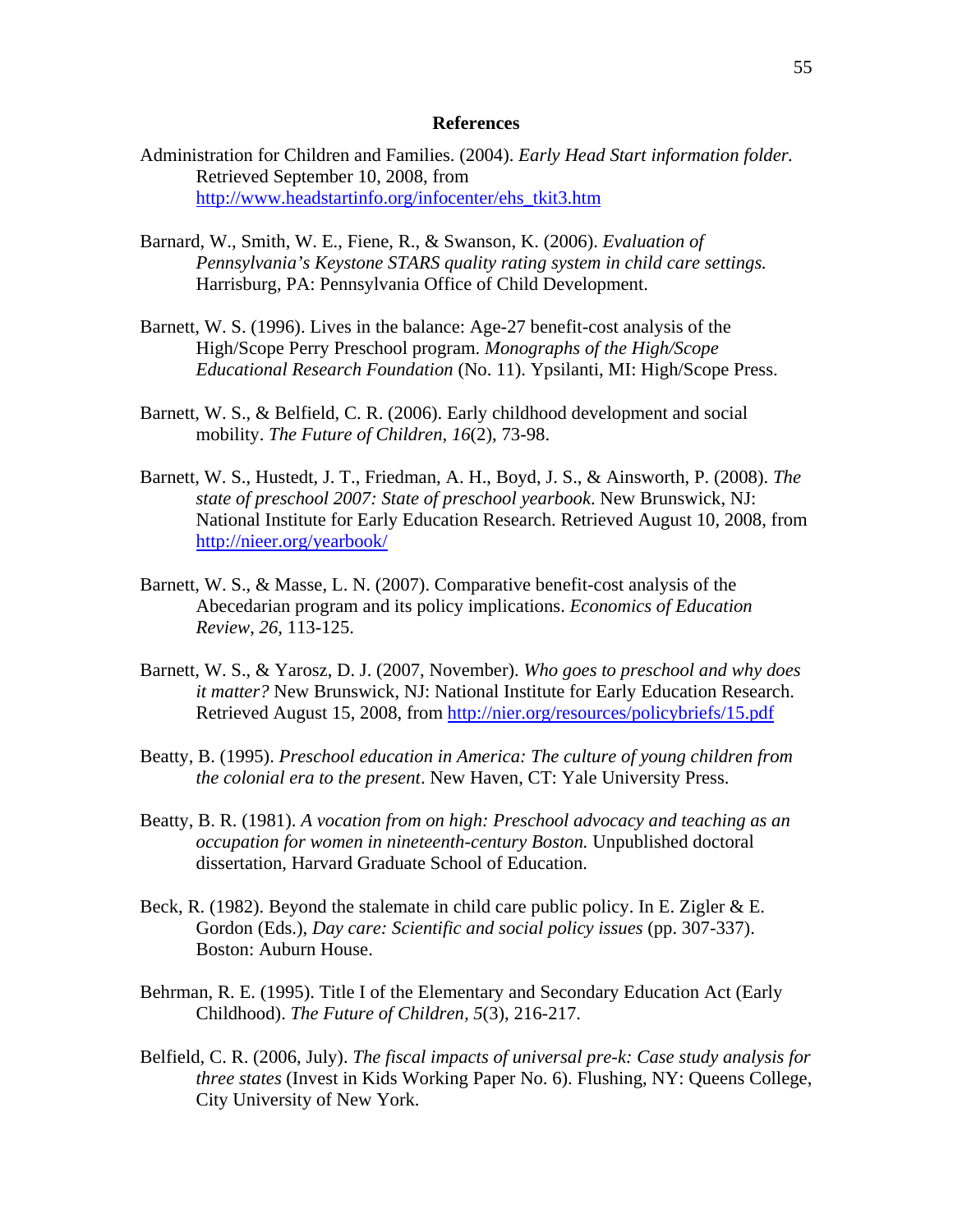- Belfield, C. R., Nores, M., Barnett, S., & Schweinhart, L. (2006). The High/Scope Perry Preschool Program: Cost-benefit analysis using data from the age-40 follow-up. *The Journal of Human Resources*, *41*(1), 162-190.
- Bowman, B. (1993). Early childhood education. *Review of Research in Education*, *19,* 101- 134.
- Bowman, B. T., Donovan, M. S., & Burns, M. S. (Eds.). (2001). *Eager to learn: Educating our preschoolers*. Washington, DC: National Academy Press.
- Bradley, R. H., & Vandell, D. L. (2007). Child care and the well-being of children. *Archives of Pediatrics and Adolescent Medicine*, *161*(7), 669-676.
- Brewer, G. D., & Kakalik, J. S. (1979). *Handicapped children: Strategies for improving services*. New York: McGraw-Hill.
- Burchinal, M. R., & Cryer, D. (2003). Diversity, child care quality, and developmental outcomes. *Early Childhood Research Quarterly*, *18*, 401-426.
- Burchinal, M., Hyson, M., & Zaslow, M. (2008). Competencies and credentials for early childhood educators: What do we know and what do we need to know? *National Head Start Association Dialog Briefs, 11*(1).
- Cahan, E. D. (1989). *Past caring: A history of U.S. preschool care and education for the poor, 1820-1965*. New York: National Center for Children in Poverty.
- Campbell, F. A., Pungello, E. P., Miller-Johnson, S., Burchinal, M., & Ramey, C. (2001). The development of cognitive and academic abilities: Growth curves from an early educational experiment. *Developmental Psychology*, *2*, 231-242.
- Campbell, N. D., Applebaum, J. C., Martinson, K., & Martin, E. (2000). *Be all that we can be: Lessons from the military for improving our nation's child care system.* Washington, DC: National Women's Law Center.
- Center for Law and Social Policy. (2007). *TANF funds used for child care continue to fall.* Retrieved August 5, 2008, from http://childcareandearlyed.clasp.org/2007/09/federal-tanf-fu.html
- Chang, Y. E., Huston, A. C., Crosby, D. A., & Gennetian, L. A. (2007). The effects of welfare and employment programs on children's participation in Head Start. *Economics of Education Review, 26,* 17-32.
- Child Care Bureau. (2006). *Good Start, Grow Smart.* Retrieved September 13, 2008, from http://www.acf.hhs.gov/programs/ccb/initiatives/gsgs/fedpubs/interagency1.htm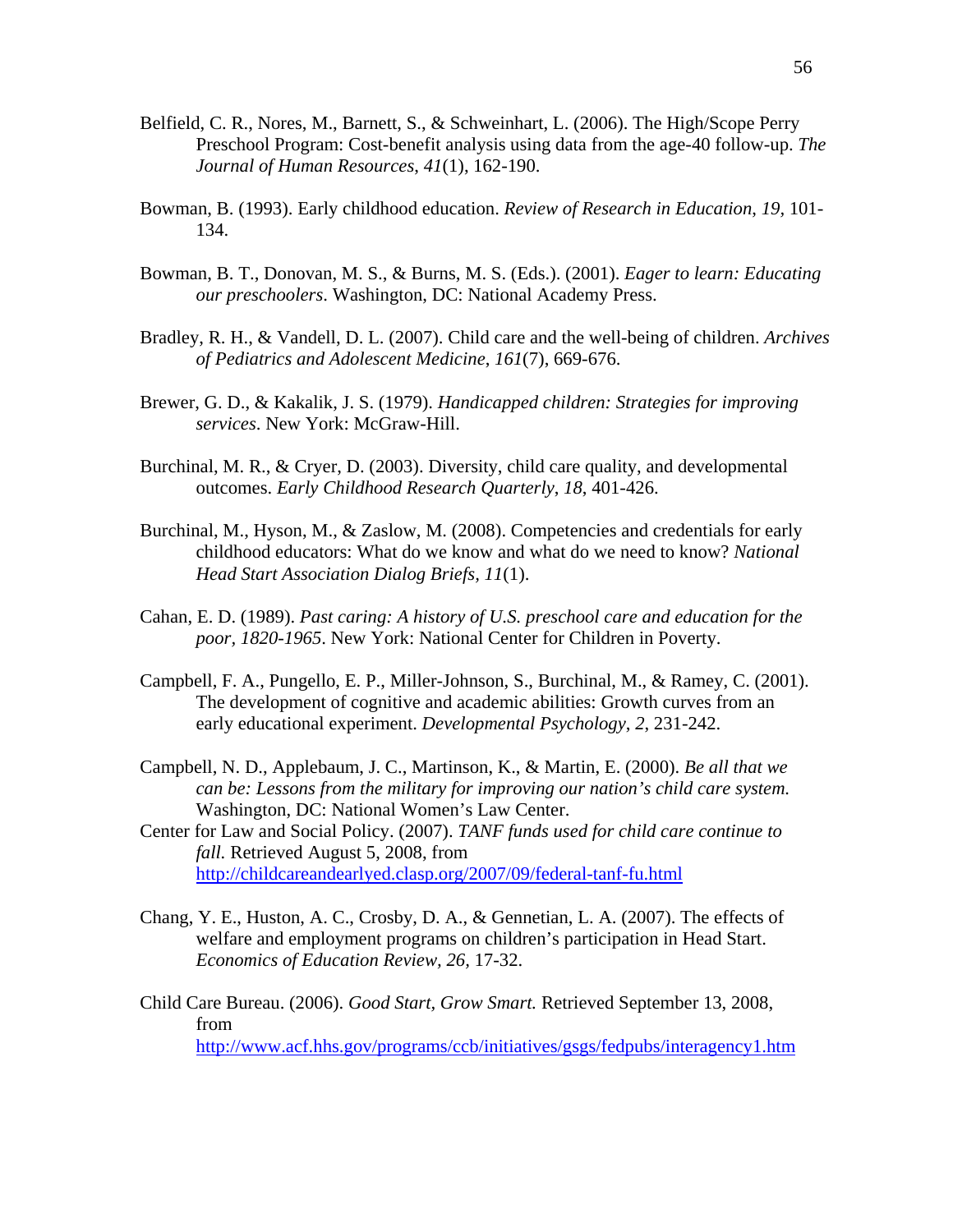- Child Care Bureau. (2008). *About the Child Care and Development Fund*. Retrieved September 11, 2008, from http://www.acf.hhs.gov/programs/ccb/ccdf/index.htm#fund
- Child Care Services Association. (2005). *Child Care WAGE\$ Project.* Retrieved September 10, 2008, from http://www.childcareservices.org/\_downloads/Program\_Summarya\_Outcomes040 5.pdf
- Cohen, A. J. (1996). A brief history of federal financing for child care in the United States. *The Future of Children*, *6*(2), 26-40.
- Committee for Economic Development. (2006). *The economic promise of investing in high-quality preschool: Using early education to improve economic growth and the fiscal sustainability of states and the nation*. Washington, DC: Author.
- Cost, Quality, and Outcomes Study Team. (1995). *Cost Quality and Child Outcomes in Child Care Centers* (2nd ed.) [Executive Summary]. Denver: Economics Department, University of Colorado.
- Currie, J. (2001). Early childhood education programs. *Journal of Economic Perspectives*, *15*(2), 213-238.
- Currie, J., & Thomas, D. (1995). Does Head Start make a difference? *American Economic Review*, *85*(3), 341-364.
- Currie, J. M. (2006). Who's minding the kids? In *The invisible safety net: Protecting the nation's poor children and families* (pp. 113-138). Princeton, NJ: Princeton University Press.
- Delpit, L. (1995). *Other people's children: Cultural conflict in the classroom*. New York: New Press.
- DeVita, C. J., & Montilla, M. (2003). *Improving child care quality: A comparison of military and civilian approaches.* Washington, DC: Urban Institute.
- Duncan, G. J., Ludwig, J., & Magnuson, K. A. (2007). Reducing poverty though preschool interventions. *The Future of Children, 17*(2), 143-160.
- Ehrenberg, R. G., & Hewlett, J. G. (1976). The impact of WIN 2 program on welfare costs and recipient rates. *Journal of Human Resources, 11*(2), 219-232.
- Ewen, D., & Matthews, H. (2007). *Title I and early education programs: A look at investments in the NCLB era*. Washington, DC: Center for Law and Social Policy.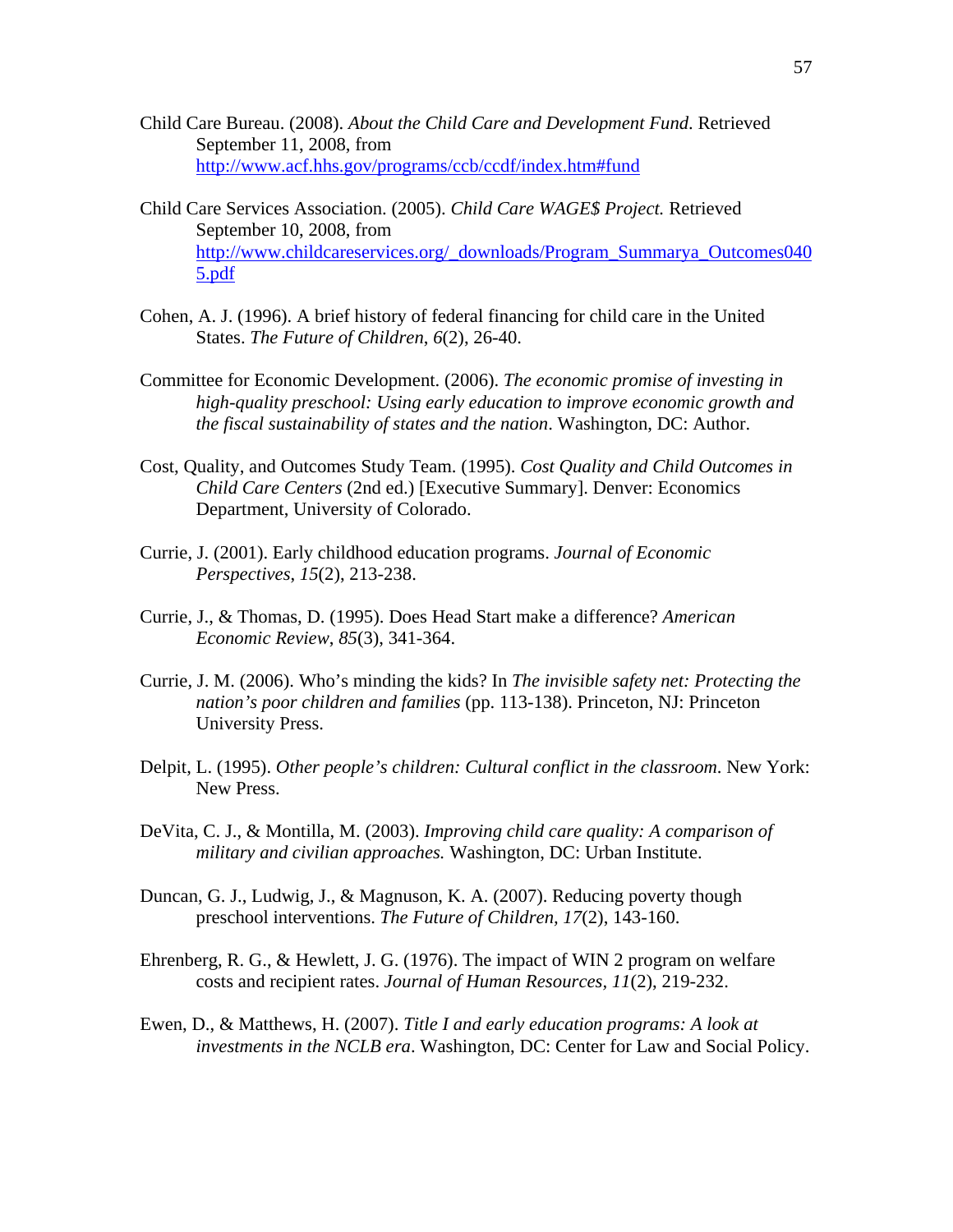- Fisher, H. (2000). *Federal funding for early childhood supports and services: A guide to sources and strategies*. Washington, DC: The Finance Project.
- Fuller, B. (2007). *Standardized childhood: The political and cultural struggle over early education*. Stanford, CA: Stanford University Press.
- Fuller, B., Kagan, S. L., Loeb, S., & Chang, Y.-W. (2004). Child care quality: Centers and home settings that serve poor families. *Early Childhood Research Quality*, *19*, 505- 527.
- Garces, E., Thomas, D., & Currie, J. (2002). Longer-term effects of Head Start. *American Economic Review*, *92*(4), 999-1012.
- Garcia, E. E. & Delis, C. (2006). Who are these linguistically and culturally diverse children? *Teachers College Record*, *108*(11), 2220-2246.
- General Services Administration. (2003). *Child care center design guide*. Retrieved November 12, 2008, from http://www.gsa.gov/Portal/gsa/ep/contentView.do?contentType=GSA\_DOCUME NT&contentId=8239
- Gilliam, W. S., & Zigler, E. (2001). A critical meta-analysis of all evaluations of state-funded preschool from 1977 to 1998: Implications for policy, service delivery, and program evaluation. *Early Childhood Research Quarterly*, *15*, 441-473.
- Gormley, W. T., Gayer, T., Phillips, D., & Dawson, B. (2005). The effects of universal pre-k on cognitive development. *Developmental Psychology*, *41*(6), 872-884.
- Greenberg, M. H. (1998). *The child care protection under TANF*. Washington, DC: Center for Law and Social Policy. Retrieved August 29, 2008, from http://www.clasp.org/publications/the\_child\_care\_protect.htm
- Grubb, W. N. & Lazerson, M. (1982). *Broken promises: How Americans fail their children.*  New York: Basic Books.
- Harbin, G., & McNulty, B. (1990). Policy implementation: Perspectives on service coordination and interagency cooperation. In S. J. Meisels & J. Shonkoff (Eds.), *Handbook of early childhood intervention* (pp. 700-721). New York: Cambridge University Press.
- Heckman, J., Grunewald, R., & Reynolds, A. (2006). The dollars and cents of investing early: Cost-benefit analysis in early care and education. *Zero to Three*, *26*(6), 10-17.
- Heckman, J., Stixrud, J., & Urzua, S. (2006). The effects of cognitive and noncognitive abilities on labor market outcomes and social behavior. *Journal of Labor Economics*, *24*(3), 411-482.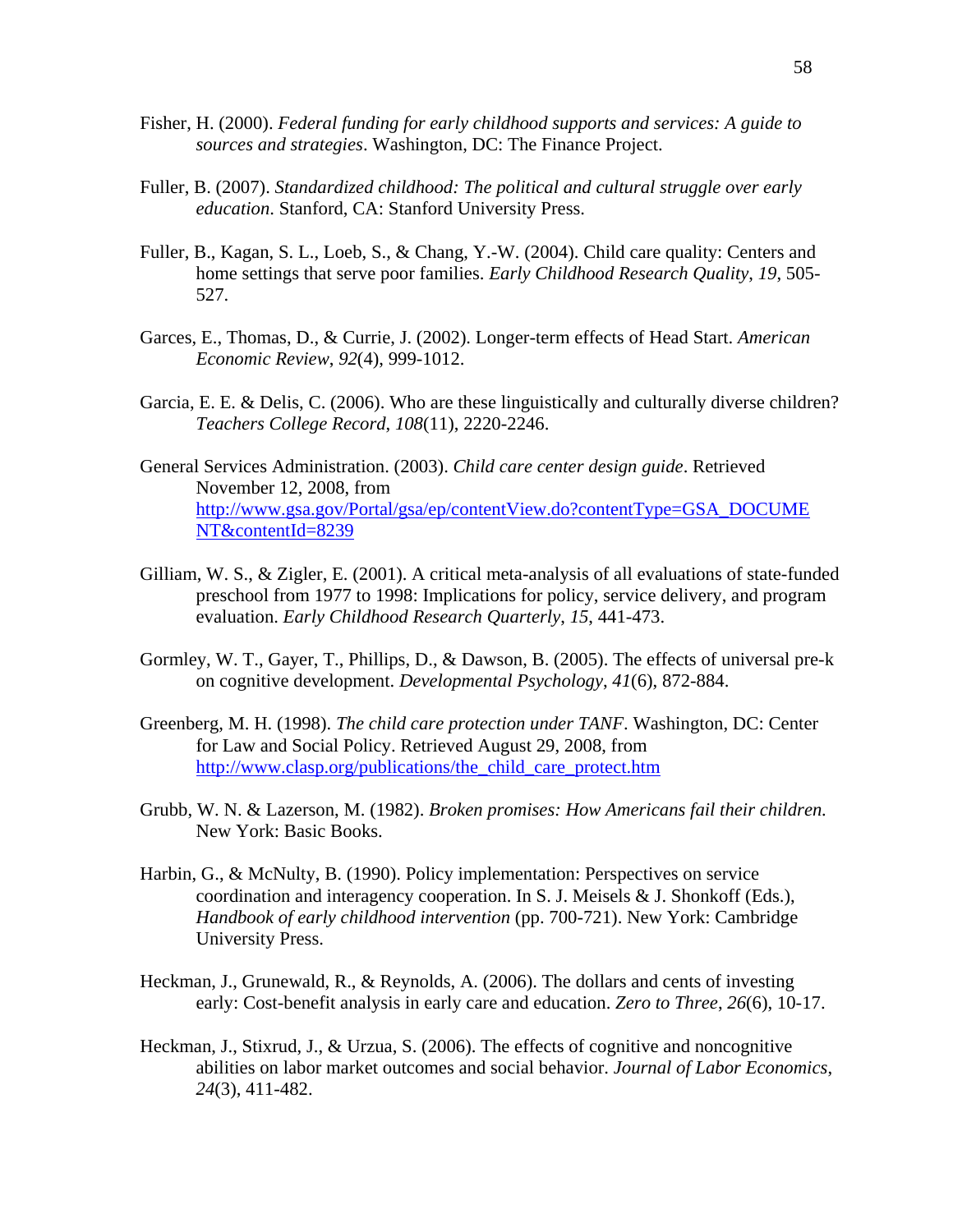- Henry, G. T., Gordon, C. S., & Rickman, D. K. (2006). Early education policy alternatives: Comparing quality and outcomes of Head Start and state prekindergarten. *Educational Evaluation and Policy Analysis*, *28*(1), 77-99.
- Henry, G. T., Henderson, L. W., Ponder, B. D., Gordon, C. S., Mashburn, A. J., & Rickman, D. K. (2003). *The report of the findings from the early childhood study: 2001-2002*. Atlanta, GA: Andrew Young School of Policy Studies, Georgia State University.
- Herzenberg, S., Price, M., & Bradley, D. (2005). *Losing ground in early childhood education: Declining workforce qualifications is an expanding industry, 1979- 2004.* Washington, DC: Economic Policy Institute.
- Howes, C., Burchinal, M., Pianta, R., Bryant, D., Early, D., Clifford, R., et al. (2008). Ready to learn? Children's pre-academic achievement in pre-kindergarten programs. *Early Childhood Research Quarterly*, *23*, 27-50.
- Infant School Society of Boston. (1828). *Constitution and by-laws.* Boston: T.R. Marvin.
- Institute of Education Sciences, National Center for Education Evaluation and Regional Assistance. (2007). *National evaluation of Early Reading First: Final report.*  Washington, DC: U.S. Department of Education.
- Isaacs, J. (2008, September). *Impacts of early childhood programs: Research Brief #5: Nurse home visiting.* Washington, DC: First Focus. Retrieved November 12, 2008, from http://www.firstfocus.net/Download/Brief5.pdf
- Jones, P., Ross, C., & Kerachsky, S. (1998). *Spending on early childhood care programs and research: An analysis of federal governments, state departments, and foundations.* Princeton, NJ: Mathematica Policy Research.
- Judkins, D., St. Pierre, R., Gutmann, B., Goodson, B., Von Glatz, A., Hamilton, J., et al. (2008). *A study of classroom literacy interventions and outcomes in Even Start*. Washington, DC: U.S. Department of Education.
- Justice, L. M., Mashburn, A. J., Hamre, B. K., & Pianta, R. C. (2008). Quality of language and literacy instruction in preschool classrooms serving at-risk pupils. *Early Childhood Research Quarterly, 23*, 51-68.
- Kagan, S. L. (1991). *United we stand: Collaboration for child care and early education services*. New York: Teachers College Press.
- Kagan, S. L., Kauerz, K., & Tarrant, K. (2008). *The early care and education teaching workforce: An agenda for reform*. New York: Teachers College Press.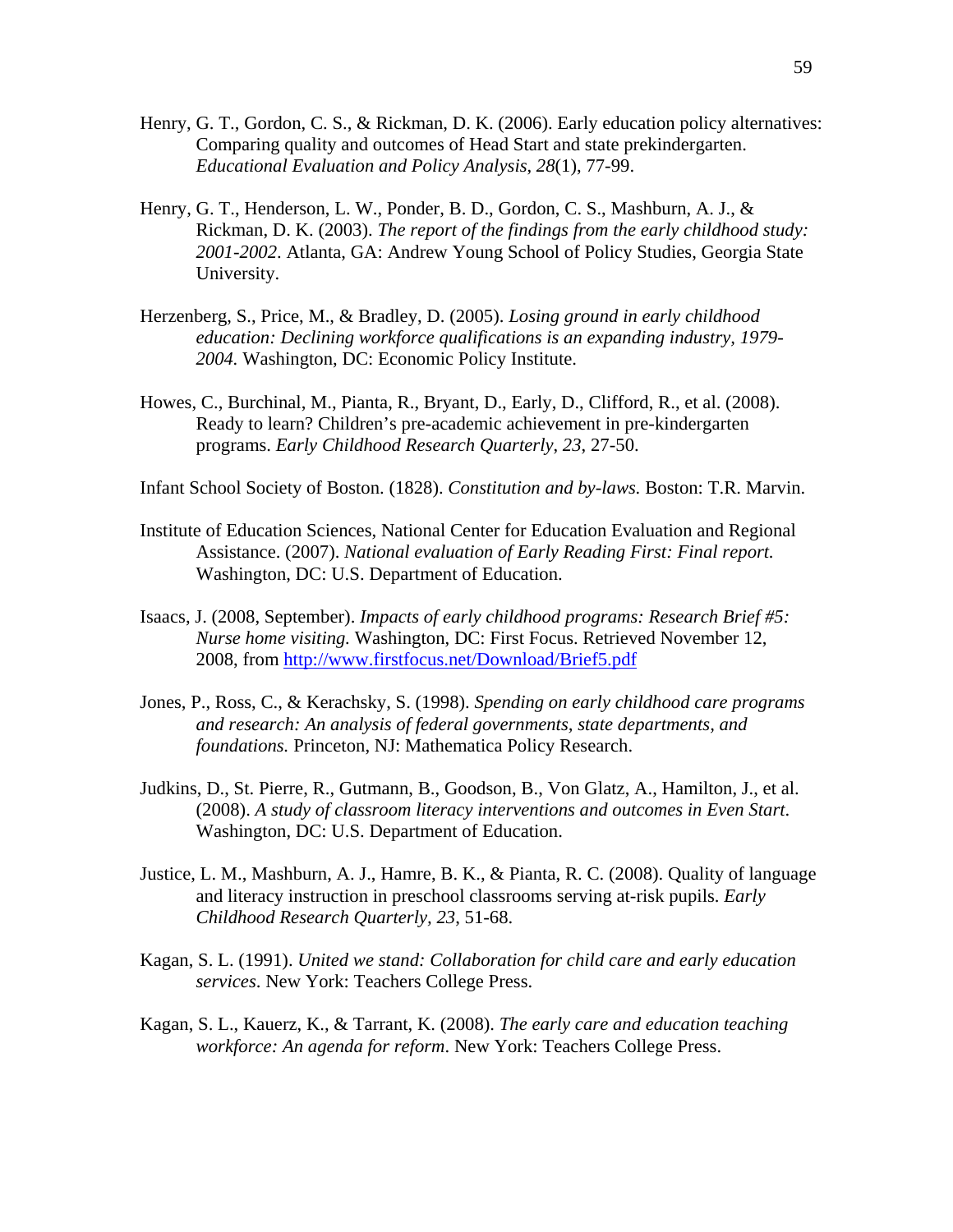Kahlenberg, R. D. (2001). *All together now*. Washington, DC: Brookings Institute Press.

- Kahn, A. J., & Kamerman, S. B. (1987). *Child care: Facing the hard choices.* Dover, MA: Auburn House.
- Karoly, L. (2006). *Poverty alleviation through early childhood education*. Santa Monica, CA: Rand Corp.
- Karoly, L., & Bigelow, J. H. (2005). *The economics of investing in universal preschool education in California*. Santa Monica, CA: Rand Corp.
- Kauerz, K., & McMaken, J. (2004). *No Child Left Behind policy brief: Implications for the early learning field.* Denver, CO: Education Commission of the States.
- Kirp, D. L. (2007). *The sandbox investment: The preschool movement and kids-first politics*. Cambridge, MA: Harvard University Press.
- Lee, V. E., Brooks-Gunn, J., Schnur, E., & Liaw, F. R. (1990). Are Head Start effects sustained? A longitudinal follow-up comparison of disadvantaged children attending Head Start, no preschool, and other preschool programs. *Child Development, 61*, 495-507.
- Lee, V. E., & Burkam, D. T. (2002). *Inequality at the starting gate: Social background differences in achievement as children begin school*. Washington, DC: Economic Policy Institute.
- Linden, M., Ajayi, L., Houshyar, S., Lazarin, M., Lovell, P., Shapiro, L., et al. (2008). *Children's budget 2008*. Washington, DC: First Focus.
- Lombardi, J. (2003). *Time to care: Redesigning child care to promote education, support families, and build communities.* Philadelphia, PA: Temple University Press.
- Love, J. M., Kisker, E. E., Ross, C., Constantine, J., Boller, K., Chazan-Cohen, R., et al. (2005). The effectiveness of Early Head Start for 3-year-old children and their parents: Lessons for policy and programs. *Developmental Psychology*, *41*(6), 885- 901.
- Magnuson, K. A., Meyers, M. K., Ruhm, C. J., & Waldfogel, J. (2007). Does prekindergarten improve school preparation and performance? *Economics of Education Review*, *26*, 33-51.
- Magnuson, K. A., Ruhm, C., & Waldfogel, J. (2007). The persistence of preschool effects: Do subsequent classroom experiences matter? *Early Childhood Research Quarterly, 22,* 18-38.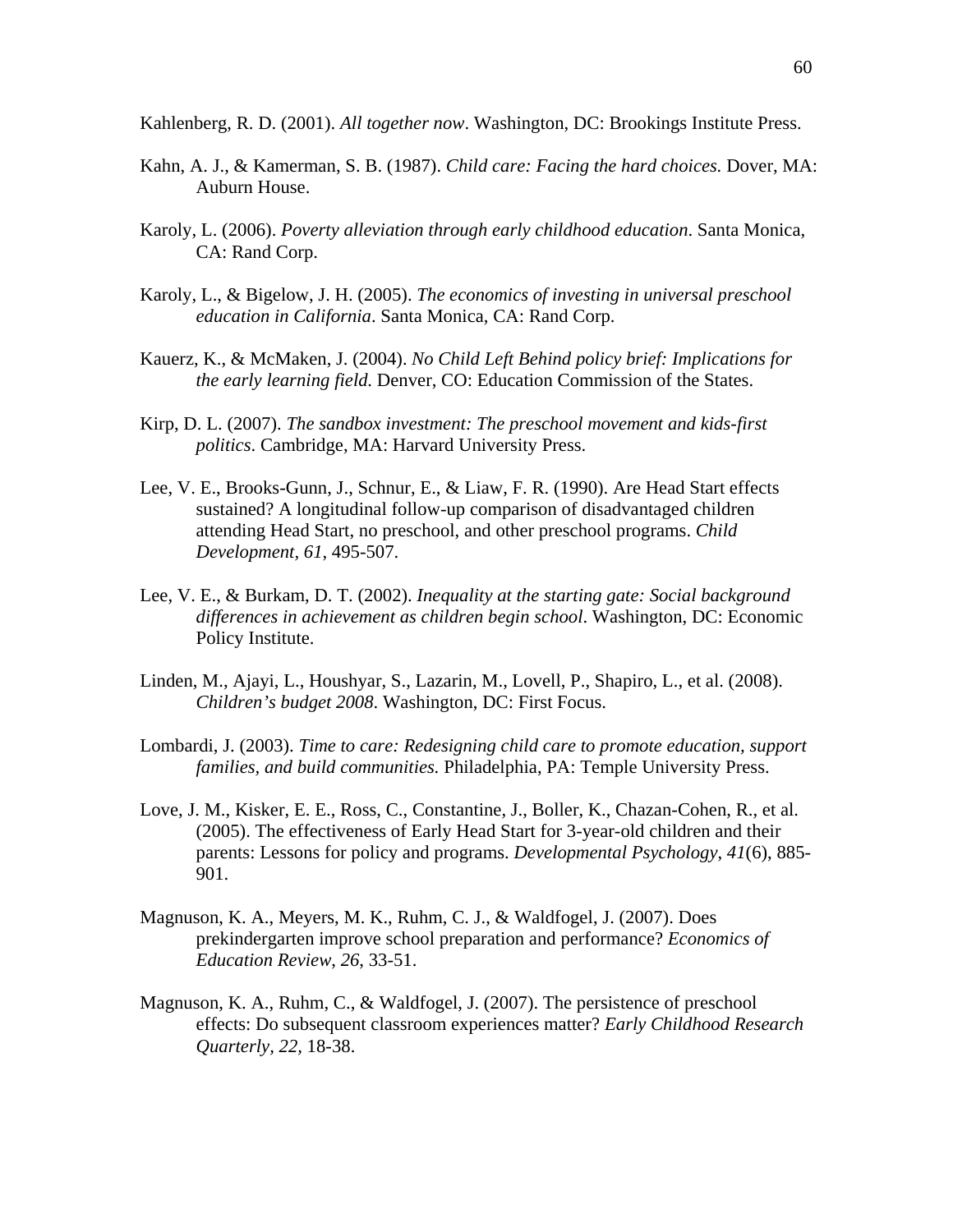- Mashburn, A. J., Pianta, R. C., Hamre, B. K., Downer, J. Y., Barbarin, O. A., Bryant, D., et al. (2008). Measures of classroom quality in prekindergarten and children's development of academic, language, and social skills. *Child Development, 79*(3), 732-749.
- Masse, L. N., & Barnett, W. S. (2002). *A benefit cost analysis of the Abecedarian Early Childhood Intervention.* New Brunswick, NJ: National Institute for Early Education Research. Retrieved September 8, 2008, from http://nieer.org/resources/research/AbecedarianStudy.pdf
- McCallion, G. (2006, January 20). *Reading First: Implementation issues and controversies.* Washington, DC: Congressional Research Service.
- Mead, S. (2008, August 4). *Good news for early education in the Higher Education Act reauthorization.* Retrieved September 4, 2008, from http://www.newamerica.net/blog/early-ed-watch/2008/good-new-early-educationhigher-education-act-reauthorization-5603
- Military OneSource. (2008). *The New Parent Support Program*. Washington, DC: U.S. Department of Defense. Retrieved November 12, 2008, from https://www.militaryonesource.com
- National Association for the Education of Young Children. (2008). *NAEYC QRIS toolkit*. Washington, DC: Author. Retrieved November 4, 2008, from http://www.naeyc.org/policy/state/pdf/WebQRSToolkit.pdf
- National Center on Education and the Economy. (2007). *Tough choices, tough times: The report of the New Commission on the Skills of the American Workforce*. San Francisco, CA: John Wiley & Sons.
- National Early Childhood Accountability Task Force. (2007). *Taking stock: Assessing and improving early childhood learning and program quality.*  Washington, DC: The Pew Charitable Trusts, Foundation for Child Development, and the Joyce Foundation.
- National Institute of Child Health and Human Development (NICHD). (2006, January). *The NICHD study of early child care and youth development: Findings for children up to age 4½ years*. Washington, DC: U.S. Department of Health and Human Services.
- National Women's Law Center. (2008). *The expanded Child and Dependent Care Tax Credit in the Family Tax Relief Act of 2008 would help make child care more affordable for millions of families.* Washington, DC: Author. Retrieved September 10, 2008, from http://www.nwlc.org/pdf/Smith-LincolnExpandedChildCareCredit.pdf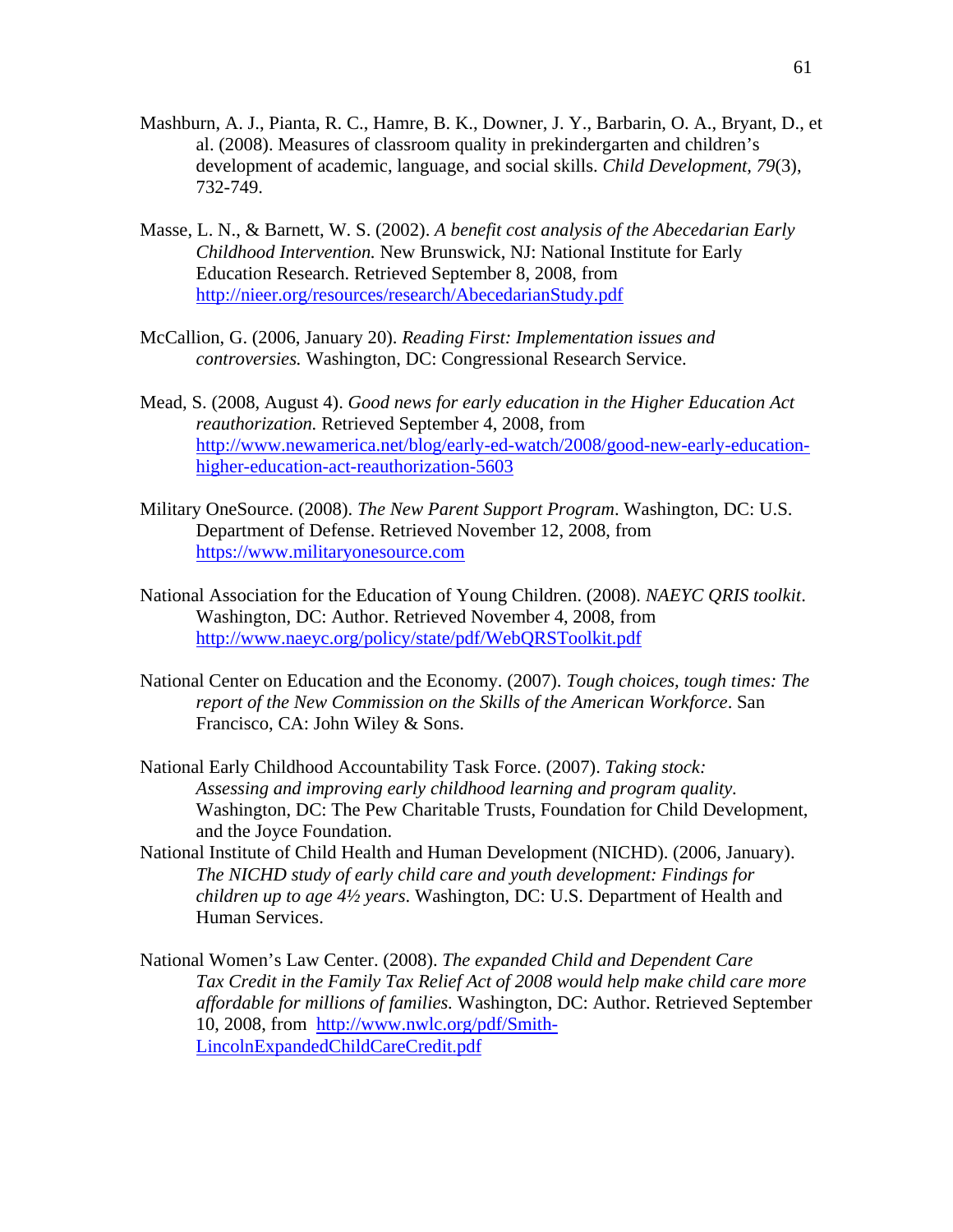- Neugebauer, R. J. (2005, January/February). The U.S. military child care system: A model worth replicating. *Child Care Exchange*, 31-32. Retrieved August 28, 2008, from http://www.childcareexchange.com/library/5016131.pdf
- Odom, S. L., Brantlinger, E., Gersten, R., Horner, R. H., Thompson, B., & Harris, K. K. (2005). Research in special education: Scientific methods and evidence-based practices. *Exceptional Children, 71*(2), 137-148.
- Office of Head Start. (2008a). *Head Start FY 2008 appropriation*. Washington, DC: U.S. Department of Health and Human Services. Retrieved October 24, 2008, from http://eclkc.ohs.acf.hhs.gov/hslc/Program%20Design%20and%20Management/H ead%20Start%20Requirements/PIs/2008/resour\_pri\_001\_032208.html
- Office of Head Start. (2008b). *Head Start program fact sheet*. Retrieved August 14, 2008, from http://www.acf.hhs.gov/programs/ohs/about/fy2008.html
- Olds, D. L., Robinson, J., Pettitt, L., Luckey, D. W., Holmberg, J., Ng, R.K., et al. (2004). Effects of home visits by paraprofessionals and by nurses: Age 4 followup results of a randomized trial. *Pediatrics, 114*(6), 1560-1568.
- Orfield, G., & Lee, C. (2005, January). *Why segregation matters: Poverty and educational inequality*. Cambridge, MA: The Civil Rights Project.
- Palermo, F., Hanish, L. D., Martin, C. L., Fabes, R. A., & Reiser, M. (2007). Preschoolers' academic readiness: What role does the teacher-child relationship play? *Early Childhood Research Quarterly, 22,* 407-422.
- Peisner-Feinberg, E. S., Burchinal, M. R., Clifford, R. M., Culkin, M. L., Howes, C., Kagan, S. L., et al. (2001). The relation of preschool child-care quality to children's cognitive and social development trajectories through second grade. *Child Development*, *72*(5), 1534-1553.
- Preschool Curriculum Evaluation Research Consortium. (2008). *Effects of preschool curriculum programs on school readiness*. Washington, DC: National Center for Education Research, Institute of Education Sciences, U.S. Department of Education. Retrieved October 10, 2008, from http://ies.ed.gov/ncer/pubs/20082009/pdf/20082009\_1.pdf
- Preschool Puzzle: As state after state expands pre-k schooling, questions remain. (2008, Fall). *Education Next, 8*(4), 61-69.
- Raden, A. (2004). *Setting a research agenda for prekindergarten: Summary of a conference convened in the U.S. Capitol Building.* Washington, DC: The Columbia Institute for Child and Family Policy.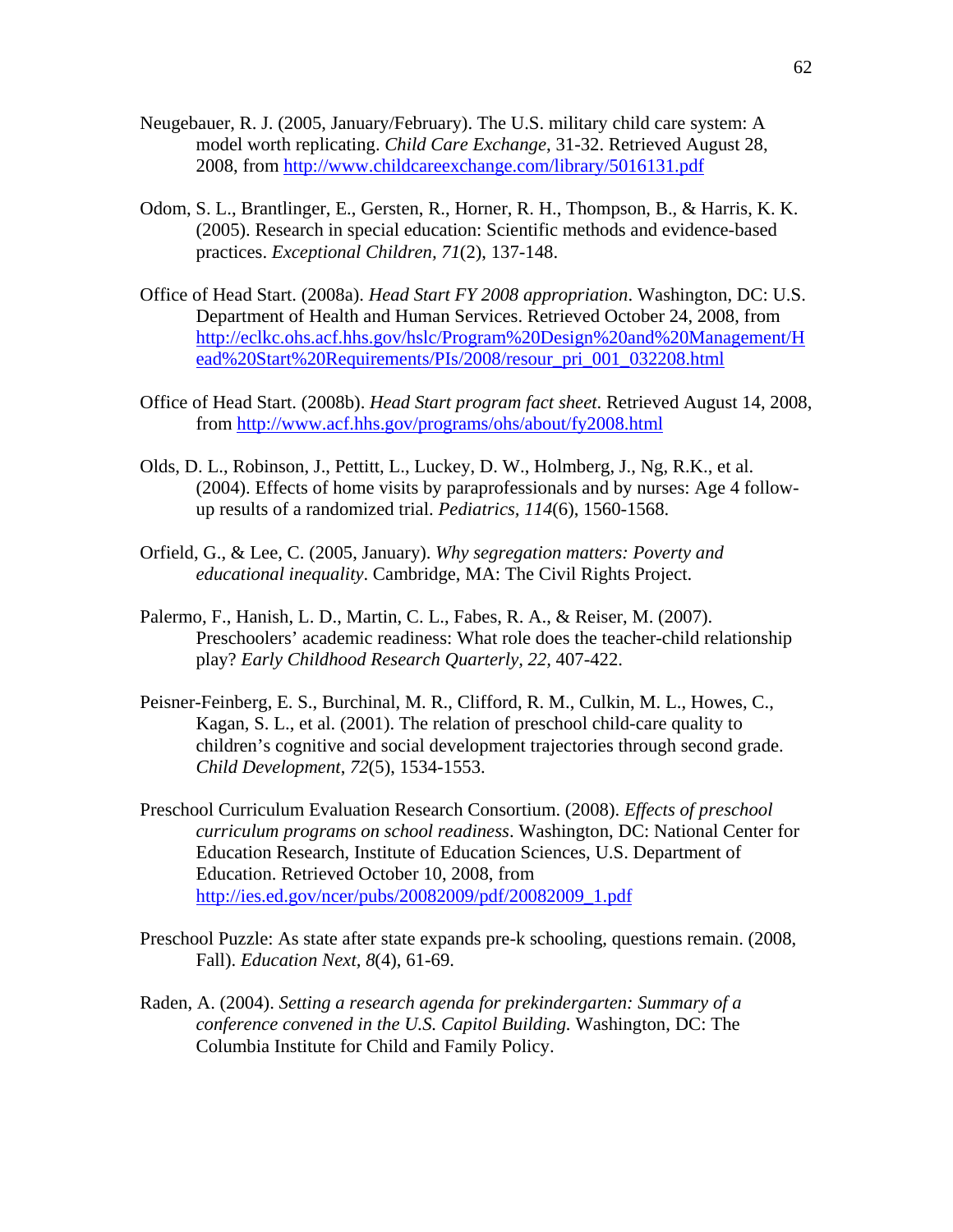- Reynolds, A. J., Temple, J. A., & Ou, S.-R. (2003). School-based early intervention and child well-being in the Chicago longitudinal study. *Child Welfare*, *82*(5), 633-656.
- Reynolds, A. J., Temple, J. A., Ou, S.-R., Robertson, D. L., Mersky, J. P., Topitzes, J. W., et al. (2007). Effects of a school-based, early childhood intervention on adult health and well-being. *Archives of Pediatrics & Adolescent Medicine*, *161*(8), 730-739.
- Ross, E. D. (1976). *The kindergarten crusade: The establishment of preschool education in the United States.* Athens, OH: Ohio University Press.
- Rumberger, R. W., & Palardy, G. J. (2005). Does segregation still matter? The impact of student composition on academic achievement in high school. *Teachers College Record*, *107*(9), 1999-2045.
- Sawhill, I. (Ed.). (2003). *One percent for the kids*. Washington, DC: Brookings Institution Press.
- Schechter, C., & Bye, B. (2007). Preliminary evidence for the impact of mixed-income preschool on low-income children's language growth. *Early Childhood Research Quarterly*, *22*, 137-146.
- Schweinhart, L. J. (2002). How the High/Scope Perry Preschool Project grew: A researcher's tale. *Phi Delta Kappa Center for Education Development and Research, 32*. Retrieved August 14, 2008, from http://www.highscope.org/Content.asp?ContentId=232
- Scott-Little, C., Kagan, S. L., & Frelow, V. S. (2003). *Standards for preschool children's learning and development: Who has standards, how were they developed, and how are they used?* Greensboro, NC: SERVE.
- Scott-Little, C., Kagan, S. L., Frelow, V. S., & Reid, J. (2008). *Inside the content of infanttoddler early learning guidelines: Results from analyses, issues to consider, and recommendations.* Greensboro, NC: University of North Carolina at Greensboro.
- Shonkoff, J., & Phillips, D. (Eds.). (2000). *From neurons to neighborhoods: The science of early childhood development*. Washington, DC: National Academy Press.
- Shore, R. (1997). *Rethinking the brain: New insights into early development*. New York: Families and Work Institute.
- Spakes, P. (1982). Mandatory work registration for welfare parents: A family impact analysis. *Journal of Marriage and the Family, 44*(3), 685-699.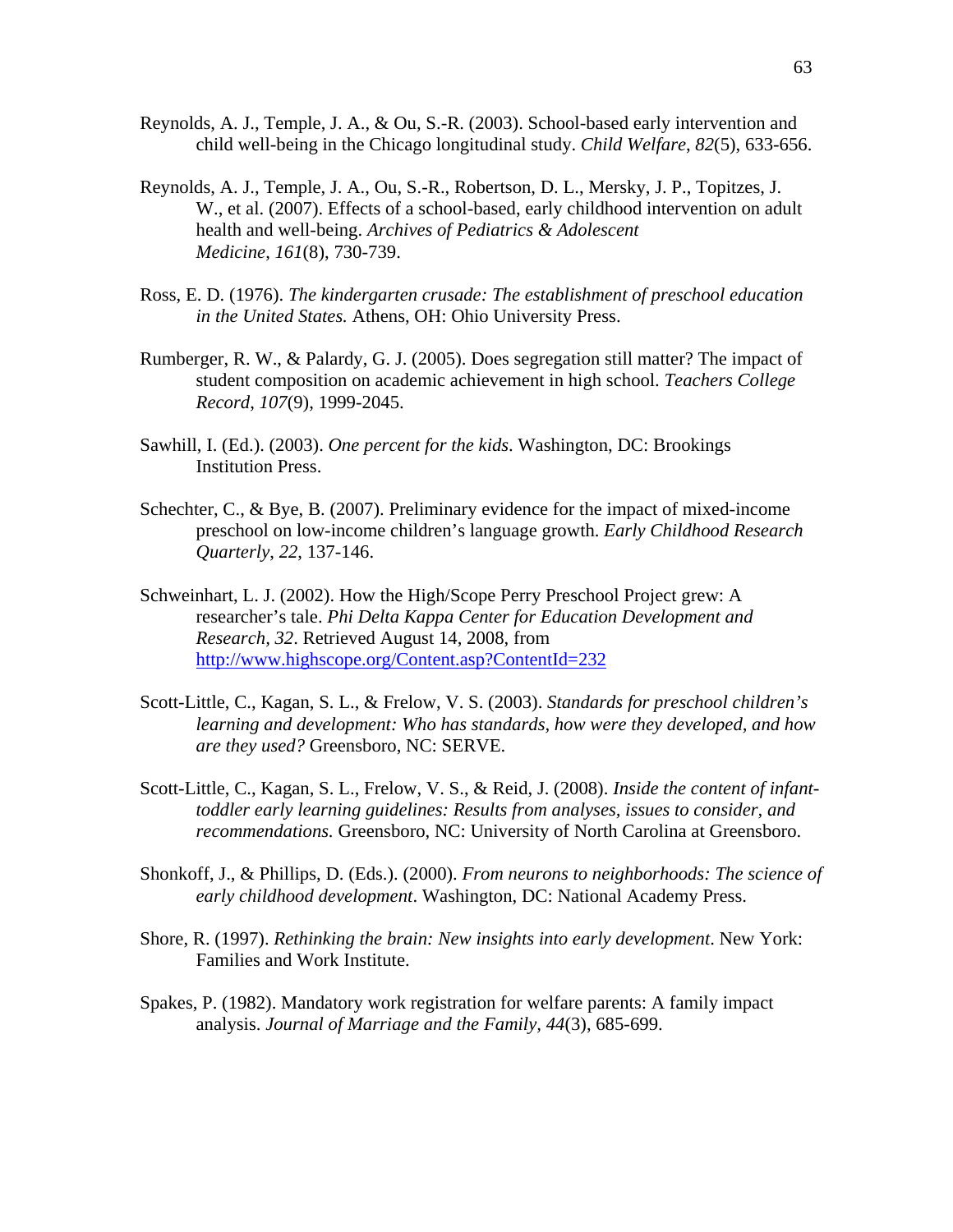- St. Pierre, R. G., Ricciuti, A. E., & Rimdzius, T. A. (2005). Effects of a family literacy program on low-literate children and their parents: Findings from an evaluation of the Even Start Family Literacy Program. *Developmental Psychology*, *41*(6), 953- 970.
- St. Pierre, R., Ricciuti, A., Tao, F., Creps, C., Swartz, J., Lee, W., et al. (2003). *Third national Even Start evaluation: Program impacts and implications for improvement*. Washington, DC: U.S. Department of Education. Retrieved September 9, 2008, from http://www.ed.gov/rschstat/eval/disadv/evenstartthird/toc.html
- St. Pierre, R. G., & Rossi, P. H. (2006). Randomize groups, not individuals: A strategy for improving early childhood programs. *Evaluation Review, 30,* 656-685.
- Steiner, G. Y. (1976). *The children's cause.* Washington, DC: Brookings Institution.
- Stipek, D. (2006). No Child Left Behind comes to preschool. *The Elementary School Journal*, *106*(5), 455-465.
- Sugarman, J. (1991). *Building early childhood systems: A resource handbook.*  Washington, DC: Child Welfare League of America.
- Sylva, K., Melhuish, E., Sammons, P., Siraj-Blatchford, I., Taggart, B., & Elliot, K. (2003). *The effective provision of pre-school education (EPPE) project: Findings from the pre-school period* (Research Brief RBX15-03). London: EPPE, The Institute of Education, University of London.
- Temple, J. A., & Reynolds, A. J. (2007). Benefits and costs of investments in preschool education: Evidence from the Child-Parent Centers and related programs. *Economics of Education Review, 26,* 126-144.
- U.S. Census Bureau. (2008). *An older and more diverse nation by mid-century*. Retrieved August 15, 2008, from www.census.gov/Press-Release/www/releases/archives/population/012496.html
- U.S. Department of Education. (2004). *Serving preschool children under Title I: Nonregulatory guidance*. Washington, DC: Author. Retrieved September 8, 2008, from http://www.ed.gov/policy/elsec/guid/preschoolguidance.pdf
- U.S. Department of Education. (2008). *Title I: Improving the Academic Achievement of the Disadvantaged*. Washington, DC: Author. Retrieved November 1, 2008, from http://www.ed.gov/policy/elsec/leg/esea02/pg1.html
- U.S. Department of Health and Human Services, Administration for Children and Families. (2003, May). *Head Start FACES 2000*. Washington, DC: Author.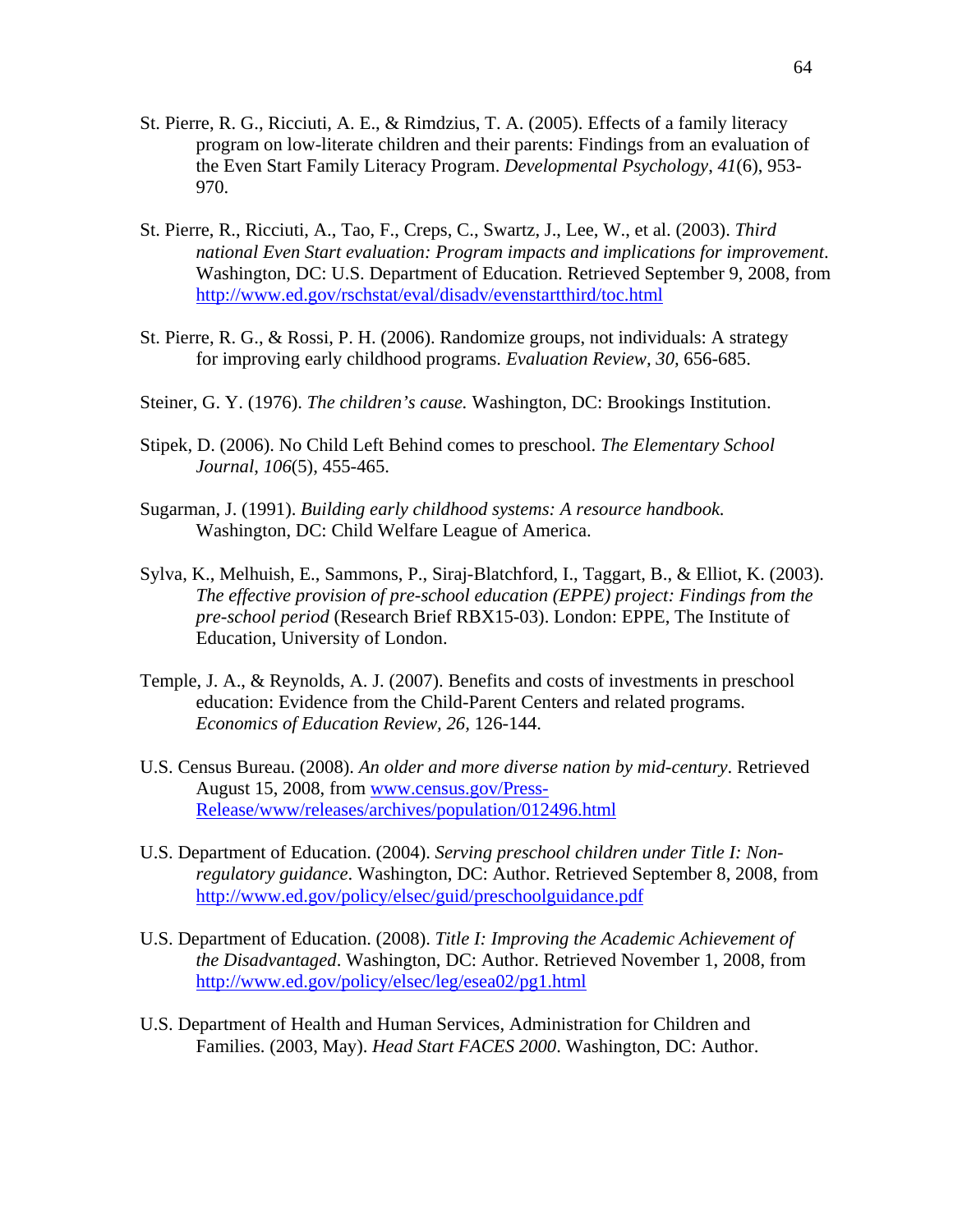- U.S. Department of Health and Human Services, Administration for Children and Families. (2005). *Head Start impact study: First year findings.* Washington, DC: Author. Retrieved September 13, 2008, from http://www.acf.hhs.gov/programs/opre/hs/impact\_study/reports/first\_yr\_finds/first\_yr \_finds.pdf
- U.S. Department of Health and Human Services, Administration for Children and Families. (2008a). *About the Child Care and Development Fund.* Washington, DC: Author. Retrieved September 11, 2008, from http://www.acf.hhs.gov/programs/ccb/ccdf/index.htm.
- U.S. Department of Health and Human Services, Administration for Children and Families. (2008b). *Information memorandum to Head Start and Early Head Start grantees and delegate agencies: Head Start Reauthorization*. Washington, DC: Author. Retrieved October 24, 2008, from http://www.acf.hhs.gov/programs/ohs/policy/im2008/acfimhs\_08\_01.html
- U.S. General Accounting Office. (1982). *Report to the Secretary of Defense: Military child care programs: Progress made, more needed* (Publication No. GAO/FPCO-82-30). Washington, DC: Author.
- U.S. General Accounting Office. (2000). *Title I preschool: More children served but gauging effect on school readiness difficult* (Publication No. GAO/HEHS-00-171). Washington, DC: Author.
- Vandell, D., & Wolfe, B. (2000). *Child care quality: Does it matter and does it need to be improved?* Washington, DC: U.S. Department of Health and Human Services, Office of the Assistant Secretary for Planning and Evaluation.
- Vinovskis, M. A. (1999a). Do federal compensatory education programs really work? A brief historical analysis of Title I and Head Start. *American Journal of Education*, *107*(3), 187-209.
- Vinovskis, M. A. (1999b). *History and educational policymaking*. New Haven, CT: Yale University Press.
- Vinovskis, M. A. (2000). The federal role in educational research and development. In D. Ravitch (Ed.), *Brookings papers on education policy: 2000* (pp. 359-380). Washington, DC: Brookings Institute.
- Waters, E. T., & Beckerman, J. Z. (2008, January). *Summary of key issues: Improving Head Start for School Readiness Act of 2007.* Retrieved October 23, 2008, from http://www.nhsa.org/download/announcements/HSReauthorization\_Summary.pdf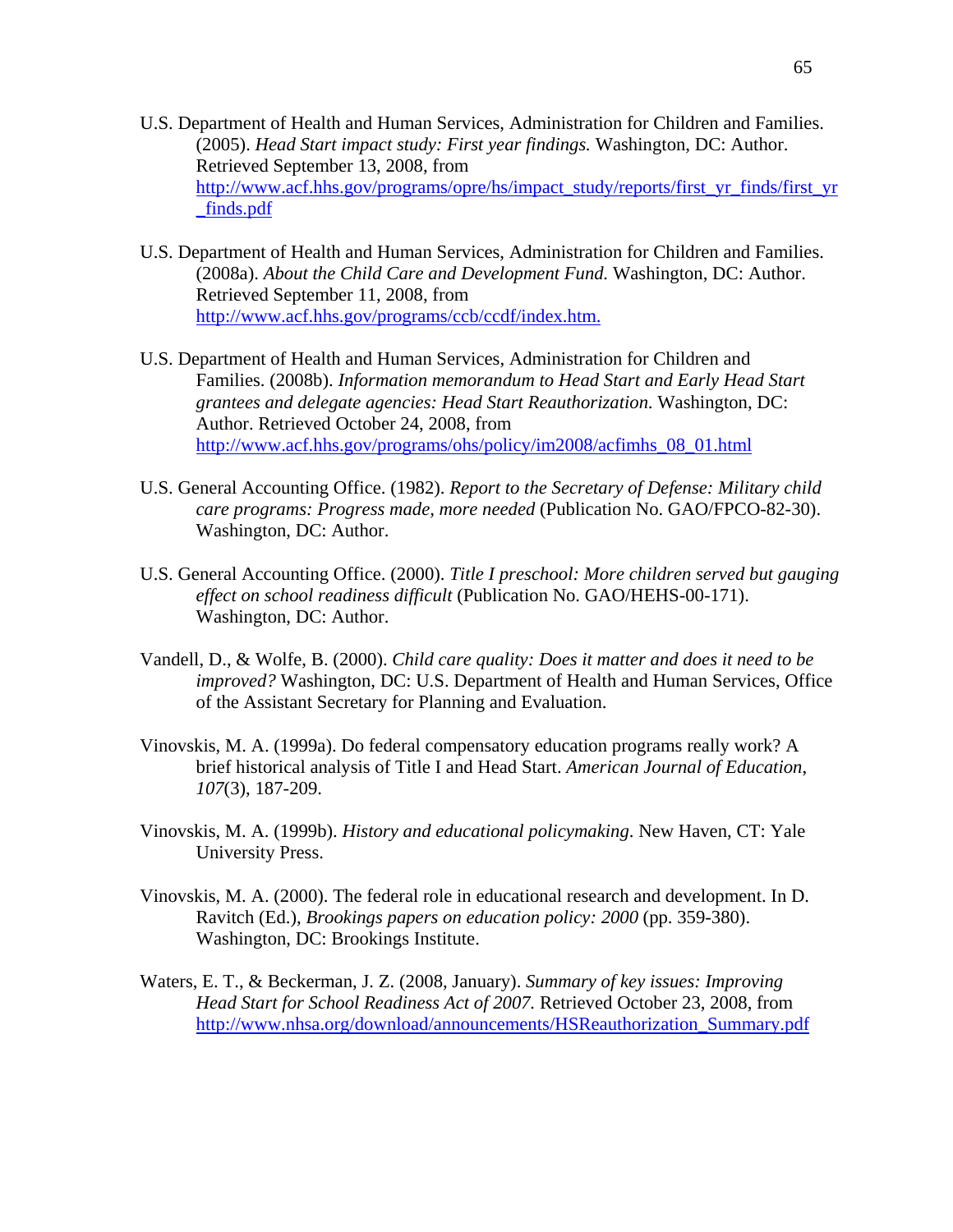- Whitebook, M., & Bellm, D. (2004). *Lessons from CARES and other early care and education workforce initiatives in California, 1999-2004: A review of evaluations completed by fall 2004*. Berkeley: University of California, Center for the Study of Child Care Employment.
- Whitebook, M., Sakai, L., Gerber, E., & Howes, C. (2001). *Then and now: Changes in child care staffing, 1994-2000.* Washington, DC: Center for the Child Care Workforce.
- Wong, V. C., Cook, T. D., Barnett, W. S., & Jung, K. (2008). An effectiveness-based evaluation of five state pre-kindergarten programs. *Journal of Policy Analysis and Management*, *27*(1), 122-154.
- Zellman, G., & Gates, S. M. (2002). *Examining the costs of military child care.* Santa Monica, CA: RAND Corporation.
- Zigler, E., Gilliam, W. S., & Jones, S. (2006). *A vision for universal preschool education.* New Haven, CT: Yale University Press.
- Zigler, E. & Styfco, S. J., (Eds.). (2004). *The Head Start debates*. Baltimore: Paul H. Brookes Publishing Co.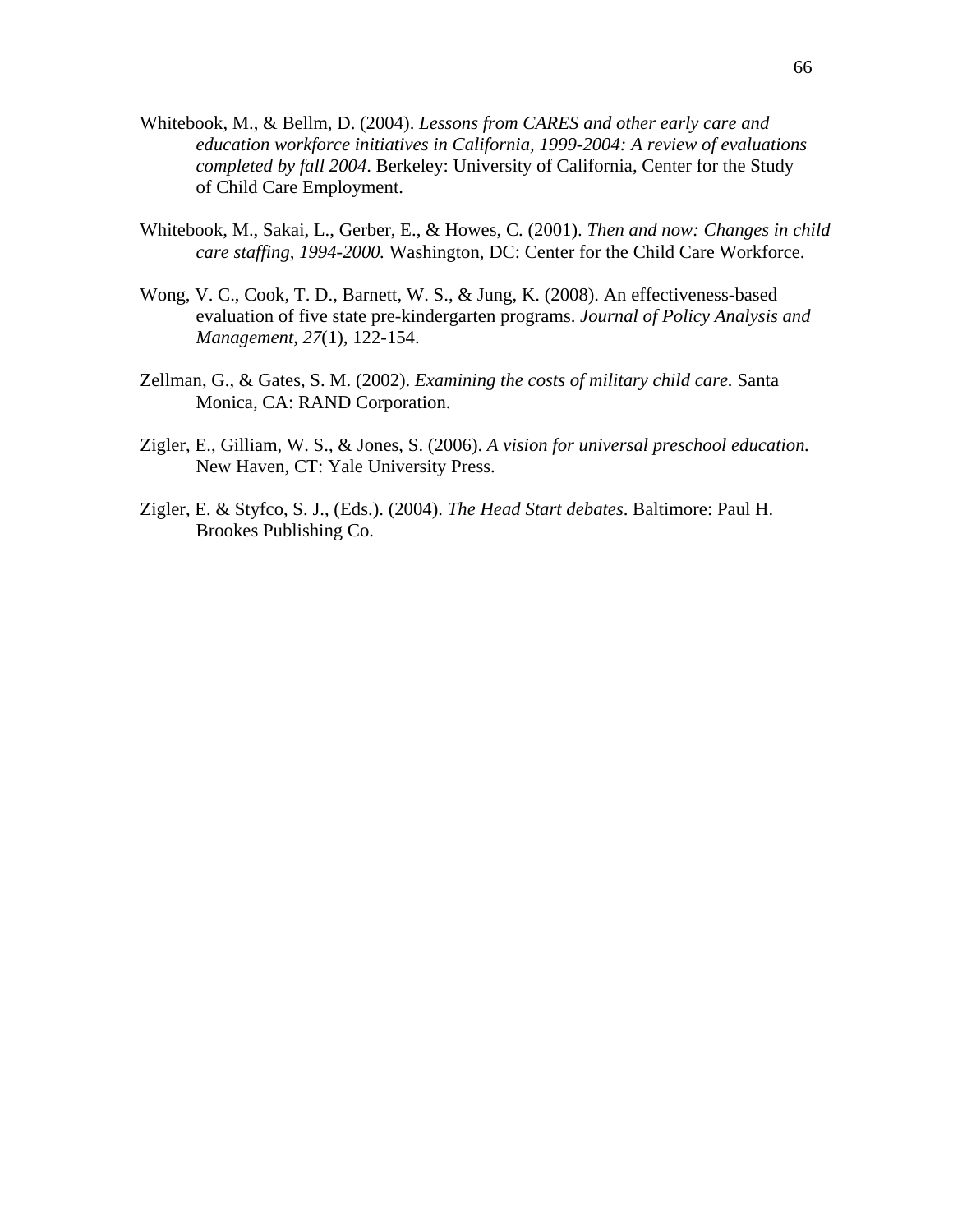# **Appendix A**

# **Estimated Costs of ECE2 Recommendations**

|                |                                                                                                         | Annual Cost to the Federal Government<br>(\$ millions) |         |                 | <b>Total Cost</b> |
|----------------|---------------------------------------------------------------------------------------------------------|--------------------------------------------------------|---------|-----------------|-------------------|
|                | Reform                                                                                                  | Year 1                                                 | Year 2  | Year 3          |                   |
|                | Establish and Fund a Federal Early Learning Council                                                     | \$15                                                   | \$10    | \$10            | \$35              |
| $\overline{2}$ | Establish Federal Guidelines for Children, Teachers, and Programs                                       | \$30                                                   | \$31    | $\mathcal{S}$ - | \$61              |
| $\mathfrak{Z}$ | <b>Modify NCLB</b>                                                                                      | \$100                                                  | \$103   | \$106           | \$309             |
| 4              | Set Aside 10% of All New federal Early Education Dollars                                                | \$318                                                  | \$328   | \$337           | \$983             |
| 5              | Enhance Early Childhood Teacher Preparation and Credentialing                                           | \$195                                                  | \$201   | \$207           | \$603             |
| 6              | Support Parents with Young Children                                                                     | \$450                                                  | \$922   | \$1,423         | \$2,795           |
| $\overline{7}$ | Expand Services to Low-Income Infants and Toddlers through Early Head<br>Start (4x increase in funding) | \$1,666                                                | \$1,716 | \$1,768         | \$5,150           |
| 8a             | Expand Services to Low-Income Children through Head Start (5% annual<br>expansion)                      | \$352                                                  | \$744   | \$1,179         | \$2,275           |
| 8b             | Expand Services to Low-Income Children through CCDBG (5% annual<br>expansion)                           | \$140                                                  | \$295   | \$467           | \$902             |
| 9              | Expand the Child and Dependent Care Tax Credit                                                          | \$275                                                  | \$283   | \$292           | \$850             |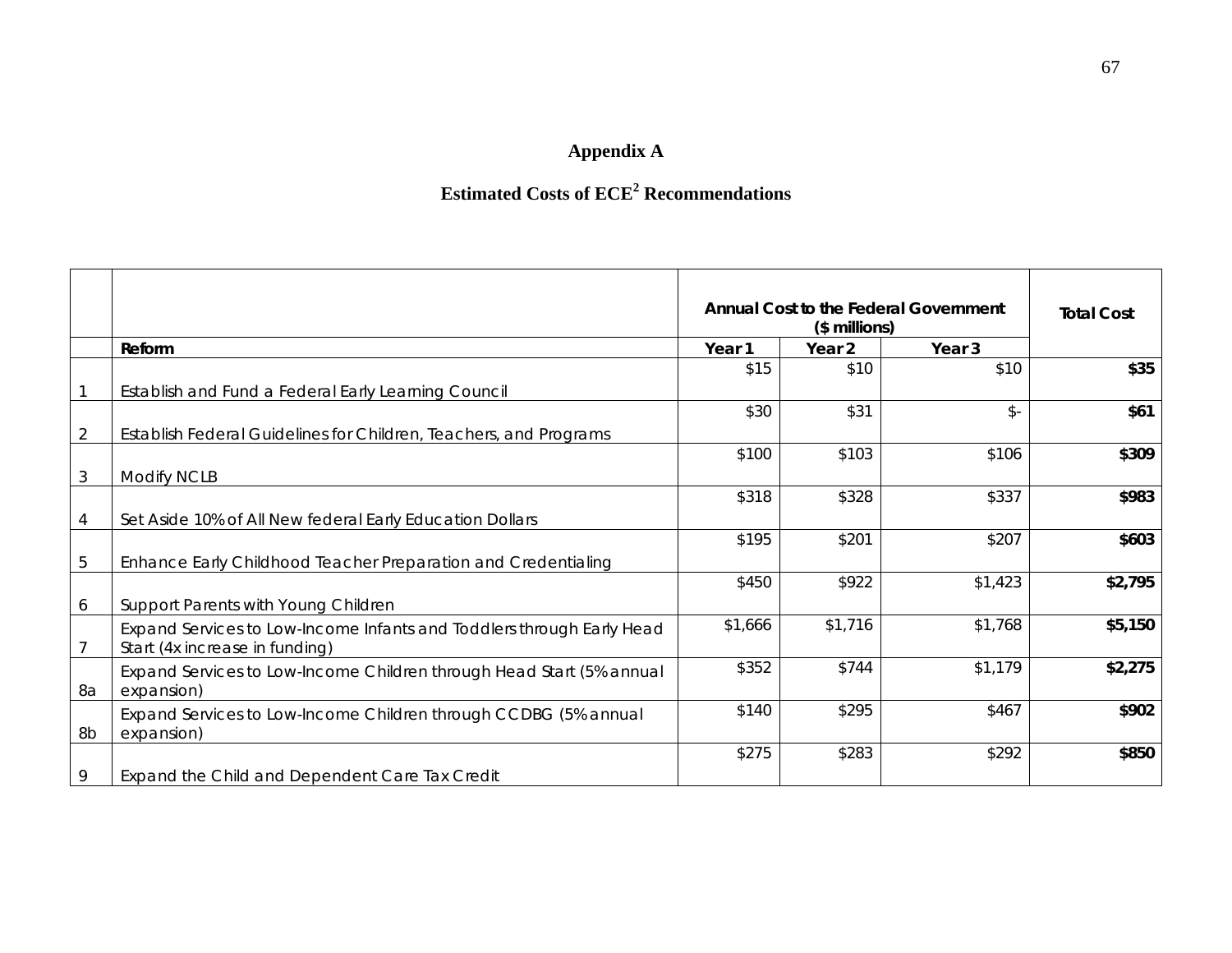| 10             | Support States as they Develop Pre-kindergarten and Other Early<br>Education Efforts (25% match to additional state spending)                                                                                                              | \$102    | \$115    | \$131    | \$348     |
|----------------|--------------------------------------------------------------------------------------------------------------------------------------------------------------------------------------------------------------------------------------------|----------|----------|----------|-----------|
| 11             | Expand and Coordinate Federal Research on Young Children and Their<br>Families                                                                                                                                                             | \$100    | \$103    | \$106    | \$309     |
| 12             | Establish an Electronic National Clearing House on Early Education<br>Innovations                                                                                                                                                          | \$8      | \$8      | \$8      | \$24      |
| 13             | Make Challenge Grants Available to States to Promote Innovation and<br>Quality                                                                                                                                                             | \$100    | \$103    | \$106    | \$309     |
| T <sub>1</sub> | Total                                                                                                                                                                                                                                      | \$3,851  | \$4,962  | \$6,140  | \$14,955  |
| T <sub>2</sub> | Total Federal Spending on Education (excluding higher education)*                                                                                                                                                                          | \$42,000 | \$43,260 | \$44,558 | \$129,818 |
| T <sub>3</sub> | Total Federal Spending on Education (including higher education)**                                                                                                                                                                         | \$68,600 | \$70,658 | \$72,778 | \$212,036 |
|                | Percentage Increment in Spending (T1/T2)                                                                                                                                                                                                   | 9%       | 11%      | 14%      | 12%       |
|                |                                                                                                                                                                                                                                            |          |          |          |           |
|                | Notes and sources:                                                                                                                                                                                                                         |          |          |          |           |
|                | Costs in undiscounted 2008 dollars. Nominal dollar amounts in brackets with year.<br>Inflation rate of 3% applied annually. Costs are additional to current federal<br>spending on early education.                                        |          |          |          |           |
|                | Based on cost of Education Division of National Research Council. Upfront<br>investment of \$5 million, with annual operating budget of \$10 million.                                                                                      |          |          |          |           |
| 2              | Three task forces for two years; annual budgets of \$10 million each.                                                                                                                                                                      |          |          |          |           |
| 3              | State allocations of \$2 million annually.                                                                                                                                                                                                 |          |          |          |           |
| 4              | Calculated as 10% of items 5-10.                                                                                                                                                                                                           |          |          |          |           |
| 5              | Appropriations for HR4137 (Higher Education Opportunity Act) are estimated at<br>\$97.4 billion over five years, 2008-2012<br>(http://cbo.gov/ftpdocs/88xx/doc8899/hr4137.pdf). Assume 1% allocation for<br>early education professionals. |          |          |          |           |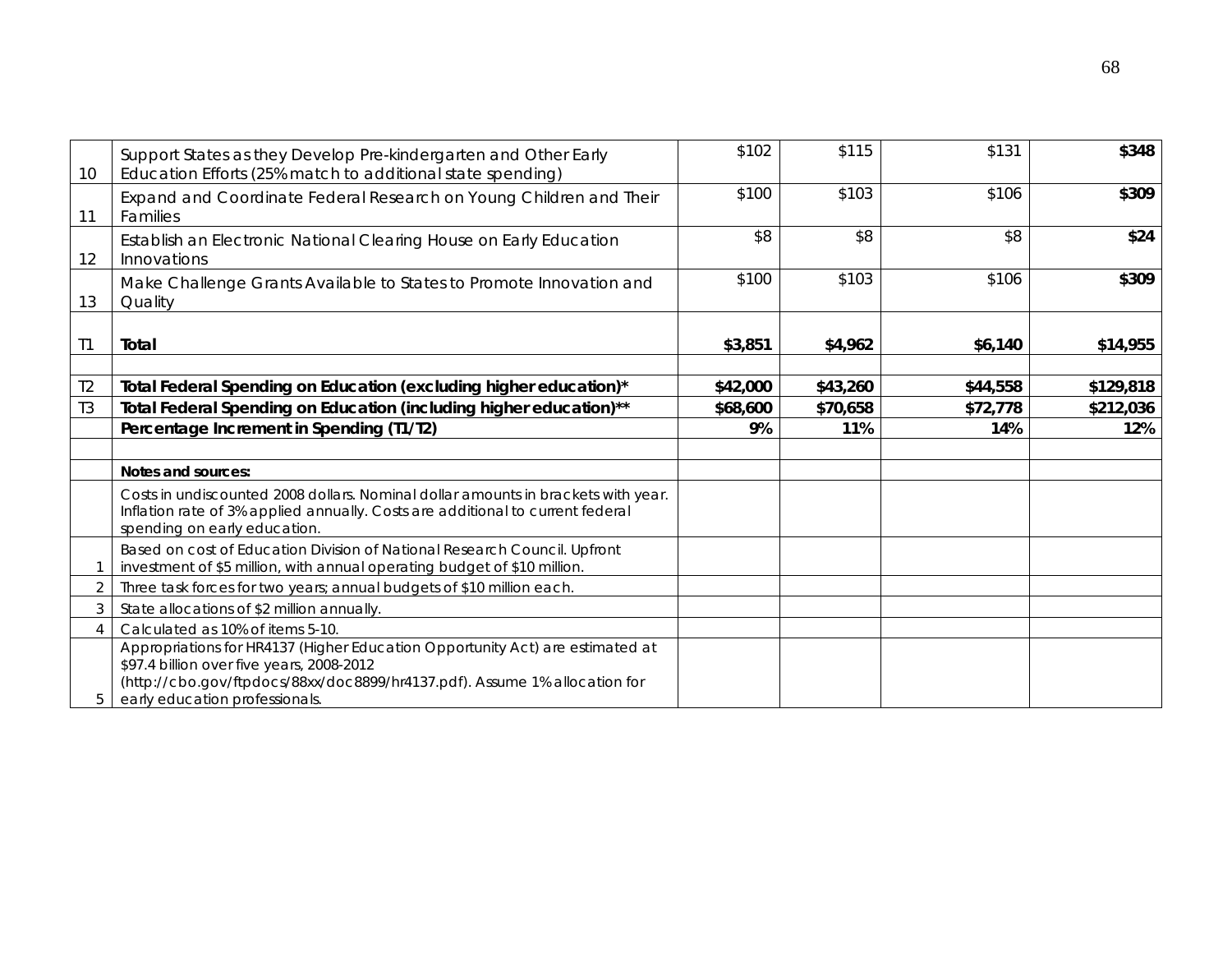|                 | Home-visiting programs cost estimated at \$4,240 annually per mother [\$3,659 in<br>2002 dollars] (Aos, S., Lieb, R., Mayfield, J., Miller, M., & Pannucci, A. (2004). |  |  |
|-----------------|------------------------------------------------------------------------------------------------------------------------------------------------------------------------|--|--|
|                 | Benefits and costs of prevention and early intervention programs for youth,                                                                                            |  |  |
|                 | Document 04-07-3901. Olympia, WA: Washington State Institute for Public Policy.)                                                                                       |  |  |
|                 | Estimates adapted from Olds, D. L., Robinson, J., O'Brien, R., Luckey, D. W., Pettitt,                                                                                 |  |  |
|                 | L. M. Henderson, C. R., et al. (2002). Home visiting by paraprofessionals and by                                                                                       |  |  |
|                 | nurses: A randomized, controlled trial. Pediatrics, 110(3), 486-496.                                                                                                   |  |  |
|                 | Assume a two-year program uprated for inflation. Provision for 0.1m mothers in                                                                                         |  |  |
|                 | year 1, 0.2m mothers in year 2, 0.3m mothers in year 3. Assume program                                                                                                 |  |  |
|                 | expansion raises input prices by 5%. Evaluation of program estimated at \$5                                                                                            |  |  |
| 6               | million annually.                                                                                                                                                      |  |  |
|                 | Annual spending on Early Head Start was \$0.52 billion [\$0.47 billion in 2003]                                                                                        |  |  |
|                 | (Committee on Ways and Means of the U.S. House of Representatives. (2004)                                                                                              |  |  |
|                 | 2004 Green Book. Washington, DC: U.S. Government Printing Office. Table 9-15).                                                                                         |  |  |
| $\overline{7}$  | See note 8a. Assume expansion raises input prices by 5%.                                                                                                               |  |  |
|                 | Annual spending on Head Start and Early Head Start was \$7.50 billion [\$6.67                                                                                          |  |  |
|                 | billion in 2003] (Green Book, Table 9-15). Head Start proportion estimated at 93%                                                                                      |  |  |
|                 | of total (based on proportion enrolled in each program). Assume program                                                                                                |  |  |
| 8a              | expansion raises input prices by 1%.                                                                                                                                   |  |  |
|                 | Annual spending on CCDBG was \$4.39 billion [\$3.9 billion in 2003], mandatory                                                                                         |  |  |
|                 | and voluntary (Green Book, Table 9-15); 63% of that amount was allocated to                                                                                            |  |  |
|                 | children from 0-5 (Green Book, Table 9-18). Assume program expansion raises                                                                                            |  |  |
| 8b              | input prices by 1% annually.                                                                                                                                           |  |  |
|                 | Total child care tax credit claims were \$3.13 billion [\$2.7 billion in 2002]                                                                                         |  |  |
|                 | (www.irs.gov/pub/irs-soi/02in02ar.xls). Persons with AGI<\$40,000 claim 46% (\$1.44                                                                                    |  |  |
| 9               | billion). Increase claim amount by 25%.                                                                                                                                |  |  |
|                 |                                                                                                                                                                        |  |  |
|                 | Annual state spending on pre-k was \$3.96 billion [\$3.84 billion in 2006] (Annual                                                                                     |  |  |
|                 | Yearbook, NIEER, www.nieer.org). This figure excludes federal transfers to support                                                                                     |  |  |
|                 | state programs. Assume annual growth in state spending of 10% per annum                                                                                                |  |  |
|                 | (growth rate from 2004 to 2006 was 15% per annum). Matching funds are made                                                                                             |  |  |
| 10              | available every year for extra spending for all years from base year.                                                                                                  |  |  |
|                 | Contracts to undertake ECLS-B and ECLS-K totaled \$119 million over the period                                                                                         |  |  |
|                 | 1997-2007 (Biennial Report to Congress, 2005, Institute for Educational Sciences,                                                                                      |  |  |
| 11              | ies.ed.gov/director). Assume 15% federal administration plus inflation.                                                                                                |  |  |
|                 | The federally funded What Works Clearinghouse contract was \$25 million over                                                                                           |  |  |
|                 | five years 2002-2007 (Biennial Report to Congress, 2005, Institute for Educational                                                                                     |  |  |
| 12 <sup>1</sup> | Sciences, ies.ed.gov/director). Assume 15% federal administration plus inflation.                                                                                      |  |  |